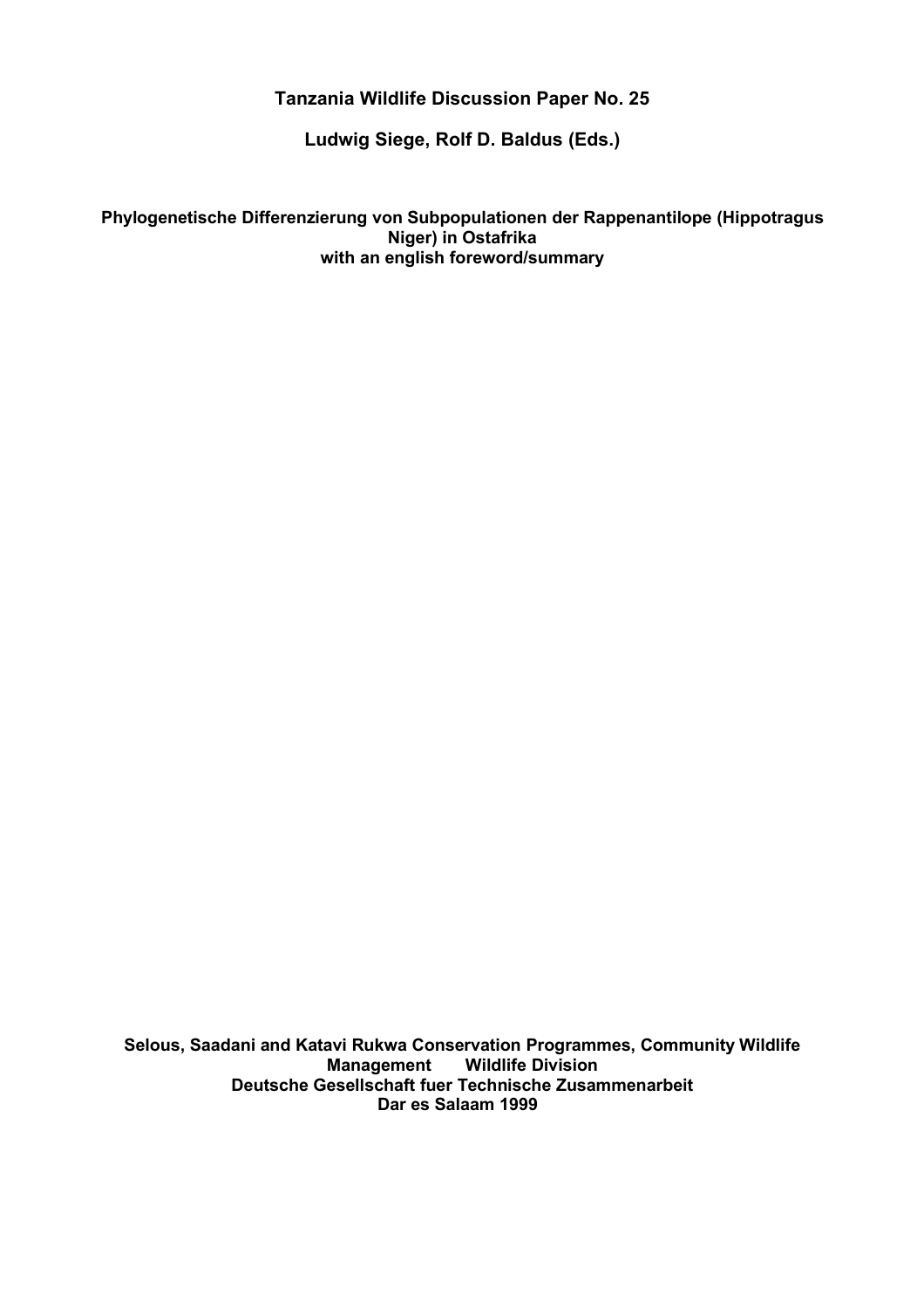As the scope of the German supported wildlife programmes has increased and new programmes have started (Saadani and Katavi/Rukwa Conservation Programmes, Government Advisor Community Wildlife Management), the Discussion Paper series has been renamed "Tanzania Wildlife Discussion Papers". The numbering of the editions remain consecutive.

Cover illustration by Bodo Meier

The Discussion Papers may contain authors' views and positions which do not necessarily correspond with the official position of the Wildlife Division and the editors.

Address:

P.O.Box 1519 Dar es Salaam Tanzania Tel.: ++255-51-866065 ++255-0812-786130 Fax: ++255-51-864447/116504 email: scp@.africaonline.co.tz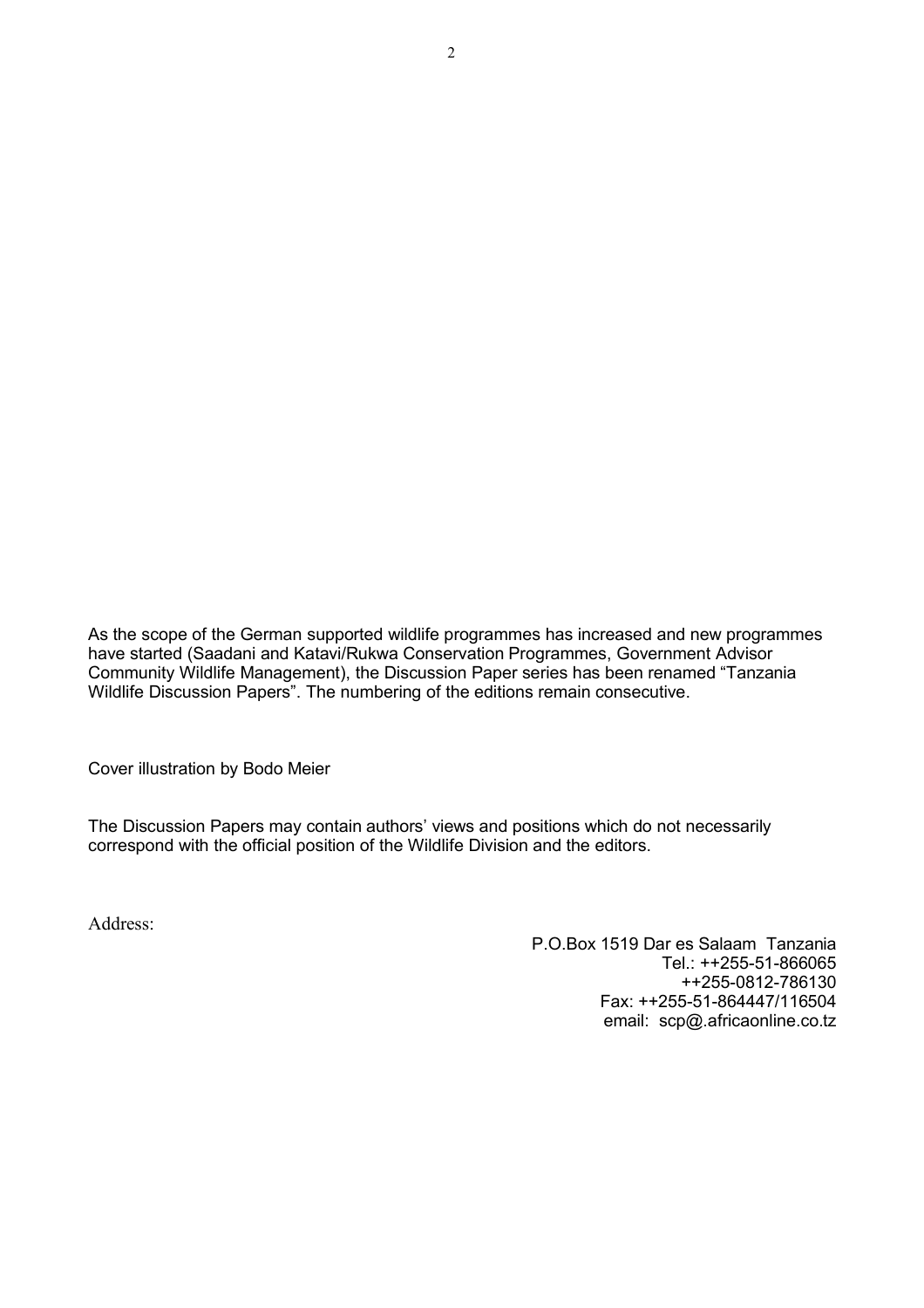Phylogeographische Differenzierung von Subpopulationen der Rappenantilope (*Hippotragus niger sp.*) in Ostafrika

# Institut für Zoo- und Wildtierforschung Berlin (IZW)

Alfred-Kowalke-Straße 17 D-10252 Berlin Tel.: 030-5168501, Fax: 030-5126104, E-mail: Pitra@IZW-Berlin.de

Bearbeiter: Univ. Prof. Dr. Reinhold R. Hofmann Prof. Dr. Christian Pitra Dipl. Biol. Dietmar Lieckfeldt

Im Auftrag der Deutschen Gesellschaft für Technische Zusammenarbeit (GTZ) GmbH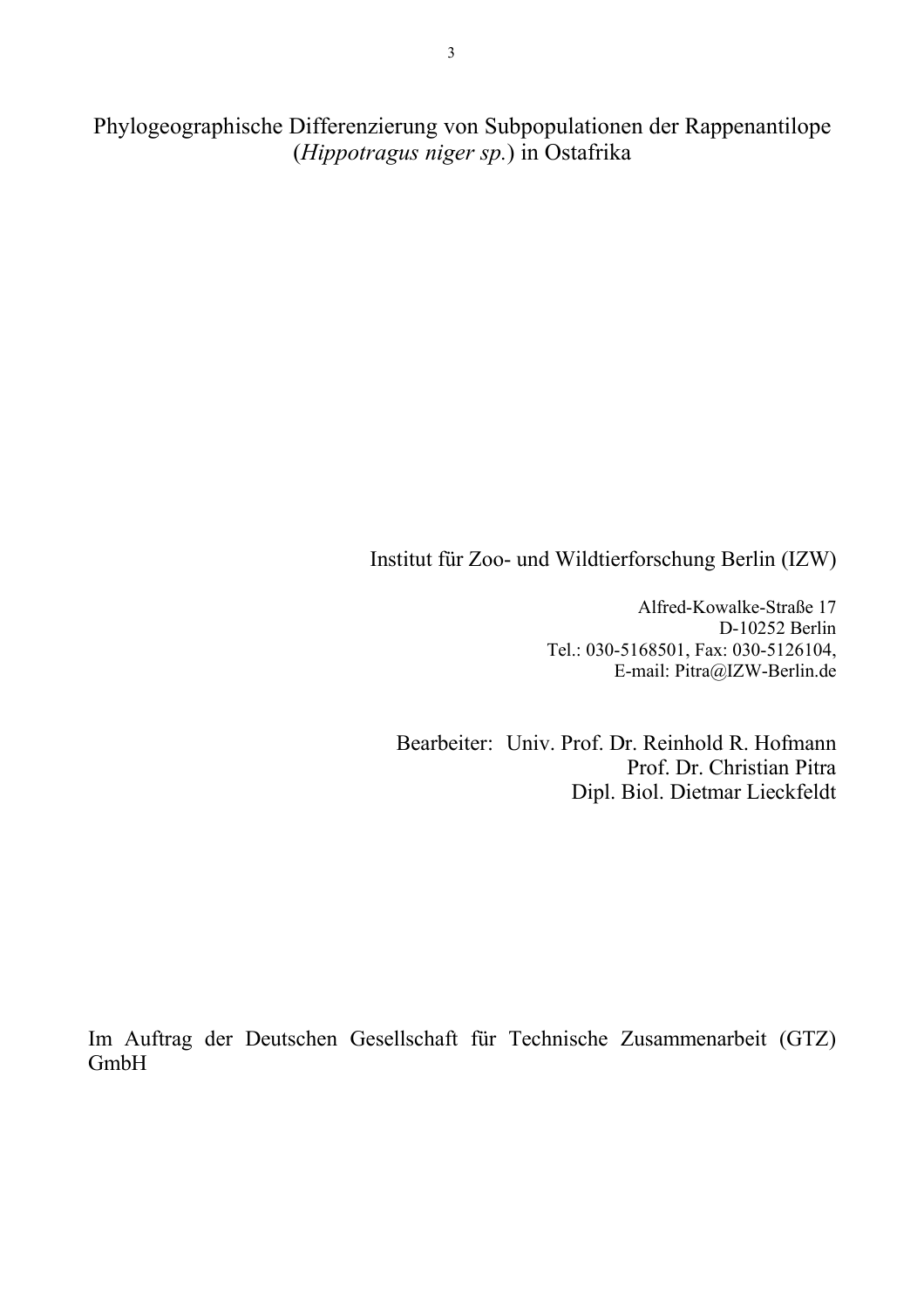#### **FOREWORD**

#### **The Eastern Tanzanian Sable Antelope is "roosevelti" !**

by Dr. Rolf D. Baldus

#### Background

The remaining population of Hippotragus niger roosevelti in the Kenyan Shimba Hills Nature Reserve consists nowadays of approximately 120 animals. This makes it one of the rarest antelope subspecies in the world. However, there has been much debate whether all sable antelopes in Eastern Tanzania might belong to the same subspecies.

So far they have been officially recognized as H.n.kirkii.

But there were other voices on the issue. A. Hecker (verb. comm.), one of the early lecturers at the College of Wildlife Management, Mweka, Tanzania, reported in the mid-sixties that he regarded all the sable from Tanga to the Selous Game Reserve and the Kilombero Valley in the West as roosevelti. A.Rodgers (Gnusletter, September 1987) shares this view. Dollinger (Gnusletter, January 1988) and G.R. Fox (1991) define the local populations around Tanga and Saadani as roosevelti. R.D. Estes (Gnusletter, May 1987) also regards their existence as possible. In this case roosevelti would not be restricted to the nominate population in the Shimba Hills. Consequently they would not be as endangered as previously assumed.

#### The Project

Wildlife conservation, support to Protected Areas and community-based management of natural resources has been a priority in Tanzanian-German development cooperation since 1987. Monitoring of wildlife populations and trends has been a part of these programmes (Baldus 1993; IUCN/SSC ASG-Report 1997). After some initial (1991) German assistance to the Saadani Game Reserve (north of Bagamoyo, along the Indian Ocean coast) a Technical Cooperation project started in 1997. Prior to this the Tanzanian Government had acquired the formerly private Southern Mkwaja cattle ranch and annexed it to Saadani Game Reserve, thereby doubling its size to over 500 sq. km.

In order to assess the conservation value of the reserve and the surrounding bufferzones, the taxonomic status of the local sable population was regarded as important (Siege and Baldus 1997). The Wildlife Division and Deutsche Gesellschaft fuer Technische Zusammenarbeit (GTZ), the German bilateral development agency, therefore asked the Berlin based "Institute for Zoo Biology and Wildlife Research" (IZW) to conduct a respective study. The scientists responsible for the study were R.R. Hofmann, C. Pitra and D. Lieckfeldt.

Due to the generous support of R. Kock (KWS Veterinary Unit) it was possible for the first time to collect tissue samples of nominate H.n.roosevelti for analysis in the Shimba Hills Nature Reserve. For comparison, samples were also included from the sable antelope of the Selous Game Reserve.

#### Results

The results of the analysis (R.R. Hofmann, C. Pitra and D. Lieckfeldt 1998) are summarized by the authors as follows: "The phylogenetic and AMOVA-analysis of complete nucleotide-sequences of the mitochondrial (mt) cytochrome b gene (1140 bp) and the control region (1083 bp) of individuals from Shimba Hills NR ( $n=2$ ), Saadani GR ( $n=1$ ) and Selous GR ( $n=4$ ) resulted in the conclusion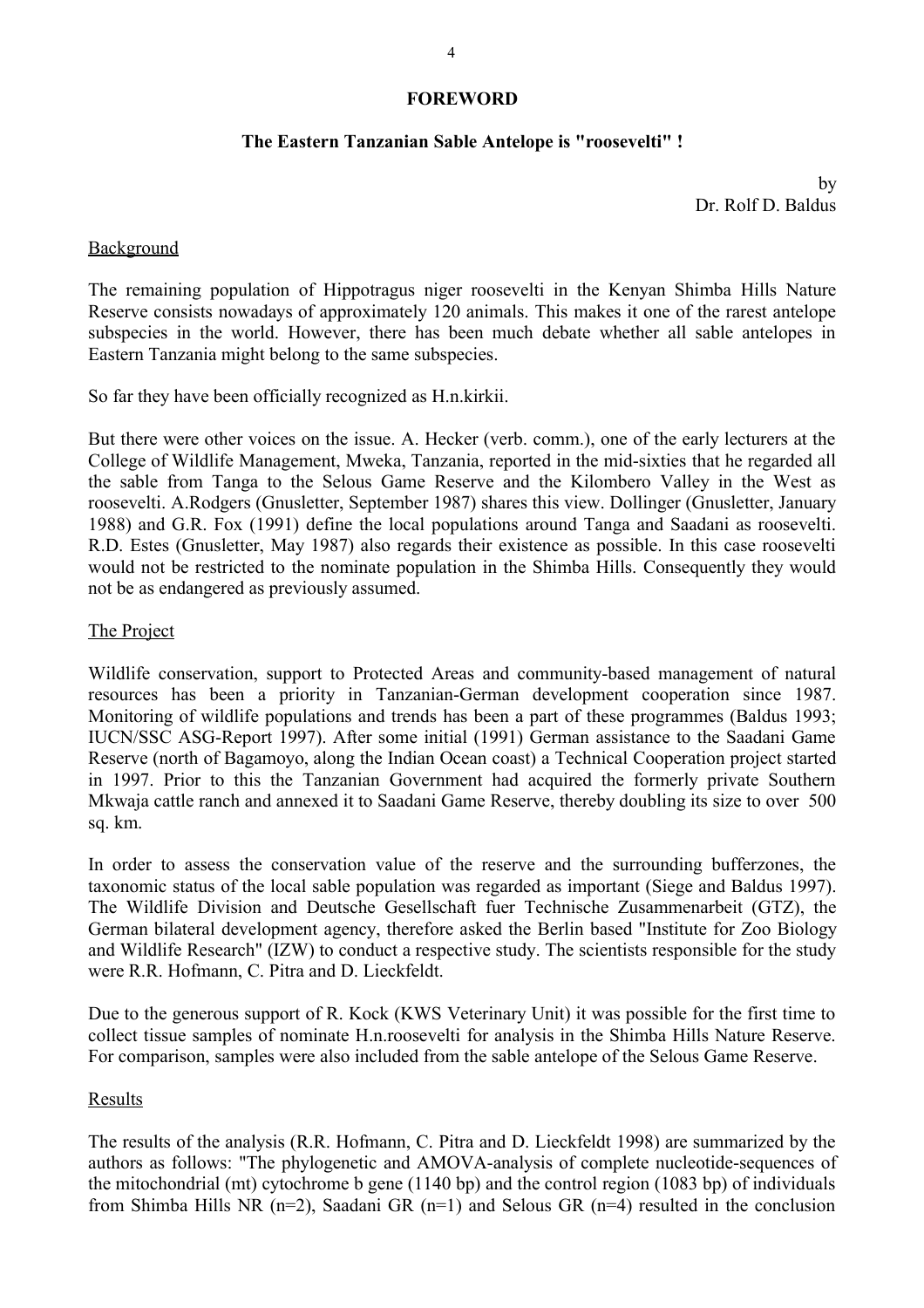that the population is highly differentiated approximately along the 38th longitude. The Usambara mountains and large rivers like Pangani and Rufiji obviously act as geographic barriers to genetic differentiation of the sable antelope. Although the molecular data hint at genetic "isolation by distance", the medium genetic distance of  $1.2 +/- 0.8%$  between the analysed local populations is too small to justify a taxonomic difference between the nominated H.n.roosevelti in Shimba Hills NR and populations in Eastern Tanzania at sub-species level. Inter-specific Hippotragus-Oryx comparison gives a medium mtDNA sequence difference of 18.1 +/- 0.7 %. The preliminary results of mtDNA analysis tend to support the assumption of a formerly continuous distribution of East African roosevelti from South-East-Kenya to the Selous in Southern Tanzania, as already indicated by Roosevelt and Heller 1922 and verified by Groves 1983 on the basis of morphometric studies."

#### Numbers and Protective Status

Saadani and Selous Game Reserves have been the subject of regular aerial counts in recent years (conducted by Tanzania Wildlife Conservation Monitoring/Frankfurt Zoological Society). However, it is difficult to count sable reliably in this way and normally numbers are underestimated. In the Selous ground counts are not possible from a practical point of view, as sable roam both inside and outside the reserve - an area of well over 60,000 sq km. In Saadani a total ground count is just being prepared as a baseline for the new "Saadani Conservation and Development Programme".

According to the latest aerial survey of October 1998 the Selous Game Reserve has about 3,900 sable. Outside the reserve, in particular in the South-East, the count resulted in approximately 6,700 sable. How reliable the latter figure is has to be the subject of further analysis. Around Saadani the population could be in the range of 100 to 200. Siege (verb. comm.) reports that in the mid-eighties he saw more than 100 different sable there on a single day. Up to the early 1990s there have been repeated reports in Tanga of a small herd of sable near Horo Horo on the border between Tanzania and Kenya (Ndunguru and Siege verb. comm.). Therefore, the total size of the Roosevelt population can conservatively be estimated at more than 4,000 individuals, and probably considerably more, instead of the former 120 (Shimba Hills only).

The sable in the Saadani ecosystem live mainly outside the protected area, but also on Mkwaja South, the former ranch which belongs now to Saadani Game Reserve. They have not legally been hunted on licence in recent years. There is, however, considerable commercial and subsistence meat poaching going on in the area, and it is known that sable are also being killed illegally. The decision of the Tanzanian Government to increase the size of the protected area will be of benefit to sable conservation in the long run. Credit for the protection of sable in recent years is due to the management of the Mkwaja Ranch, in particular to the Fox family and to Dr. J. Goebel. Since the second half of 1998 the Tanzanian-German "Saadani Conservation and Development Programme" has stepped up its conservation efforts. It will, however, take another few months for the measures taken to become effective and for the protective status of the sable and other wildlife to be improved.

In the Selous, poaching has been greatly reduced since 1989/90 and it is safe to say that sable inside the protected area do not suffer from poaching pressure for the time being. The protective status in buffer zones, in particular south of the reserve, has also been improved due to community based wildlife schemes. In the Selous Game Reserve sable can be hunted (70-80 animals/year) by foreign safari hunters on the basis of a controlled quota as part of the management of the reserve and in order to finance the conservation efforts in an area of the size of Switzerland.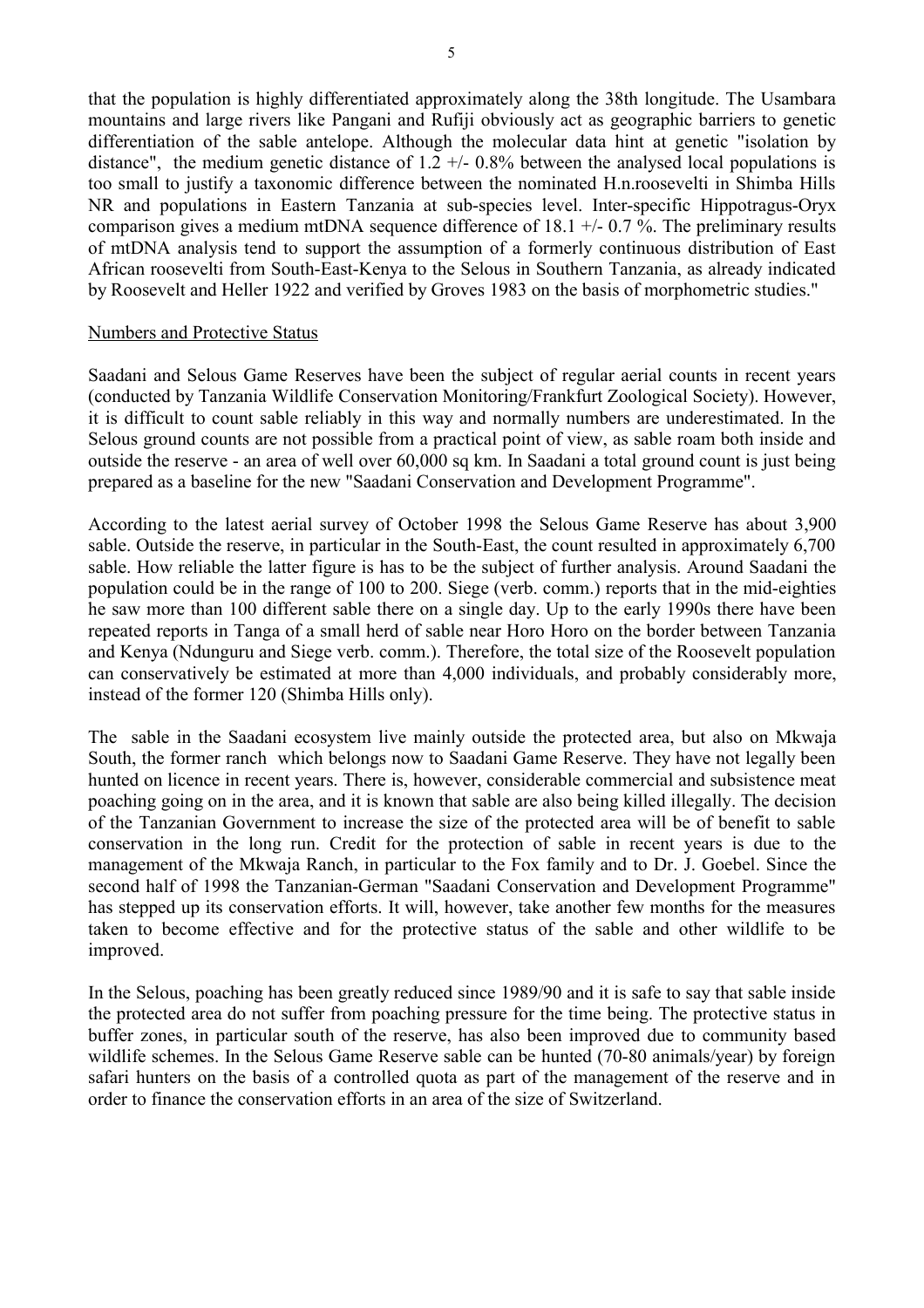The next step in the research programme will be the identification of the Southern and Western distribution limits of roosevelti. The hypothesis is that sable in Central and Western Tanzania are a different subspecies. A good number of samples have been collected from safari hunting companies which have generously supported the research whenever they were requested. These samples are presently being analysed and concrete results are expected in the near future. DNA-analysis of the first three samples from Kigosi, Ugalla and Kizigo in Western Tanzania produced a clearly different result which indicates that these sable are not the roosevelti of the Eastern population. IZW plans to exchange results with other scientists who are working on sable antelopes.

As roosevelti is demographically highly fragmented, over-utilization of small local populations will lead to a loss of genetic diversity of the subspecies. It is important therefore to identify the limits of distribution further and increase the protective status of isolated sable herds.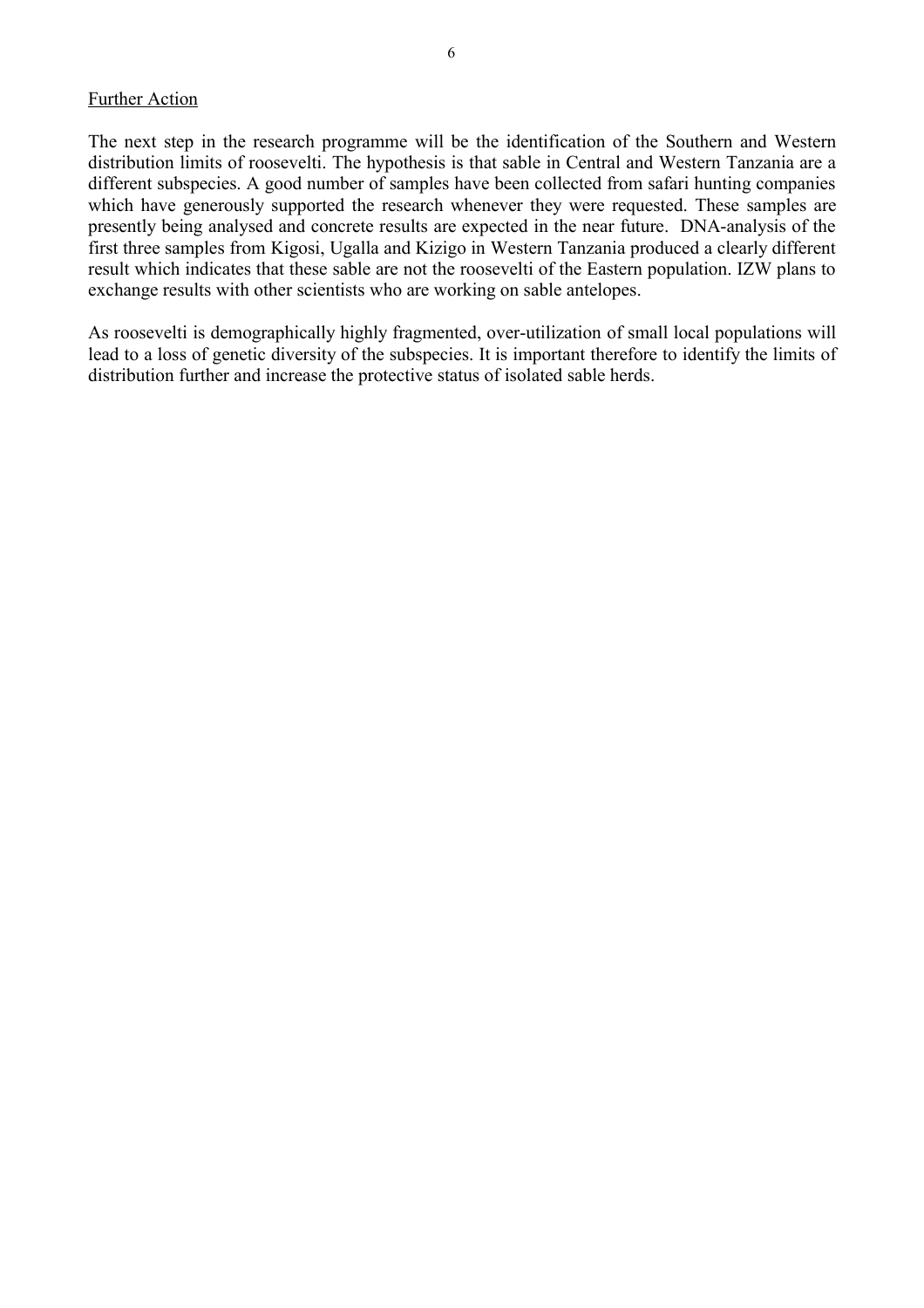#### 1. Problemstellung

Das Sadani Game Reserve (GR) (200 km<sup>2</sup>) befindet sich in der Küstenregion von Nord-Ost-Tansania (Abb. 1). Es wird westlich durch das Kiono Forest Reserve und nördlich durch die Mkwaja Ranch begrenzt. Während der ersten systematischen Zählung des Wildbestandes in diesem Gebiet wurden im Oktober (Trockenzeit) 1991 und im Mai (Regenzeit) 1992 durch Erkundungsflüge 85 Rappenantilopen in einem umliegenden Gebiet von 1537 km<sup>2</sup> registriert (Baldus 1993; Baldus et al. 1997). Innerhalb der Reservatsgrenzen wurden keine Rappenantilopen beobachtet. Die Transektor-Intervalle betrugen 5 km außerhalb und 2,5 km innerhalb des Sadani GR. Spätere episodische Feldbeobachtungen und Berichte Einheimischer bestätigten die Anwesenheit der Art im Reservatsgebiet (pers. Mtlg. Dr. Siege). Das gesicherte Vorkommen von Rappenantilopen in einem verhältnismäßig kleinen und isolierten Gebiet, weit entfernt von den bekannten Vorkommen in Tansania (Abb. 1), löste eine internationale Fachdiskussion über den taxonomischen und damit Artenschutzstatus dieser lokalen Gruppe aus.

Abb. 1 Nationalparks und Wildschutzgebiete in Tansania. Benannt sind Regionen mit Beständen von Rappenantilopen (*Hipptragus niger sp.)*: 7. Ruaha, 9. Katavi, 13. Burigi, 14. Biharamulo, 18. Sadani, 19. Moyowosi, 20. Kigosi, 22. Muhesi, 23. Kisigo, 26. Selous, 32. Kilombero Game Controlled Area. Shimba Hills NR/Kenia ist durch einen Pfeil markiert.

Aufgrund der geographischen Nähe zu dem nördlich, an der Grenze von Tansania zu Kenia gelegenen Shimba Hills National Reserve (NR) und des küstennahen Vorkommens wurde die Vermutung geäußert, daß es sich bei den Tieren in Sadani um Vertreter der äußerst seltenen Unterart *H. n. roosevelti* handeln könnte. Bis zu dieser Zeit wurde eine Herde von etwa 120 Tieren im Shimba Hills NR/Kenia als letzte Überlebende der Unterart und damit der vermutlich seltensten und gefährdetsten Antilopenspezies der Welt angesehen. Richard D. Estes (in *Gnusletter* Mai,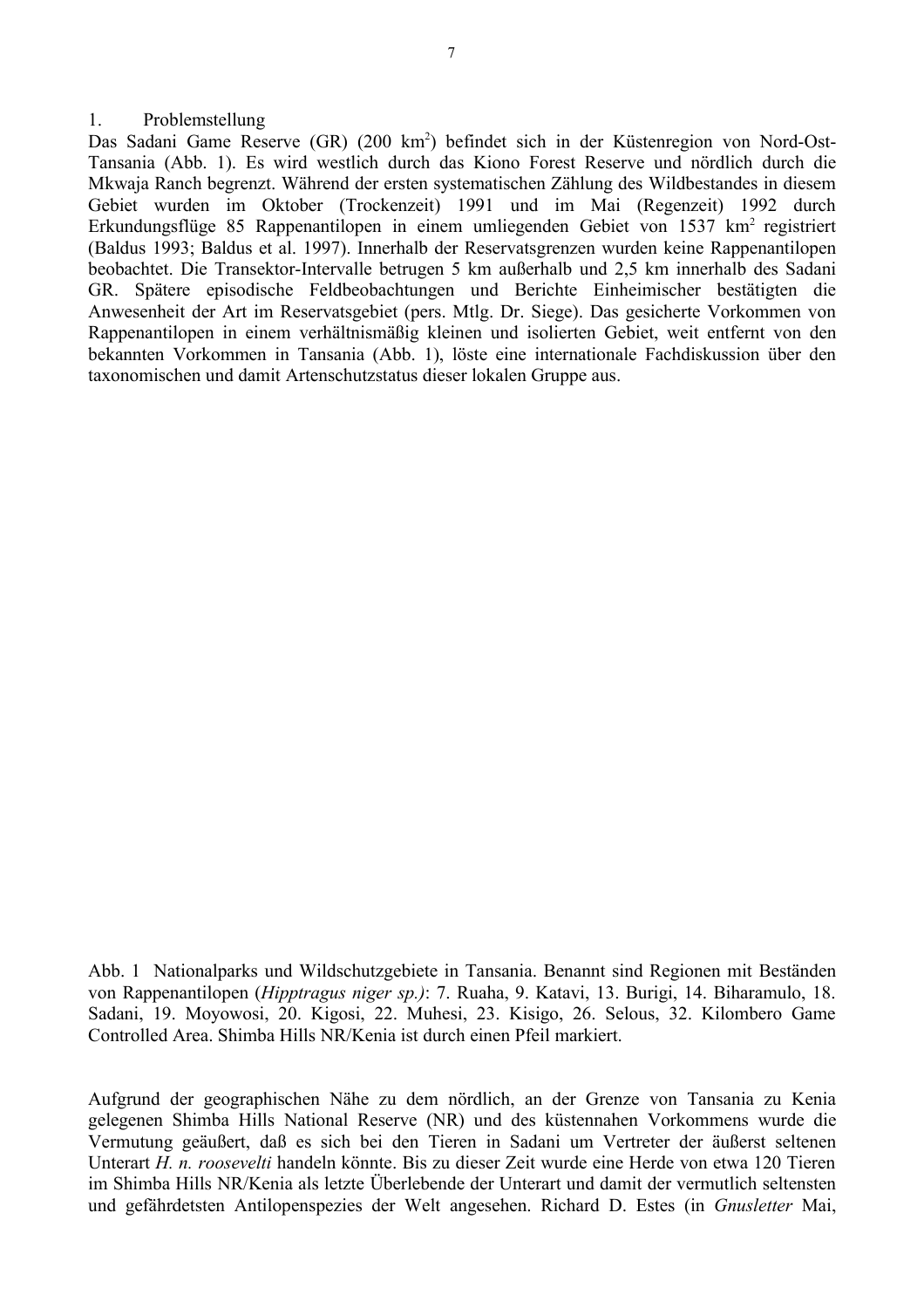1987), hält zwar das Vorkommen weiterer kleiner und isolierter *roosevelti*-Populationen in Ost-Tansania für möglich, weist aber nachdrücklich auf den hohen Gefährdungsgrad der Subspezies hin. Allan Rogers, ein Kenner der Fauna und Flora Ost-Tansanias plädiert sogar für eine südliche Ausdehnung des Verbreitungsgebietes von *roosevelti* bis in das Selous GR und nimmt an, daß eine vormals kontinuierliche Verbindung heute noch südlich von Pangani existieren könnte (in *Gnusletter* September, 1987). Das Ukaguru-Gebirge könnte eine effektive Barriere zwischen der west-tansanischen Population (wahrscheinlich *kirkii*) und der östlichen *roosevelti*-Population sein. Groves 1983 kommt aufgrund der Analyse von Museeums-exemplaren zu ähnlichen Verbreitungsgrenzen (Abb. 13). In diesem Falle wäre *roosevelti* nicht so stark gefährdet wie ursprünglich angenommen. Andere Autoritäten widersprechen dieser Einschätzung. Jonathan Kingdon (in *East African Mammals* 1982, vol. III, part D, p. 555) stellt fest, daß "the types from which the subspecies *roosevelti* and *kirkii* were described are not representative of recognizable populations with definite ranges". Rod East schlägt vor, die Subspezieseinteilungen bei Antilopen generell zu ignorieren, weil "the validity and precise distribution of described subspecies are uncertain for many species". Kürzlich teilten Terry Robinson und Conrad Matthee (in *Gnusletter* 199716, 2, p.8) die Zusammenfassung der Ergebnisse von bisher unveröffentlichten DNA-Untersuchungen an 13 Rappenantilopen von 4 akzeptierten Unterarten mit. Die Autoren kommen zu dem Schluß, daß genetisch zwei Gruppen (vermutlich *roosevelti* and *kirkii)* existieren, da nur 4 Tiere aus Tansania (ohne genaueren Herkunftsort !) deutliche DNA-Sequenzunterschiede gegenüber den übrigen Tieren aufwiesen. Die genetischen Beziehungen zwischen den küstennahen, demographisch isolierten Populationen des Shimba Hills NR, Sadani GR und Selous GR bleiben weiterhin unklar, weil keine Mitglieder dieser Herden in die Analyse einbezogen waren.

Von Richard Kock liegt die Beobachtung eines alten Bullen etwa 150 km entfernt von Shimba Hills im Tsavo East NR vor, so daß größere Migrationsstrecken für die Rappenantilope möglich scheinen. Die kürzeste Distanz zwischen dem Shimba Hills N R/Kenia und dem Sadani GR/Tansania beträgt ca. 180 km. Allerdings könnten das Usambara-Gebirge und der Pangani-Fluß starke physikalische Langzeit-Barrieren bilden. Wenn tatsächlich ein demographischer und genetischer Austausch zwischen beiden Lokalitäten stattgefunden hat, dann könnten die Tiere im südlichen Einstandsgebiet Sadani GR und Umgebung eine Reservepopulation der Nominatpopulation im Shimba Hills NR darstellen, mit folgenden Konsequenzen für den praktischen Artenschutz:

1. Die akute Gefahrensituation für die Subspezies *H. n. roosevelti* wäre gemildert.

2. Der legale Schutzstatus der Population im Sadani GR wäre unmittelbar zu erhöhen. Jagdliche Nutzung der Tiere sollte vollständig untersagt und anti-poaching Kontrollen verschärft werden.

3. Nach Feststellung der genetischen Variabilität in den isolierten Einzelpopulationen, sollte ein gezieltes Austauschprogramm genetisch wertvoller Individuen organisiert werden, mit dem Ziel, die Verteilung der Foundergene zu verbessern und die Inzuchtraten zu senken.

4. Mit Hilfe von Populations-Gefährdungs-Analysen sollten die ortsspezifischen Risiko-faktoren identifiziert und Maßnahmen zu ihrer Überwindung getroffen werden.

Als essentielle Voraussetzung für ein entsprechend umfassendes Schutzaktionspaket sollte in dem vorliegenden Projekt geklärt werden, welche genetischen Beziehungen zwischen den Individuen der Lokalpopulationen Shimba Hills NR, Sadani GR und Selous GR bestehen.

Im Einzelnen wurden folgende Aufgaben gelöst:

• Gewinnung von Bioproben (Blut bzw. Gewebe) von 1-5 gesicherten Vertretern der jeweiligen Lokalpopulationen.

• Isolierung und Reinigung der DNA aus den Bioproben mit Hilfe von Standardmethoden.

Vermehrung bekannter hochpolymorpher DNA-Abschnitte mit Hilfe der Polymerase-Ketten-Reaktion (PCR).

• Automatisierte Sequenzbestimmung hochpolymorpher DNA-Abschnitte mit dem Ziel, diagnostische DNA-Sequenz-Unterschiede zwischen Lokalpopulationen zu identifizieren.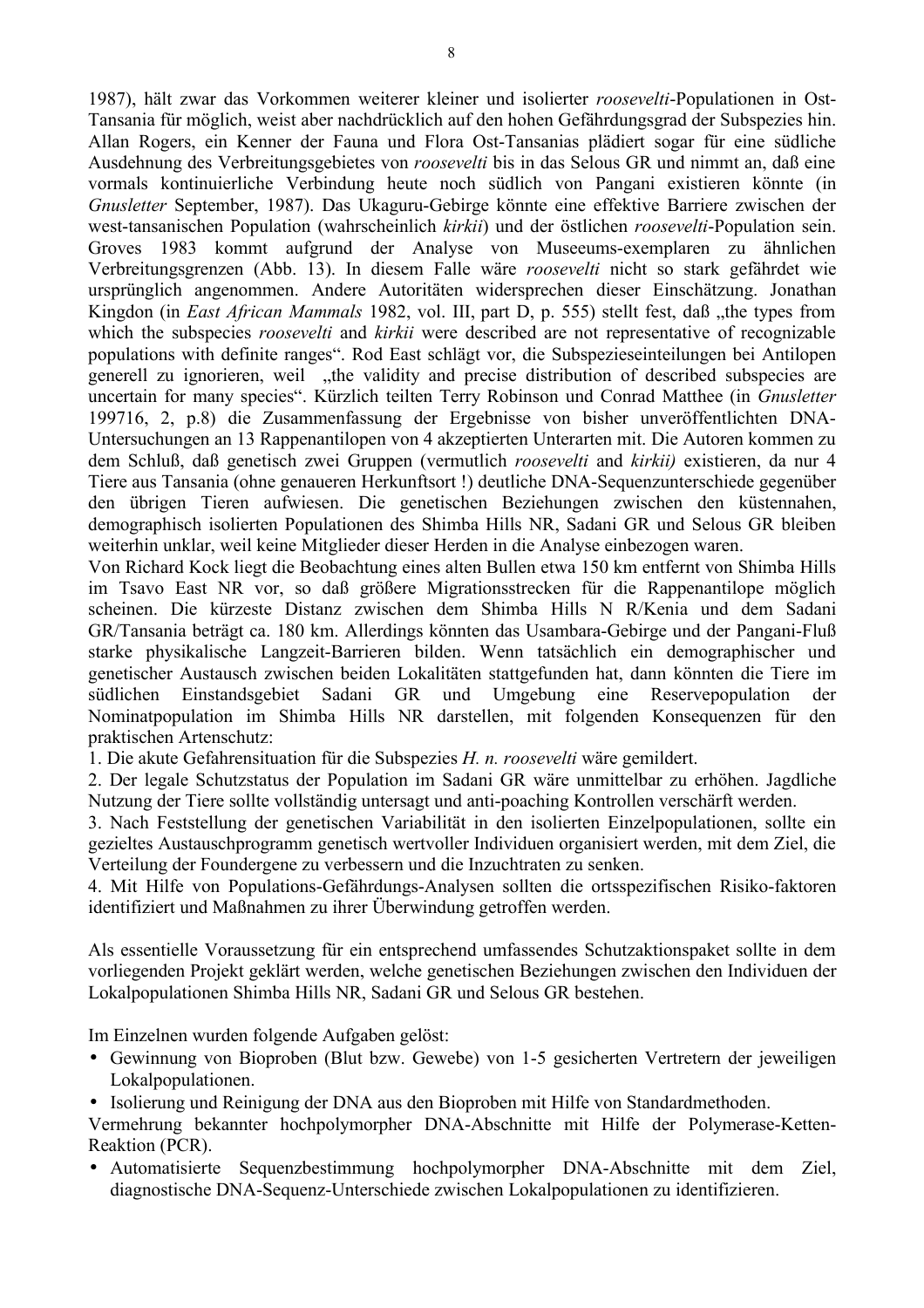- Bestimmung der phylogenetischen und -geographischen Beziehungen zwischen den Lokalpopulationen.
- Entwicklung einer einfachen Labormethode zum schnellen Nachweis subspezies-spezifischer DNA-Sequenz-Unterschiede, z. B. durch PCR-gestützte Analyse von DNA-Restriktions-Fragmentlängen-Polymorphismen.

## 2. Taxonomie

Die klassische Systematik der Rappenantilope ist widersprüchlich und verwirrend. Die Erstbeschreibung der Spezies als *Aigocerus niger* geht auf Harris (1838) zurück. Später führte Sundevall (1948) den Artnahmen *Hippotragus niger* ein, während im deutschen Schrifttum häufig *Ozanna niger* (Reichenbach 1845; Brehm 1880) verwandt wurde. Frühere Autoren haben aufgrund von wenigen phänotypischen Unterschieden (insbesondere Körpergröße, Fellfärbung und Farbmarkierungen des Kopfes), deren Varianz nicht systematisch untersucht wurde, verschiedene lokale Rassen bzw. Unterarten definiert. Entsprechende biogeo-graphische Untersuchungen über Verbreitungsgrenzen der lokalen Varianten der Rappen-antilope liegen aber nicht vor. Obwohl sich diese Unsicherheit bis in die spärliche, jüngere Literatur erhalten hat, besteht weitgehende Übereinstimmung in der Annahme folgender Formen, Erstbeschreibungen und Fundorte des Artenkomplexes:

A. *Hippotragus niger niger*; Harris, *Proc. Zool. Soc.* 1838, p.2; Cashan Gebirge, Süd-Afrika, Transvaal.

B. *Hippotragus niger kirkii;* Gray*, Cat. Ruminants Brit. Mus.* 1872, p. 35, Sambia, Zaire.

C. *Hippotragus niger roosevelti;* Heller*, Smithson. Misc. Collect.* 1910, vol. liv. pt.6, p.1, Shimba Hills, Kenia.

D. *Hippotragus niger variani;* Thomas, 1916, Angola

E. *Hippotragus niger anselli;* Groves, *Rev. Zool. afr.* 1983, 97, 4, p. 821-828, Ost-Sambia, Malawi, Luangwa-Tal.

Eine umfassende Revision der *Hippotragus*-Systematik wurde kürzlich von Colin P. Groves (1998) angekündigt.

#### 3. Zoogeographie

Das heutige gestreute Vorkommen der Rappenantilope ist auf die ökotonen Habitate des *miombo* (Brachystegia) Baumsavannen-Gürtels in Süd- und Ostafrika beschränkt, mit zwei isolierten Populationen in Angola und Kenia. Das Verbreitungsmuster korreliert in grobem geographischem Maßstab mit dem Vorkommen der o.g. lokalen Varianten. *H. n. kirkii* dehnt sich über Tansania bis nach Malawi aus; *H. n. niger* ist südlich des Sambesi verbreitet; *H. n. variani* kommt nur noch in Zentral-Angola vor und *H. n. roosevelti* soll auf ein kleines Territorium in Süd-Ost-Kenia (Shimba Hills NR) reduziert sein. Die jeweiligen exakten Verbreitungsgrenzen, mögliche Überlappungsbzw Hybridzonen und weitere regionale Differenzierungen sind unbekannt. Die Tatsache, daß Groves (1983) eine eigene Unterart (*H. n. anselli*) im klassischen Verbreitungsgebiet von *H. n. kirkii* erkannt haben will, weist auf die bestehenden Unsicherheiten in der zoogeographischen Charakterisierung der Unterarten-variabilität. Die neuerdings kontrovers geführte Diskussion über eine mögliche Ausdehnung des Vorkommens von *H. n. roosevelti* nach Ost-Tansania ist ein weiteres Beispiel für die allgemein unklaren genetischen und geographischen Beziehungen zwischen den traditionell anerkannten Unterarten.

## 4. Status

Obwohl die wildlebende Population der Rappenantilope durch direkte Verfolgung (Trophäenjagd) und Habitatschwund infolge von Landnahme und Konkurrenz mit Rinderhaltung beständig abnimmt (Wilson & Hirst 1977), gilt die Spezies z. Zt. nicht als gefährdet. Der Bestand der Riesenrappenantilope in Angola ist in den CITES-Anhang I aufgenommen und nach den Mace-Lande- Kriterien der IUCN (Mace & Stuart 1994) als "kritisch" eingestuft (Estes & Estes 1974). Die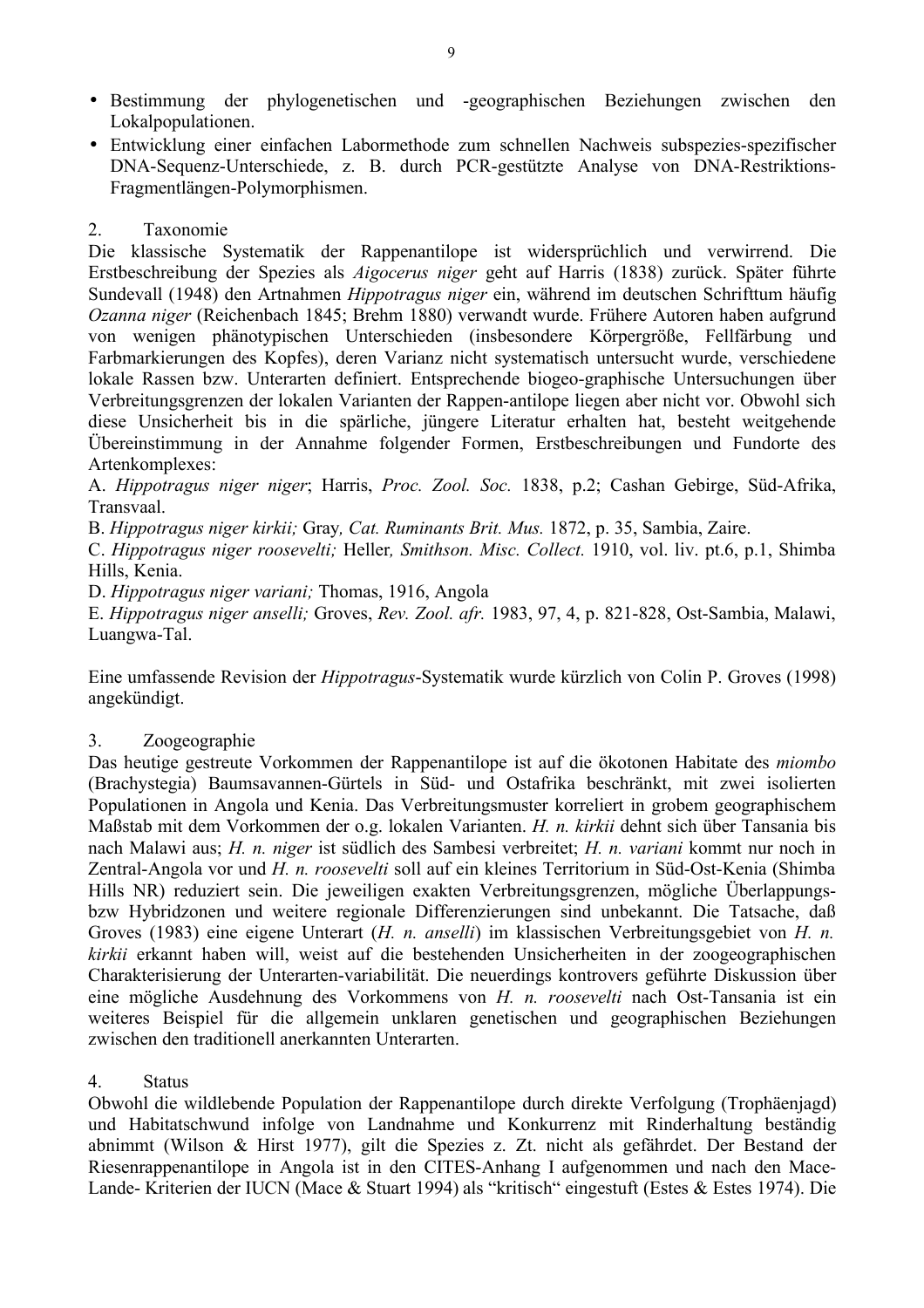Shimba Hill-Population wird als "endangered" betrachtet. Da die phylogeographische Differenzierung der Art unbekannt ist, besteht permanent die Gefahr, daß die genetische Diversität durch weitgehend unbemerktes Erlöschen lokaler Populationen drastisch absinken kann.

Nach ISIS Informationen befanden sich 1996 (30. Juni) weltweit 328 (95.228.5) Rappenantilopen unbekannter Subspezies in 55 tiergärtnerischen Einrichtungen und 78 (25.53.0) Individuen der Subspezies *H. n. niger* in 16 Zoos. Die meisten Tiere (>96%) wurden in Gefangenschaft geboren. Eine Geburtsrate von 0,26 pro Weibchen und Jahr ist relativ hoch und läßt erkennen, daß die Haltung und Reproduktion der Rappenantilope in Menschenhand keine prinzipiellen Probleme macht.

## 5. Ökologie

Aufgrund ihrer Nahrungspräferenz wird die Rappenantilope zur *grazer*-Gilde gerechnet. Sie bevorzugen den frische Aufwuchs dominanter Grasarten *Andropogon*, *Brachiaria, Digitaria*, *Panicum* und *Setaria* in der Grenzzone zwischen Savanne und meist höher gelegenen lockeren und artenreichen Baumbeständen. In der Trockenzeit suchen sie weit verstreute Grasmosaike in den bewaldeten Hügeln auf, die sich nach regelmäßigen Buschbränden durch schnellen Auswuchs feuerresistenter Arten (*Themeda* und *Hyparrhenia*) regenerieren. Wenn das Gras vertrocknet ergänzen Rappenantilopen ihre Nahrung durch Kräuter (*Dolichos* und *Mucuna*), Leguminosen (*Letuca* und *Cryptosepalum*) sowie Laub von *Julbernardia*, *Taraconanthus, Dombeya* und *Grewia.* Es ist bemerkenswert, daß die Tiere im Wechsel zwischen Regen- und Trockenzeit augedehnte Wanderungen (bis zu 40 km) unternehmen. Eine neuere Untersuchung des Panseninhaltes durch Reinhold Hofmann 1997 hat die bevorzugte Grasernährung der Rappenantilope bestätigt. Zusammen mit dem alimentären *browsing* verfolgt die Rappenantilope eine adaptive Ernährungsstrategie, die für die Aufrechterhaltung der ökotonen Vegetationsstruktur außerordentlich wichtig sein könnte. Jüngste Forschungsergebnisse zeigen die essentielle Bedeutung der afrotropischen Ökotone als Zentren der Biodiversität (Hobbs 1996). In welchem Maße wildlebende Ungulaten und insbesondere Rappenantilopen, die Dynamik von Ökotonzonen mitbestimmen, muß durch weitere Untersuchungen aufgeklärt werden.

## 6. Material und Methoden

## 6.1 Literatur und Kartenmaterial

Eine Literatur-Recherche (Nr. 32-94) zu *Hippotragus niger* (sable antelope) in der Datenbank BIOSIS ergab 69 Zitate über den Zeitraum 1969-30.4.1994.

Die geographischen Informationen des Programms Microsoft ENCARTA vers. 98 wurden verwendet.

#### 6.2 Tiermaterial

Durch die dankenswerte Unterstützung von Dr. Siege und Dr. Baldus (SCP Deutsche Gesellschaft für Technische Zusammenarbeit, Selous Conservation Programm), sowie von Dr. Richard Kock (Chefveterinär des Kenia Wildlife Service) konnte das in der Tabelle 1 aufgeführte Untersuchungsmaterial in die Projektstudie einbezogen werden. Alle verwendeten Bioproben wurden ordnungsgemäß im CITES-Verfahren deklariert und bearbeitet.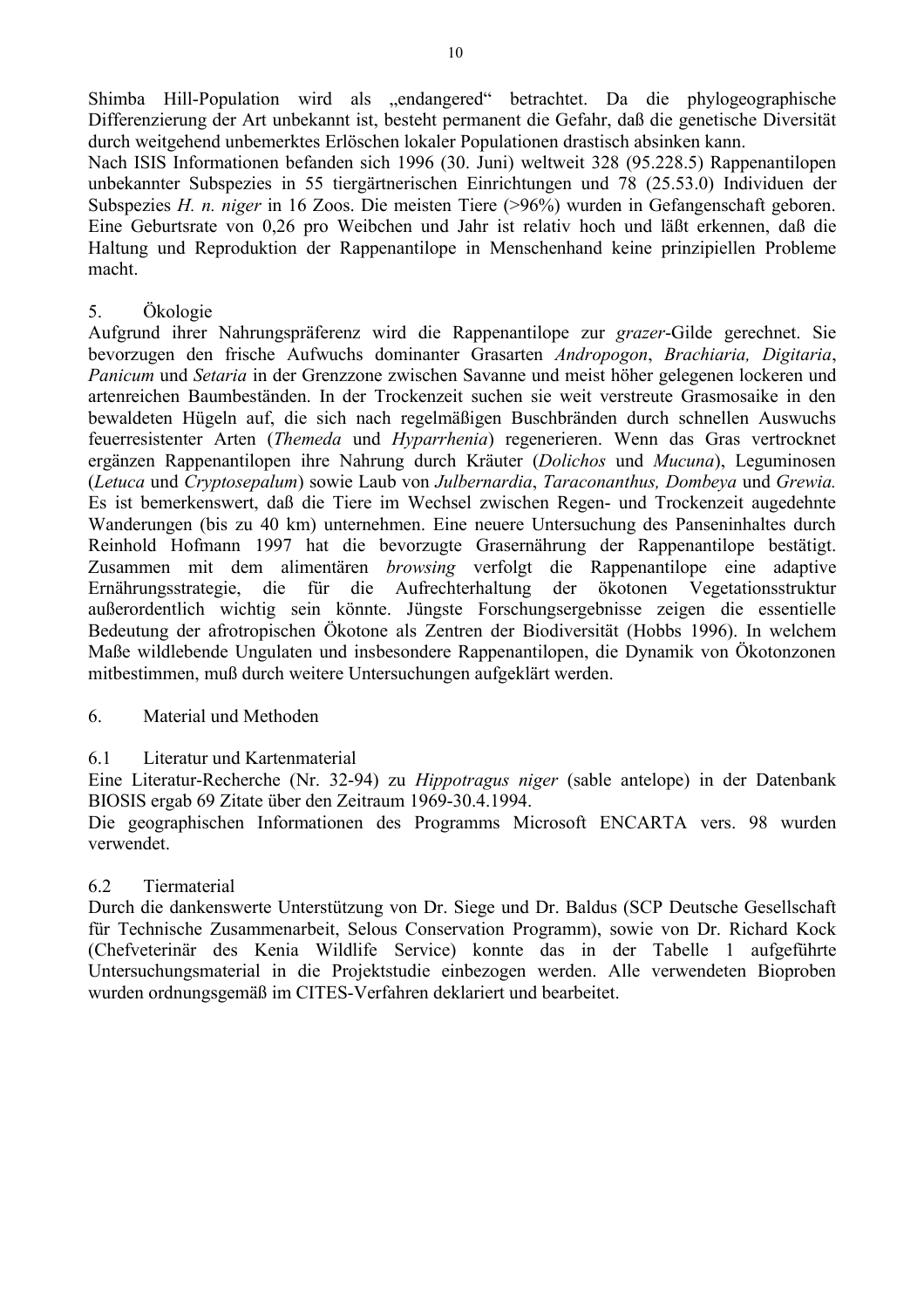| Probe          | Ident.         | Geschlecht | Unterart   | Herkunft         | Länge               | <b>Breite</b>      |
|----------------|----------------|------------|------------|------------------|---------------------|--------------------|
|                | No.            |            |            |                  |                     |                    |
| 1              | S1             | weibl.     | roosevelti | Shimba Hills NR/ | $4^{\circ}$ 17' Süd | $38^\circ 39'$ Ost |
|                |                |            |            | Kenia            |                     |                    |
| 2              | S <sub>2</sub> | weibl.     | roosevelti | Shimba Hills NR/ | $4^{\circ}$ 17' Süd | $38^\circ 39'$ Ost |
|                |                |            |            | Kenia            |                     |                    |
| 3              | S <sub>3</sub> | weibl.     | ?          | GR/<br>Sadani    | $6^{\circ}$ 4' Süd  | $38^\circ 45$ Ost  |
|                |                |            |            | Tansania         |                     |                    |
| $\overline{4}$ | S <sub>4</sub> | männl.     | ?          | GR/<br>Selous    | $8^{\circ} 15'$ Süd | $38^\circ 44'$ Ost |
|                |                |            |            | Tansania         |                     |                    |
| 5              | S <sub>5</sub> | männl.     | ?          | GR/<br>Selous    | $7^\circ$ 52' Süd   | $38^\circ 39'$ Ost |
|                |                |            |            | Tansania         |                     |                    |
| 6              | S6             | männl.     | ?          | GR/<br>Selous    | $7^{\circ}$ 52' Süd | $38^\circ 44'$ Ost |
|                |                |            |            | Tansania         |                     |                    |

Tab. 1Untersuchungsmaterial von Rappenantilopen (*Hippotragus niger sp.*) aus Ost-Afrika.

#### 6.3 DNA-Isolierung

Aus den vorliegenden Gewebeproben vom äußeren Ohr, die in 96% Äthanol fixiert waren, wurde mit Hilfe des QIAamp Tissue Kit (QIAGEN) genomische (Gesamt-)DNA isoliert. 300-500ng dieser DNA wurden für einen PCR-Ansatz verwendet.

6.4 PCR-Bedingungen

Folgende Primer wurden verwendet:

für die Amplifikation des Cytochrome-*b*-Gens

|                                      | 51 |                             |  |  |                                 |  |                                                    |
|--------------------------------------|----|-----------------------------|--|--|---------------------------------|--|----------------------------------------------------|
| GluDG-L                              |    | TGA CTT GAA RAA CCA YCG TTG |  |  |                                 |  | Palumbi et al.91                                   |
| $CB1-L$                              |    |                             |  |  |                                 |  | CCA TCC AAC ATC TCA GCA TGA TGA AA Kocher et al.89 |
| $CB4a-L$                             |    |                             |  |  | AAC AAA GAA ACC TGA AAY ATY GG  |  | Palumbi et al.91                                   |
| $CR3R-T$                             |    |                             |  |  | CAT ATT AAA CCC GAA TGA TAY TT  |  | Palumbi et al.91                                   |
| $CB2-H$                              |    |                             |  |  | CCC TCA GAA TGA TAT TTG TCC TCA |  | Kocher et al. 89                                   |
| $CB3-H$                              |    | GGC AAA TAG GAA RTA TCA TTC |  |  |                                 |  | Palumbi et al.91                                   |
| CB6Thr-H TTT CAT TCT TCG RCT TAC AAG |    |                             |  |  |                                 |  | Palumbi et al.91                                   |
|                                      |    |                             |  |  |                                 |  |                                                    |

für die Amplifikation der Kontrollregion (D-loop)-

| Proof                                     | CTC CCA TTA GCA CCC AAA GC |  |                                 |  |  | Palumbi et al.91 |  |
|-------------------------------------------|----------------------------|--|---------------------------------|--|--|------------------|--|
| HiPro-L ACC ATT AGC ACC CAA AGC TG        |                            |  |                                 |  |  | Lieckfeldt 98    |  |
| HiCtrII-L AGT ACA TTA CAT GAT TTA CCC C   |                            |  |                                 |  |  | Lieckfeldt 98    |  |
| HiCtrIII-L CGA TGG ATT AAT GAT TAA TCA GC |                            |  |                                 |  |  | Lieckfeldt 98    |  |
| HiCtrI-H ATG TAC GAT TAA ACA TTC TAT GTC  |                            |  |                                 |  |  | Lieckfeldt 98    |  |
| HiCtrII-H ATA GCT TGA GTC CAA GCA TCC     |                            |  |                                 |  |  | Lieckfeldt 98    |  |
| Phe-H CCG TCT AAA CAT TTT CAG TG          |                            |  |                                 |  |  | Palumbi et al.91 |  |
| HiPhe-H                                   |                            |  | AGC ATT TTC AGT GCC CTT GC      |  |  | Lieckfeldt 98    |  |
| 12SAR-H                                   |                            |  | ATA GTG GGG TAT CTA ATC CCA GTT |  |  | Palumbi et al.91 |  |

Die 50µl-PCR-Reaktionsansätze (Endkonzentration: 10mM Tris-HCl, pH 8,3, 50mM KCl, 2mM MgCl2, 200µM dNTPs ) enthielten 0,8U AmpliTaq DNA Polymerase (Perkin Elmer), je 50pmol des Hin-und Rückprimers sowie die oben angegebene Menge Template-DNA. Für die PCR wurde der GeneAmp PCR System 2400 Thermocycler (Perkin Elmer) genutzt. Die Reaktion verlief unter folgenden Bedingungen: ein 3-minütiger initialer Denaturierungs-schritt bei 94° C, gefolgt von 30 Zyklen mit 15 Sekunden bei 94° C, 20 Sekunden bei 50°-55°C, 45 Sekunden bei 72° C und eine abschließende Elongation von 7 Minuten bei 72° C. Die PCR-Produkte wurden auf einem 1,5% Agarosegel nachgewiesen und anschließend mit dem QIAquick PCR Purification Kit (QIAGEN) gereinigt.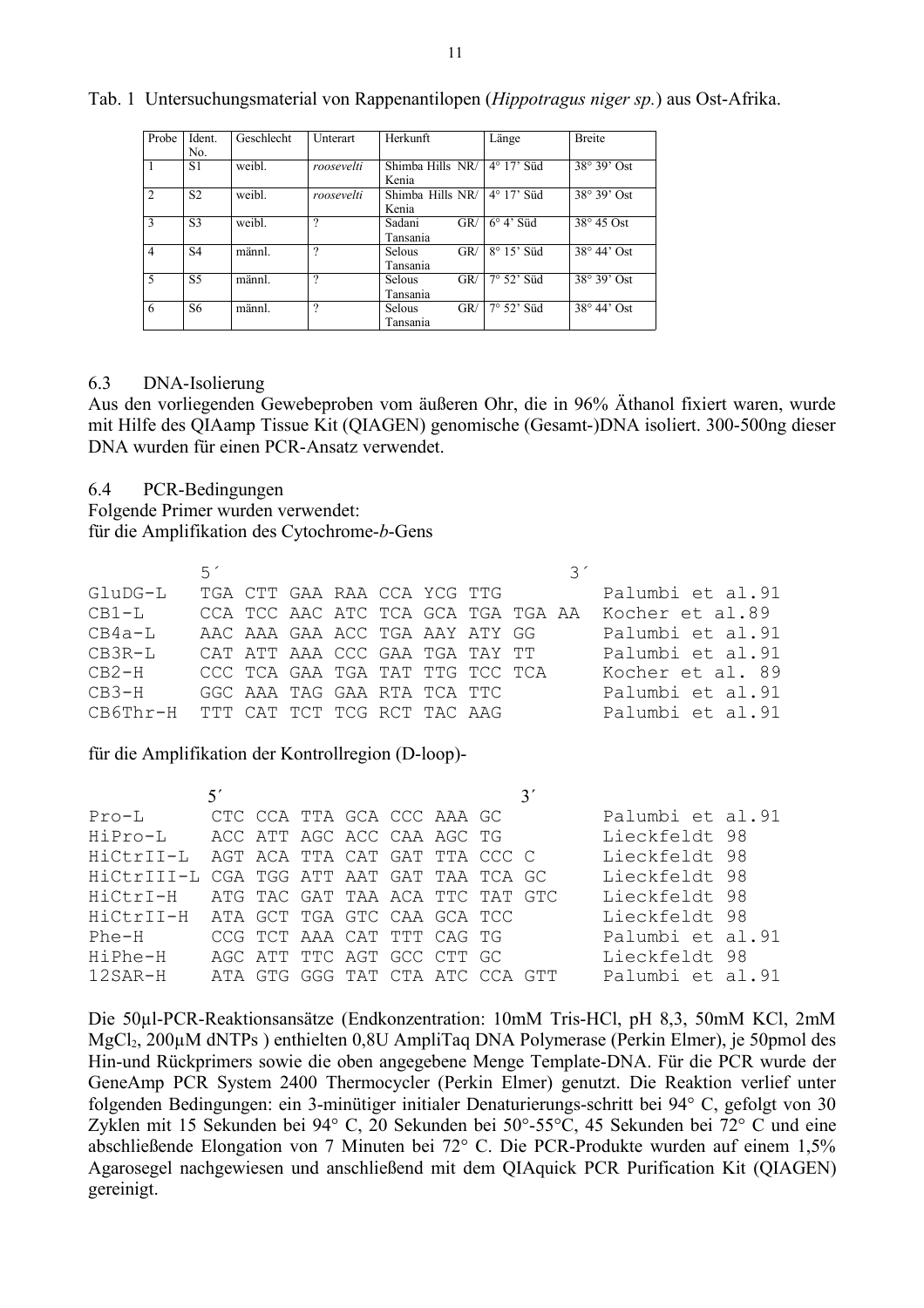## 6.5 DNA-Sequenzierung

Nach der Kettenabbruchmethode mit Dideoxynukleotiden (Sanger et al.1977) wurden die Fragmente direkt sequenziert. Dafür benutzten wir fluoreszensgestütze Terminator Cycle Sequencing Kits (Dye/BigDye) und die automatischen Sequenzer 373A und 310C (Perkin Elmer/Applied Biosystems).

Die in der Projektstudie ermittelten DNA-Sequenzen wurden unter den Accession-Nummern: AF045230-AF045237 in die Internationale Genbank eingetragen.

### 6.6 Datenanalyse

Die Alinierung der Sequenzdaten erfolgte mit Hilfe des CLUSTAL W Algorithmus (Higgins & Sharp 1989).

Für die Bestimmung diagnostischer Restriktionsorte aus den ermittelten Sequenzdaten wurde das Programm OLIGO herangezogen.

DNA-Sequenzstatistik und Bestimmungen verschiedener genetischer Distanz-Parameter wurden mit Hilfe des Programmpakets MEGA vers. 1.01 (Kumar et al. 1993) durchgeführt.

Die phylogenetischen Rekonstruktionen auf der Grundlage von Nukleotid- und Aminosäure-Sequenzdaten erfolgte mit Hilfe verschiedener Methoden, um einseitige Wertungen durch ein einziges Verfahren auszuschließen. Maximum parsimony (MP)- und Neighbor-Joining (NJ)- Stammbäume wurden mit Hilfe des Programmpakets PHYLIPP (Felsenstein 1993) konstruiert. Für die Maximum-Likelihood (ML)- Methode wurde das Softwareprogramm PUZZLE (Strimmer & von Haeseler 1996) verwendet. Die statistische Prüfung der erhaltenen Stammbaumtopologien erfolgte mit Hilfe der Bootstrap-Methode (Felsenstein 1985, 100 Replikationen) in PHYLIPP.

### 7. Ergebnisse

## 7.1 Sequenzdivergenz

Um die genealogischen Beziehungen zwischen geographisch getrennten Lokalpopulationen zu bestimmen, werden Sequenzunterschiede in schnell evolvierenden DNA-Abschnitten identifiziert. Art und Ausmaß der ermittelten Sequenzunterschiede erlauben Schlußfolge-rungen über den Grad der genetischen Verwandschaft zwischen den untersuchten Individuen und über die Dauer ihrer räumlichen Trennung. Wir wählten für diesen Vergleich das Cytochrom *b* Gen und die Kontrollregion der mitochondrialen DNA, weil sie sich schneller (d.h. in kürzeren Zeiträumen) als Kern-DNA verändern, matrilinear (d.h. mütterlicherseits) vererbt werden und keiner Beeinflussung durch zufällige sexuelle Rekombinationsereignisse unterliegen.

#### 7.1.1 Cytochrom *b*

Das mitochondriale Cytochrom *b* Gen gehört zu den bestuntersuchten DNA Abschnitten in Säugetieren (Irwin, Kocher & Wilson 1991). Als Protein-kodierendes Gen liefert die abgeleitete Aminosäuresequenz zusätzliche Informationen über den molekularen Divergenzprozeß.

Das PCR-amplifizierte cyt *b* Gen von *Hippotragus niger sp.* besitzt eine Länge von 1140 Basenpaaren (bp) und das Translationsprodukt besteht aus 379 Aminosäuren, beginnend mit einem konservativen Methionin Initiationscodon (ATG) und abschließend mit einem AGA Stopcodon. Die prozentuale Basenzusammensetzung zeigt einen für Säuger typischen Mangel an Guaninresten speziell in der dritten Codonposition. Der prozentuale Netto-Basengehalt berägt: Adenin (31.2%), Thymin (26.5%), Cytosin (29.1%), und Guanin (13.2%).

Die cyt *b* Sequenzen der Individuen SA1 und SA2 aus der Shimba Hills NR Population sind vollständig identisch..

Da die cyt *b* Sequenz keine Stopcodons, Deletionen und/oder Insertionen enthält und die typische Variation in der 1., 2. und 3. Codonposition aufweist, ist es sehr unwahrscheinlich, daß eine Kernkopie des mitochondrialen Gens sequenziert wurde (Zhang and Hewitt 1996).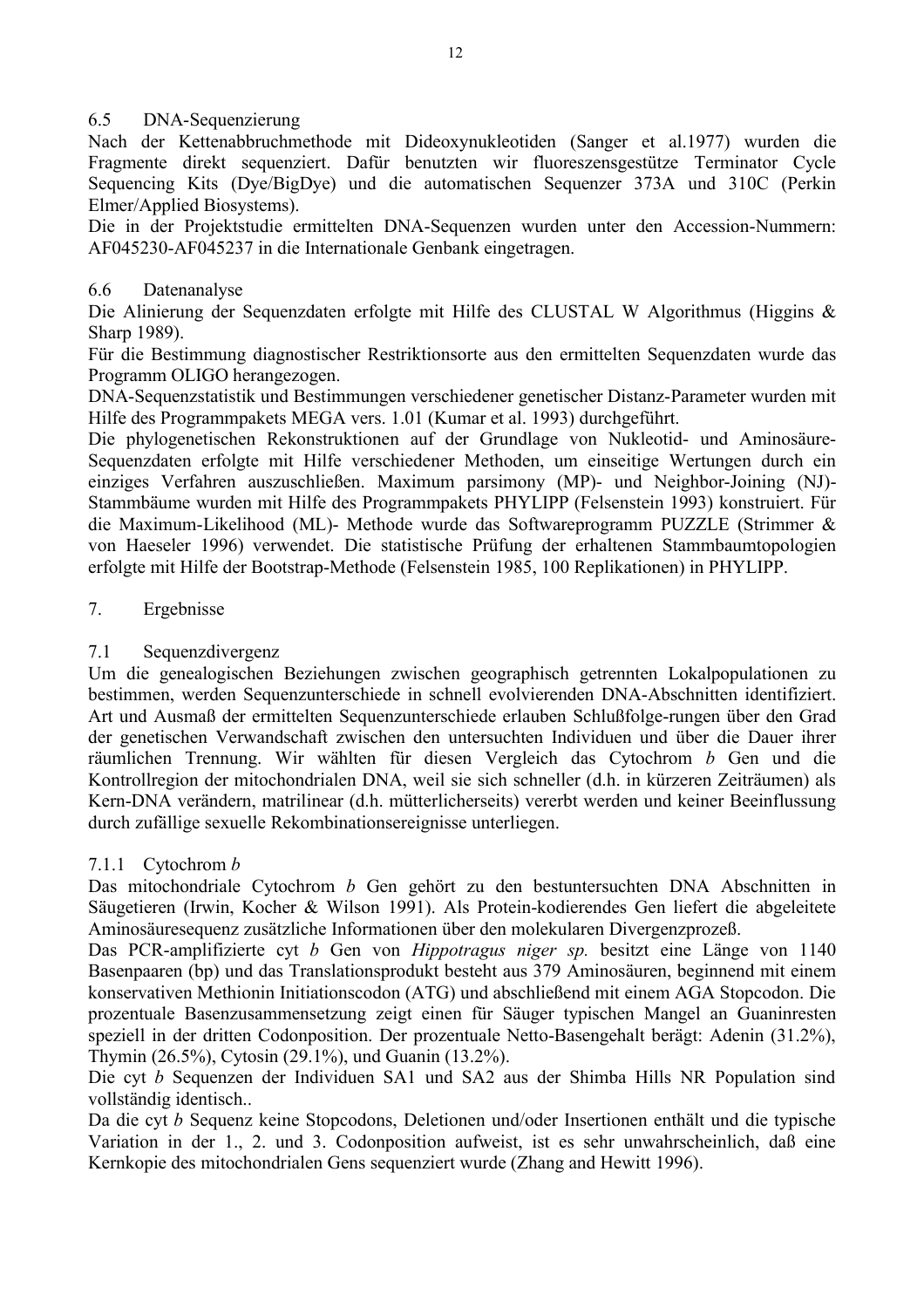Die Abbildungen 2 bzw. 3 zeigen Basensubstitutionen bzw. Aminosäureaustausche im Vergleich zwischen einer nahe verwandten Pferdeantilopenspezies, der Arabischen Oryx (*Oryx leucoryx*) und verschiedenen Rappenantilopen aus ostafrikanischen Lokalpopulationen.

Abb. 2 Nukleotidsequenz des mitochondrialen Cytochrom *b* Gens von *Hippotragus niger sp.* in verschiedenen ostafrikanischen Lokalpopulationen. Identische Nukleotide im Vergleich zur orthologen Sequenz von *Oryx leucoryx* werden nicht angezeigt.

 111 111 111 122 222 222 223 333 333 333 444 444 444 455 555 555 556 666 666 666 777 777 777 788 888 123 456 789 012 345 678 901 234 567 890 123 456 789 012 345 678 901 234 567 890 123 456 789 012 345 678 901 234 Oryx ATG ACC AAC ATT CGA AAA ACT CAC TCA CTG ATA AAA ATT GTA AAC AAC GCA TTC ATC GAC CTC CCA GCC CCA TCA AAC ATC TCA SA1 ... .T. ... ..C ... ... ... ... C.. ... ... ... ... ... ... ... ... ... ..T ... ... ... A.. ... C.. ..T ... ... SA2 ... .T. ... ..C ... ... ... ... C.. ... ... ... ... ... ... ... ... ... ..T ... ... ... A.. ... C.. ..T ... ... SA3 ... .T. ... ..C ... ... ... ... C.. ... ... ... ... ... ... ... ... ... ..T ... ... ... A.. ... C.. ..T ... ... SA4 ... .T. ... ..C ... ... ... ... C.. ... ... ... ... ... ... ... ... ... ..T ... ... ... A.. ... C.. ..T ... ... SA5 ... .T. ... ..C ... ... ... ... C.. ... ... ... ... ... ... ... ... ... ..T ... ... ... A.. ... C.. ..T ... ... SA6 ... .T. ... ..C ... ... ... ... C.. ... ... ... ... ... ... ... ... ... ..T ... ... ... A.. ... C.. ..T ... ... 111 111 111 111 111 111 111 111 111 111 111 111 111 111 111 111 111 111 111 111 111 111 111 888 889 999 999 999 000 000 000 011 111 111 112 222 222 222 333 333 333 344 444 444 445 555 555 555 666 666 666 567 890 123 456 789 012 345 678 901 234 567 890 123 456 789 012 345 678 901 234 567 890 123 456 789 012 345 678 Oryx TCA TGA TGA AAT TTT GGC TCC CTC CTA GGT ATC TGC CTA ATT CTG CAA ATC TTA ACA GG? CTA TTC CTG GCA ATA CAC TAC ACA SA1 ... ... ... ..C ..C ... ... ... ... ... ... ... T.. ... ..A ... ... C.G ..G ..C ... ... ..A ... ... ... ... ... SA2 ... ... ... ..C ..C ... ... ... ... ... ... ... T.. ... ..A ... ... C.G ..G ..C ... ... ..A ... ... ... ... ... SA3 ... ... ... ..C ..C ... ... ... ... ... ... ... T.. ... ..A ... ... C.G ..G ..C ... ... ..A ... ... ... ... ... SA4 ... ... ... ..C ..C ... ... ... ... ... ... ... T.. ... ..A ... ... C.G ..G ..C ... ... ..A ... ... ... ... ... SA5 ... ... ... ..C ..C ... ... ... ... ... ... ... T.. ... ..A ... ... C.G ..G ..C ... ... ..A ... ... ... ... ... SA6 ... ... ... ..C ..C ... ... ... ... ... ... ... T.. ... ..A ... ... C.G ..G ..C ... ... ..A ... ... ... ... ... 111 111 111 111 111 111 111 111 111 111 122 222 222 222 222 222 222 222 222 222 222 222 222 222 222 222 222 222 677 777 777 778 888 888 888 999 999 999 900 000 000 001 111 111 111 222 222 222 233 333 333 334 444 444 444 555 901 234 567 890 123 456 789 012 345 678 901 234 567 890 123 456 789 012 345 678 901 234 567 890 123 456 789 012 Oryx TCT GAC ACA ACA ACA GCA TTC TCC TCT GTC ACC CAC ATC TGC CGA GAC GTC AAC TAT GGC TGA ATC ATC CGA TAT ATA CAC GCA SA1 ..C ... ... .T. ... ... ... ... ... ... ..T ..T ..T ... ... ... ... ... ..C ... ... ... ..T ... ..C ... ..T ... SA2 ..C ... ... .T. ... ... ... ... ... ... ..T ..T ..T ... ... ... ... ... ..C ... ... ... ..T ... ..C ... ..T ... SA3 ..C ... ..G .T. ... ... ... ... ... ... ..T ..T ..T ... ... ..T ... ... ..C ... ... ... ..T ... ..C ... ..T ... SA4 ..C ... ..G .T. ... ... ... ... ... ... ..T ..T ..T ... ... ..T ... ... ..C ... ... ... ..T ... ..C ... ..T ... SA5 ..C ... ..G .T. ... ... ... ... ... ... ..T ..T ..T ... ... ..T ... ... ..C ... ... ... ..T ... ..C ... ..T ... SA6 ..C ... ..G .T. ... ... ... ... ... ... ..T ..T ..T ... ... ..T ... ... ..C ... ... ... ..T ... ..C ... ..T ... 222 222 222 222 222 222 222 222 222 222 222 222 222 222 222 223 333 333 333 333 333 333 333 333 333 333 333 333 555 555 566 666 666 667 777 777 777 888 888 888 899 999 999 990 000 000 000 111 111 111 122 222 222 223 333 333 345 678 901 234 567 890 123 456 789 012 345 678 901 234 567 890 123 456 789 012 345 678 901 234 567 890 123 456 Oryx AAT GGA GCA TCG ATA TTT TTC ATC TGC CTA TTC ATA CAC GTA GGA CGA GGC CTC TAC TA? GGG TCG TAT ACT TTC TTA GAG ACA SA1 ..C ..G ... ..A ... ..C ... ... ... ... ... ..G ..T ... ... ... ... ... ..T ..C ..A ..A ..C ..C ... C.. A.A ... SA2 ..C ..G ... ..A ... ..C ... ... ... ... ... ..G ..T ... ... ... ... ... ..T ..C ..A ..A ..C ..C ... C.. A.A ... SA3 ..C ..G ... ..A ... ..C ... ... ... ... ... ..G ..T ... ... ... ... ... ..T ..C ..A ..A ..C ..C ... C.. A.A ... SA4 ..C ..G ... ..A ... ..C ... ... ... ... ... ..G ..T ... ... ... ... ... ..T ..C ..A ..A ..C ..C ... C.. A.A ... SA5 ..C ..G ... ..A ... ..C ... ... ... ... ... ..G ..T ... ... ... ... ... ..T ..C ..A ..A ..C ..C ... C.. A.A ... SA6 ..C ..G ... ..A ... ..C ... ... ... ... ... ..G ..T ... ... ... ... ... ..T ..C ..A ..A ..C ..C ... C.. A.A ... 333 333 333 333 333 333 333 333 333 333 333 333 333 333 333 333 333 333 333 333 333 444 444 444 444 444 444 444 333 444 444 444 455 555 555 556 666 666 666 777 777 777 788 888 888 889 999 999 999 000 000 000 011 111 111 112 789 012 345 678 901 234 567 890 123 456 789 012 345 678 901 234 567 890 123 456 789 012 345 678 901 234 567 890 Oryx TGA AAC GTC GGA GTA ATC CTC TTA TTC GCA ACA ATA GCT ACA GCA TTC AT? GGC TAC GTC CTA CCA TGA GGA CAA ATA TCA TTT SA1 ... ... A.. ... ... ..T ... ... ... A.. ... ... ... ... ... ... ..A ... ..T ... ..G ... ... ... ... ... ... ..C SA2 ... ... A.. ... ... ..T ... ... ... A.. ... ... ... ... ... ... ..A ... ..T ... ..G ... ... ... ... ... ... ..C SA3 ... ... A.. ... ... ..T ... ... ... A.. ... ... ... ... ... ... ..A ... ..T ... ..G ... ... ... ... ... ... ..C SA4 ... ... A.. ... ... ..T ... ... ... A.. ... ... ... ... ... ... ..A ... ..T ..A ..G ... ... ... ... ... ... ..C SA5 ... ... A.. ... ... ..T ... ... ... A.. ... ... ... ... ... ... ..A ... ..T ... ..G ... ... ... ... ... ... ..C SA6 ... ... A.. ... ... ..T ... ... ... A.. ... ... ... ... ... ... ..A ... ..T ... ..G ... ... ... ... ... ... ..C 444 444 444 444 444 444 444 444 444 444 444 444 444 444 444 444 444 444 444 444 444 444 444 444 444 444 455 555 222 222 222 333 333 333 344 444 444 445 555 555 555 666 666 666 677 777 777 778 888 888 888 999 999 999 900 000 123 456 789 012 345 678 901 234 567 890 123 456 789 012 345 678 901 234 567 890 123 456 789 012 345 678 901 234 Oryx TGA GGA GCA ACA GTT ATC ACC AAC CTC CTC TCA GCA ATT CCA TAC ATC GGC ACA AAT CTA GTC GAA TGG ATT TGA GGA GGA TTC SA1 ... ... ... ..G ..C ... ..T ..T ... ... ... ... ... ... ..T ... ... ... ..C ... ... ... ..A ..C ... ..G ... ... SA2 ... ... ... ..G ..C ... ..T ..T ... ... ... ... ... ... ..T ... ... ... ..C ... ... ... ..A ..C ... ..G ... ... SA3 ... ... ... ..G ..C ... ..T ..T ... ... ... ... ... ... ..T ... ... ... ..C ... ..T ... ..A ..C ... ..G ... ... SA4 ... ... ... ..G ..C ... ..T ..T ... ... ... ... ... ... ..T ... ... ... ..C ... ..T A.. ..A ..C ... ..G ... ... SA5 ... ... ... ..G ..C ... ..T ..T ... ... ... ... ... ... ..T ... ... ... ..C ... ..T ... ..A ..C ... ..G ... ... SA6 ... ... ... ..G ..C ... ..T ..T ... ... ... ... ... ... ..T ... ... ... ..C ... ..T A.. ..A ..C ... ..G ... ...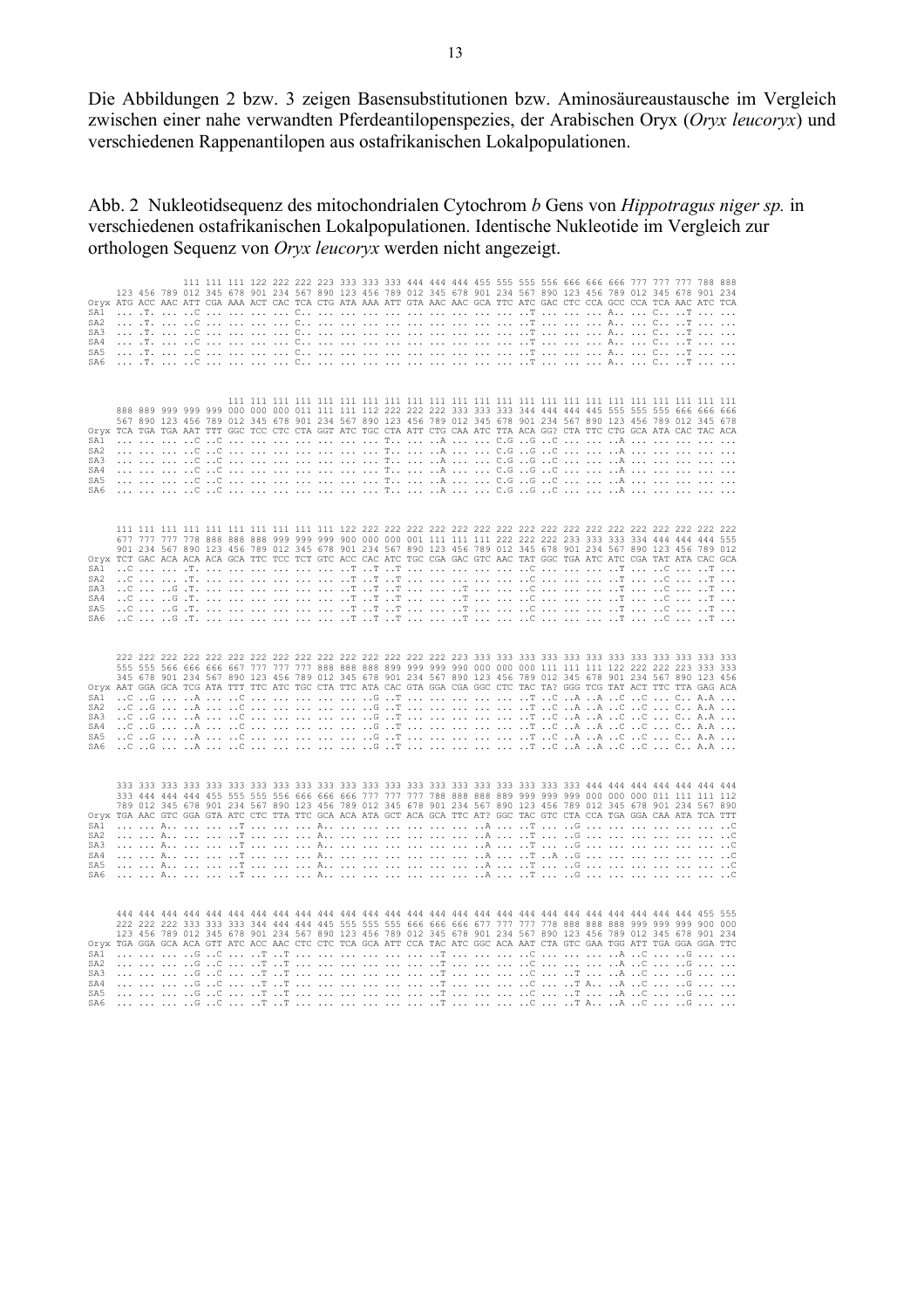#### *Fortsetzung Abb. 2*

| Oryx TCC GTA GAC AAG GCA ACC CTC ACC CGA TTT TTC GCT TTC CAC TTT ATT CTC CCT TTT ATT ATC GCT GCC CTT GCT ATA GTC CAT<br>SA1<br>SA <sub>2</sub><br>SA3<br>SA4<br>SA5<br>SA6 |                               |  |  |  |                                                                                                                                                                                                                                                          |  |  |  |  | 555 555 555 555 555 555 555 555 555 555 555 555 555 555 555 555 555 555 555 555 555 555 555 555 555 555 555 555<br>567 890 123 456 789 012 345 678 901 234 567 890 123 456 789 012 345 678 901 234 567 890 123 456 789 012 345 678                                                                                                                   |  |  |  |   |             |
|----------------------------------------------------------------------------------------------------------------------------------------------------------------------------|-------------------------------|--|--|--|----------------------------------------------------------------------------------------------------------------------------------------------------------------------------------------------------------------------------------------------------------|--|--|--|--|------------------------------------------------------------------------------------------------------------------------------------------------------------------------------------------------------------------------------------------------------------------------------------------------------------------------------------------------------|--|--|--|---|-------------|
| Oryx CTA CTC TTT CTC CAC GAA ACA GGC TCC AAC AAC CCC ACA GGA ATC ACC TCA GAC ACA GAT AAA ATT CCA TTC CAC CCC TAT TAT<br>SA1<br>SA <sub>2</sub><br>SA3<br>SA4<br>SA5<br>SA6 |                               |  |  |  |                                                                                                                                                                                                                                                          |  |  |  |  | 901 234 567 890 123 456 789 012 345 678 901 234 567 890 123 456 789 012 345 678 901 234 567 890 123 456 789 012                                                                                                                                                                                                                                      |  |  |  |   |             |
| Oryx ACC ATT AAA GAC ATC TTA GGC GCC CTA CTA CTA ATC CTA GTC CTT ATA CTA CTA GTA TTA TTC GCA CCC GAC CTA CTT GGA GAC<br>SA1<br>SA2<br>SA3<br>SA4<br>SA5<br>SA6             |                               |  |  |  |                                                                                                                                                                                                                                                          |  |  |  |  | 345 678 901 234 567 890 123 456 789 012 345 678 901 234 567 890 123 456 789 012 345 678 901 234 567 890 123 456                                                                                                                                                                                                                                      |  |  |  |   |             |
| Oryx CCA GAC AAT TAC ACC CCA GCA AAT CCA CTC AAC ACA CCC CTT CAC ATC AAA CCC GAA TGA TAT TTC TTA TTT GCA TAT GCA ATC<br>SA1<br>SA <sub>2</sub><br>SA3<br>SA4<br>SA5<br>SA6 |                               |  |  |  |                                                                                                                                                                                                                                                          |  |  |  |  | 777 777 777 777 777 777 777 777 777 777 777 777 777 788 888 888 888 888 888 888 888 888 888 888 888 888 888<br>789 012 345 678 901 234 567 890 123 456 789 012 345 678 901 234 567 890 123 456 789 012 345 678 901 234 567 890                                                                                                                       |  |  |  | . |             |
| Oryx CTA CGA TCA ATC CCC AAC AAA CTA GGA GGC GTC CTA GCC CTA GTC CTC TCA ATC CTA ATC CTG GTA CTC GTA CCC GCA CTC CAC<br>SA2<br>SA3<br>SA4<br>SA5<br>SA6                    |                               |  |  |  |                                                                                                                                                                                                                                                          |  |  |  |  | 888 888 888 888 888 888 888 888 888 888 888 888 888 888 888 888 888 888 889 999 999 999 999 999 999 999 999<br>123 456 789 012 345 678 901 234 567 890 123 456 789 012 345 678 901 234 567 890 123 456 789 012 345 678 901 234                                                                                                                       |  |  |  |   |             |
| Oryx ATA TCC AAA CAA CGA AGC ATG ATA TTT CGA CCA ATC AGC CAA TGC ATT TTC TGA ATC TTA GTA GCA GAC CTA TTA ACA CTC ACA<br>SA2<br>SA3<br>SA4<br>SA5<br>SA6                    |                               |  |  |  |                                                                                                                                                                                                                                                          |  |  |  |  | 999 999 999 999 999 999 999 999 999 999 999 999 999 999 999 999 999 999 999 999 999 999 999 999 999 900 000 000<br>567 890 123 456 789 012 345 678 901 234 567 890 123 456 789 012 345 678 901 234 567 890 123 456 789 012 345 678<br>.0.         0                  .                                                                               |  |  |  |   | 111 111 111 |
| Oryx TGA ATT GGT GGA CAG CCG GTT GAA CAT CCA TAT ATT ATC ATC GGA CAA TTA GCA TCT ATC ATA TAT TTC CTA CTC ATC CTA GTA<br>SA1<br>SA2<br>SA3<br>SA4<br>SA5                    |                               |  |  |  |                                                                                                                                                                                                                                                          |  |  |  |  | 111 111 111 111 111 111 111 111 111 111 111 111 111 111 111 111 111 111 111 111 111 111 111 111 111 111 111 11<br>000 000 000 000 000 000 000 000 000 000 000 000 000 000 000 000 000 000 000 000 000 000 000 000 000 000 000 000<br>901 234 567 890 123 456 789 012 345 678 901 234 567 890 123 456 789 012 345 678 901 234 567 890 123 456 789 012 |  |  |  |   |             |
| Oryx CTC ATA CCA GTA GCC AGT GTT ATT GAA AAT AAC TTT CTA AAA TGA AGA<br>SA1<br>SA2<br>SA3<br>SA4<br>SA5                                                                    | SA6 A   A.G  G TC. C  C A C.C |  |  |  | 111 111 111 111 111 111 111 111 111 111 111 111 111 111 111 111 111<br>345 678 901 234 567 890 123 456 789 012 345 678 901 234 567 890<br>A   A  G TC. C  C A C.C<br>A   A.G  G TC. C  C A C.C<br>A   A.G  G TC. C  C A C.C<br>A   A.G  G TC. C  C A C.C |  |  |  |  |                                                                                                                                                                                                                                                                                                                                                      |  |  |  |   |             |

Die Anzahl nichtveränderter Sequenzpositionen beträgt 999 (87.6% aller Positionen). Gegenüber der *Oryx* Sequenz sind 139 Basensubstitutionen festzustellen, von denen 8 Transversionen (A, G C, T) und 131 Transitionen (A G; C T) sind. Die erwartete Transitions/Transversionsrate beträgt 14,62 und die gemessene 15,25 ± 5.05). Innerhalb der *Hippotragus*-Gruppe werden 11 Basensubstitutionen registriert, von denen nur eine in Position 396 bei Individuum SA4 eine Transversion (C A) ist. Ein 5% Chi-Quadrat Test der Divergenzrate ergibt keine Abweichungen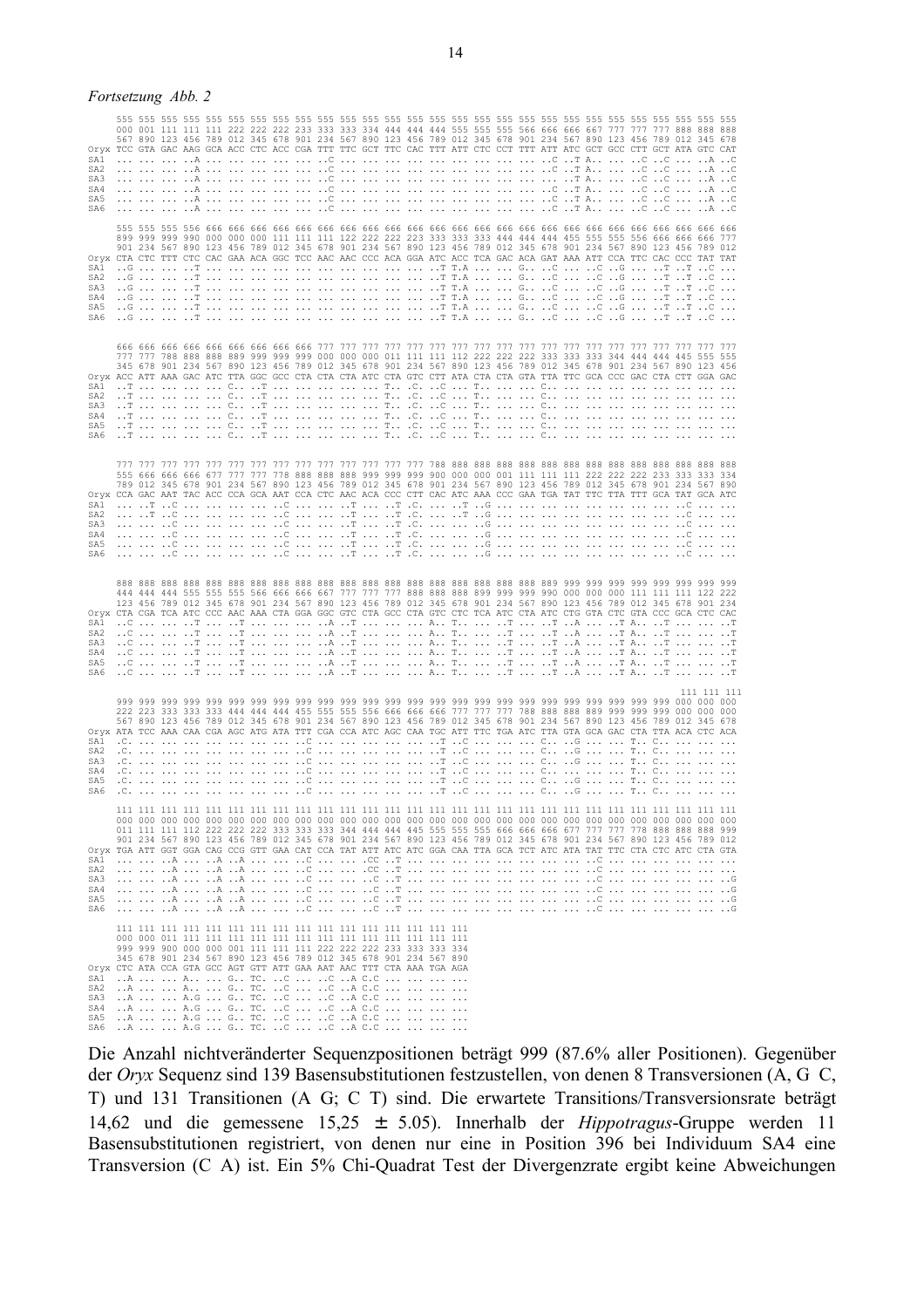von der Annahme einer uniformen Evolutions-geschwindigkeit der DNA-Sequenzen (p-Werte 94.06-100%).

27 der gemessenen Basensubstitutionen führen im *Oryx-Hippotragus*-Vergleich zu Aminosäureaustauschen. Im innerartlichen Vergleich treten 2 Aminosäureaustausche auf; SA4 und SA6 zeigen in Position 162 Lysin statt Glutamin und SA1 und SA2 besitzen in Position 348 ein Threonin statt Isoleucin.

Abb. 3 Abgeleitete Aminosäuresequenz des mitochondrialen Cytochrom *b* Gens von *Hippotragus niger sp.* in verschiedenen ostafrikanischen Lokalpopulationen. Identische Aminosäuren im Vergleich zur orthologen Sequenz von *Oryx leucoryx* werden nicht angezeigt.

| SA <sub>1</sub><br>SA <sub>2</sub><br>SA3<br>SA4<br>SA5<br>SA6             | 1 1111111112 2222222223 3333333334 4444444445 5555555556 6666666667 7777777778 8888888889 9999999990<br>1234567890 1234567890 1234567890 1234567890 1234567890 1234567890 1234567890 1234567890 1234567890 1234567890<br>Oryx MTNIRKTHSL MKIVNNAFID LPAPSNISSW WNFGSLLGIC LILQILT?LF LAMHYTSDTT TAFSSVTHIC RDVNYGWIIR YMHANGASMF FICLFMHVGR                                                                                                                                                                                                 |  |  |  |  |
|----------------------------------------------------------------------------|---------------------------------------------------------------------------------------------------------------------------------------------------------------------------------------------------------------------------------------------------------------------------------------------------------------------------------------------------------------------------------------------------------------------------------------------------------------------------------------------------------------------------------------------|--|--|--|--|
| SA1<br>SA <sub>2</sub><br>SA3<br>SA4<br>SA <sub>5</sub><br>SA6             | 1234567890 1234567890 1234567890 1234567890 1234567890 1234567890 1234567890 1234567890 1234567890 1234567890<br>Orvx GLY?GSYTFL ETWNVGVILL FATMATAF?G YVLPWGOMSF WGATVITNLL SAIPYIGTNL VEWIWGGFSV DKATLTRFFA FHFILPFIIA ALAMVHLLFL                                                                                                                                                                                                                                                                                                         |  |  |  |  |
| SA1<br>SA <sub>2</sub><br>SA3<br>SA4<br>SA <sub>5</sub><br>SA6             | 0000000001 1111111112 222222223 333333334 4444444445 5555555556 6666666667 7777777778 8888888889 9999999990<br>1234567890 1234567890 1234567890 1234567890 1234567890 1234567890 1234567890 1234567890 1234567890 1234567890<br>Orvx HETGSNNPTG ITSDTDKIPF HPYYTIKDIL GALLLILVLM LLVLFAPDLL GDPDNYTPAN PLNTPLHIKP EWYFLFAYAI LRSIPNKLGG VLALVLSILI                                                                                                                                                                                          |  |  |  |  |
| SA1<br>SA <sub>2</sub><br>SA <sub>3</sub><br>SA4<br>SA <sub>5</sub><br>SA6 | 1234567890 1234567890 1234567890 1234567890 1234567890 1234567890 1234567890 1234567890<br>Orvx LVLVPALHMS KORSMMFRPI SOCIFWILVA DLLTLTWIGG OPVEHPYIII GOLASIMYFL LILVLMPVAS VIENNFLKW*<br>$\ldots$ M $\ldots$ T $\ldots$ $\ldots$ $\ldots$ $\ldots$ $\ldots$ $\ldots$ $\ldots$ $\ldots$ $\ldots$ $\ldots$ $\ldots$ $\ldots$ $\ldots$ $\ldots$ $\ldots$ $\ldots$ $\ldots$ $\ldots$ $\ldots$ $\ldots$ $\ldots$ $\ldots$ $\ldots$ $\ldots$ $\ldots$ $\ldots$ $\ldots$ $\ldots$ $\ldots$ $\ldots$ $\ldots$ $\ldots$ $\ldots$ $\ldots$ $\ldots$ |  |  |  |  |

Abb. 4 Maximum likelihood Distanzen basierend auf der kompletten cyt *b* Gen Sequenz

|      | Orvx    | SA1     | SA2 | SA3                                               | SA4                     | SA5             | SA6     |
|------|---------|---------|-----|---------------------------------------------------|-------------------------|-----------------|---------|
| Oryx | 0,00000 |         |     | $0,13072$ 0,13072 0,13170 0,13423 0,13284 0,13403 |                         |                 |         |
| SA1  |         | 0,00000 |     |                                                   |                         |                 | 0,00796 |
| SA2  |         |         |     | 0,00000 0,00796 0,00976 0,00707                   |                         |                 | 0,00796 |
| SA3  |         |         |     |                                                   | 0,00000 0,00353 0,00088 |                 | 0,00176 |
| SA4  |         |         |     |                                                   | 0,00000                 | 0,00264         | 0,00176 |
| SA5  |         |         |     |                                                   |                         | 0,00000 0,00088 |         |
| SA6  |         |         |     |                                                   |                         |                 | 0,00000 |

Die durchschnittliche Distanz über alle paarweisen Sequenzvergleiche (Abb. 4) beträgt 4,15%. Im zwischenartlichen *Oryx-Hippotragus*-Vergleich ist die mittlere Distanz 13,27 ± 0,15%. Innerhalb der *Hippotragus-*Gruppe beträgt die mittlere genetische Distanz 0,38 ± 0,30%. Die größte innerartliche Distanz besteht mit 0,976% zwischen den Individuen aus der Shimba Hills Region (SA1 und SA2) und SA4 aus dem Selous.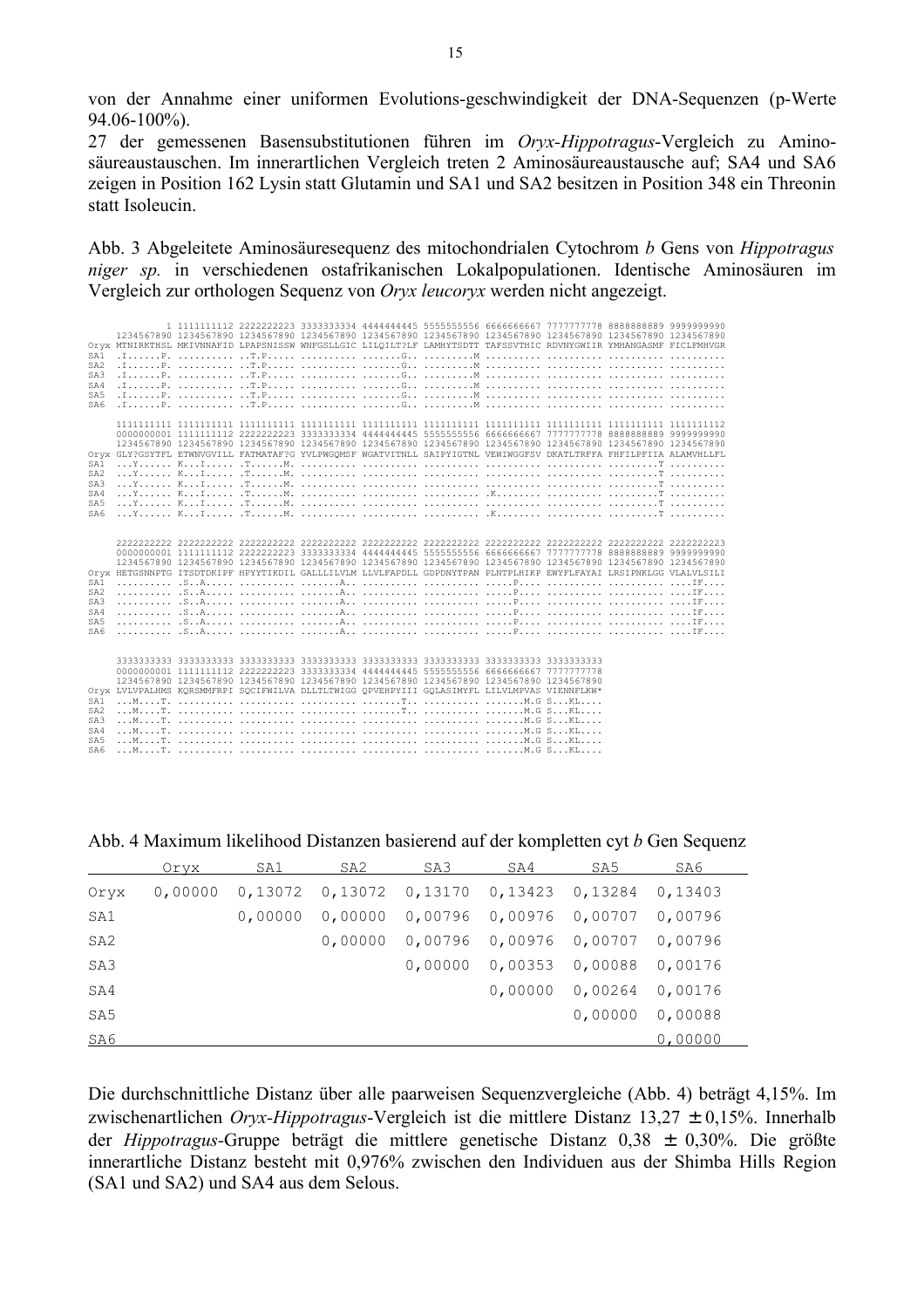#### 7.1.2 Kontrollregion

Die Kontrollregion der mitochondrialen DNA ist der variabelste, nicht-kodierende DNA-Abschnitt, der bisher bekannt ist. Er ist daher gut geeignet, Sequenzdifferenzen in relativ kurzen phylogenetischen Zeiträumen zu untersuchen.

Die PCR-amplifizierte und anschließend sequenzierte Kontrollregion von *Hippotragus niger sp.* besitzt eine Länge von 1083 Basenpaaren (Abb. 5). Der prozentuale Netto-Basengehalt beträgt: Adenin (32.0%), Thymin (27.3%), Cytosin (25.5%), und Guanin (15.2%).

Die Kontrollregion Sequenzen der Individuen SA1 und SA2 aus der Shimba Hills Population sind vollständig identisch, die Sequenzen von SA3 und SA6 stimmen ebenfalls überein.

Wie Abb. 5 zeigt, fallen die zwischenartlichen Sequenzunterschiede erwartungsgemäß hoch aus und von den 1259 Positionen (einschl. Alinierungsgaps) sind nur 886 Positionen (70.4% aller Positionen ) konstant. Die Transitions/Transversions Rate beträgt 2.71 ± 0.28.

Die Alinierung der Sequenzen benötigen eine erhebliche Anzahl von "indels" (Insertions/Deletions-Ereignisse). Zur besseren Übersicht werden daher in Abb. 6 nur die variablen Positionen der kompletten Kontrollregion von *Hippotragus* gezeigt.

Abb. 5 Nukleotidsequenz der kompletten mitochondrialen Kontrollregion von *Hippotragus niger sp.* in verschiedenen ostafrikanischen Lokalpopulationen. Identische Nukleotide im Vergleich zur orthologen Sequenz von *Oryx leucoryx* werden nicht angezeigt.

| SA1<br>SA <sub>2</sub><br>SA3<br>SA4<br>SA5<br>SA6 |                    |  |  |  | 1 1111111112 2222222223 3333333334 4444444445 5555555556 6666666667 7777777778 8888888889 9999999990<br>1234567890 1234567890 1234567890 1234567890 1234567890 1234567890 1234567890 1234567890 1234567890 1234567890<br>oryx2 AGGCACTATC AATATATCCC CATAAACACT AAGAGCTTTC CCAGTATTAA ATTACCTAAA ATCCCCAAAA AATCAACACA AACTCTCCAC CCCGTGACCC                                                                                                                                                                                                                                                                                      |  |
|----------------------------------------------------|--------------------|--|--|--|-----------------------------------------------------------------------------------------------------------------------------------------------------------------------------------------------------------------------------------------------------------------------------------------------------------------------------------------------------------------------------------------------------------------------------------------------------------------------------------------------------------------------------------------------------------------------------------------------------------------------------------|--|
| SA1<br>SA <sub>2</sub><br>SA3<br>SA4<br>SA5<br>SA6 |                    |  |  |  | 0000000001 1111111112 2222222223 3333333334 4444444445 5555555556 6666666667 777777778 8888888889 9999999990<br>1234567890 1234567890 1234567890 1234567890 1234567890 1234567890 1234567890 1234567890 1234567890 1234567890<br>oryx2 ACACACCTGC ACGCAGGAAC TTCATAACAC TACTATAAAC AAATACC-AC ACCCACATAA CCCACCTTAC TGCACATGAG CCAGCACGTA TACAATCATC<br>----- ------- T.C.CTC. -------- ---T AG C.AA ----.- ------ .<br>----- -------- .T.C.CTC. -------- ---T AG C.AA ----.- ---.- ------<br>----- ------- T.C.CTC. -------- ---T AA C.AA ----.- --.- ------<br>----- ------- T.C.CTC. -------- ---T AA C.AA ----.- ---.- ------ |  |
| SA1<br>SA <sub>2</sub><br>SA3<br>SA4<br>SA5<br>SA6 |                    |  |  |  | 0000000001 1111111112 2222222223 3333333334 4444444445 5555555556 6666666667 777777778 8888888889 9999999990<br>1234567890 1234567890 1234567890 1234567890 1234567890 1234567890 1234567890 1234567890 1234567890 1234567890<br>OTYX2 ACAAACATGG CATACTCACA AAATGTTAAA CGACCTACTC ATATATAAAC CAATATATGC AAACTGATGT ACTGCAAACA CGACGTATGC GCAGTGCATC                                                                                                                                                                                                                                                                              |  |
| SA1<br>SA2<br>SA3<br>SA4<br>SA5<br>SA6             |                    |  |  |  | 0000000001 1111111112 2222222223 3333333334 4444444445 5555555556 6666666667 777777778 8888888889 9999999990<br>1234567890 1234567890 1234567890 1234567890 1234567890 1234567890 1234567890 1234567890 1234567890 1234567890<br>oryx2 AAACAGTTAT ACACGCCAAA GACGTACAAA AATACATTAA CGTCCTACAA GTACTGTATG CCATACATTA AGTGATTTAT TCATACACGT -TCATTAACA<br>---.---. ------ ---------- C A------- -C.- ---T-. T.CG.-.- --T A.GG--<br>---.---. ------ ---------- C A------- -C.- ---T-. T.CG.-.- --T A.GG--                                                                                                                            |  |
|                                                    | Fortsetzung Abb. 5 |  |  |  | 0000000001 1111111112 2222222223 3333333334 4444444445 5555555556 6666666667 777777778 8888888889 9999999990<br>1234567890 1234567890 1234567890 1234567890 1234567890 1234567890 1234567890 1234567890 1234567890 1234567890<br>oryx2 CATGTTGATG TACCAAGGAC ATAACATGTA CGTAGTACAT AA-ATAATTC AACCTACTTA CGTAGGTTGA GTAGTACATA TAGATCAATG CATCCCAGAC                                                                                                                                                                                                                                                                              |  |
| SA1<br>SA2<br>SA3<br>SA4<br>SA5<br>SA6             |                    |  |  |  | ---- --.T.C GT- C TGC.CGGT .TT.CGC. TGC- .AC C.-T T.C.AA<br>----- --.TGC GT- CC TGCGG.IT .CT.CGC. TCA- .GT C <sub>1</sub> -T T.CTAA.T<br>"---- --.TGC GT- CC TGCGGT .TT.CGCG TA.C.A- .GT CG-T T.CTAA.T<br>T.C.---- --.TCC GT- CC TGCGGT .CT.CGC. TC.A- .GT C.-T T.CTAA.T<br>T.C.T T.C.T .GT- .GT .CC TGCGGT .CT.CGC. TC.A- .GT C.-T T.CTAA.T                                                                                                                                                                                                                                                                                      |  |
| SA1<br>SA <sub>2</sub><br>SA3<br>SA4               |                    |  |  |  | 0000000001 1111111112 2222222223 3333333334 4444444445 5555555556 6666666667 777777778 8888888889 9999999990<br>1234567890 1234567890 1234567890 1234567890 1234567890 1234567890 1234567890 1234567890 1234567890 1234567890<br>OYYX2 ATAATATGTA TATAGTACAT TAAATTATTG TCCCCATGCG TATAAGCCAG TACTGTTTAA ACATTAACCG TACATTAAGA CATAATATGG TTAATCGTAC<br>CGT AA A -AATT CTA. -.G GAC<br>CGT AA A -AATT CTA. GGAC<br>G  C?T AA A -AAT- .TCCTA. -.G GAT                                                                                                                                                                              |  |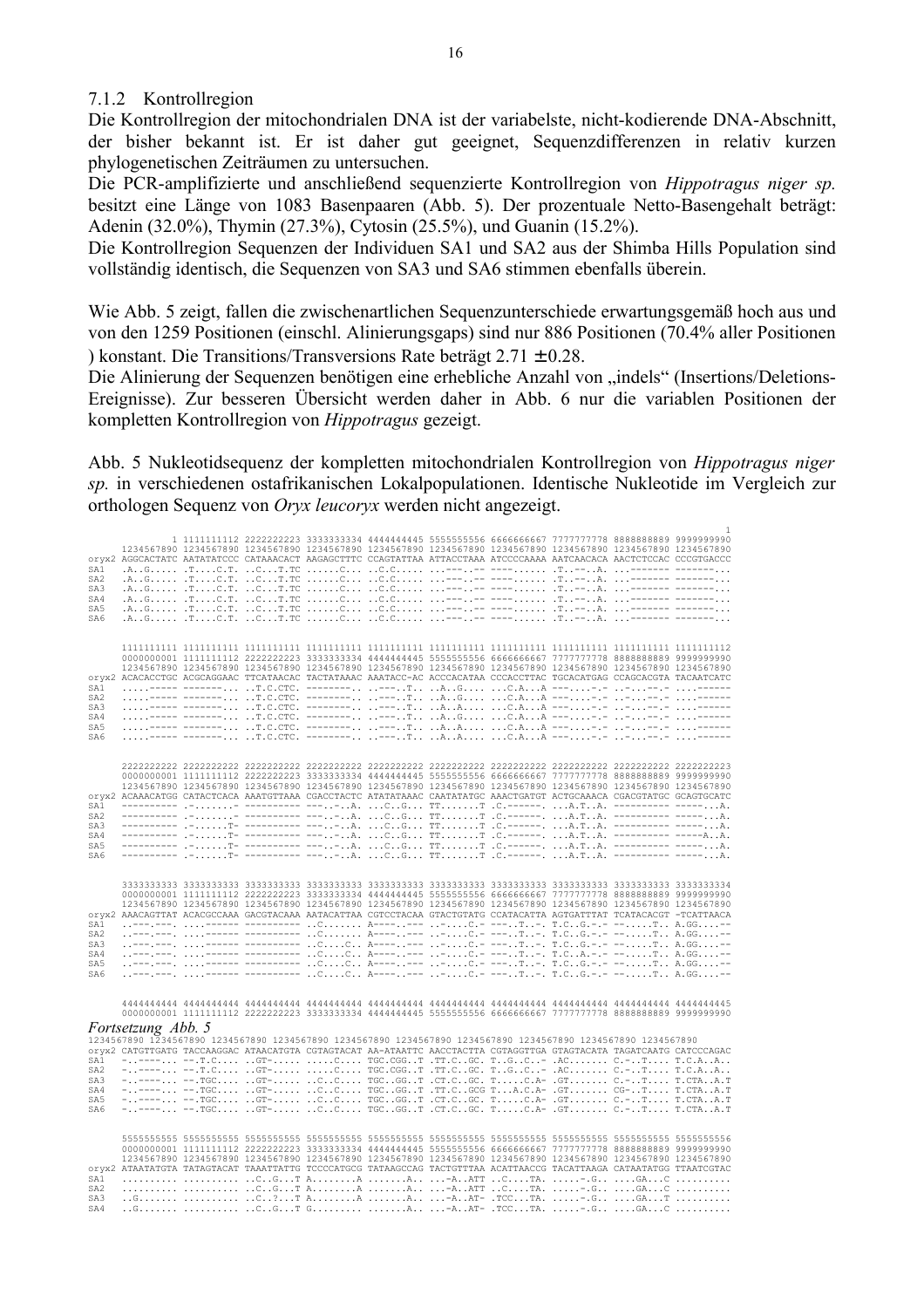| SA5<br>SA6             |  |                                                                        |  |  | G  CGT AA A -AAT- .TCCTA. -.G GAT                                                                                                                                                                                                    |  |
|------------------------|--|------------------------------------------------------------------------|--|--|--------------------------------------------------------------------------------------------------------------------------------------------------------------------------------------------------------------------------------------|--|
| SA1                    |  |                                                                        |  |  | 1234567890 1234567890 1234567890 1234567890 1234567890 1234567890 1234567890 1234567890 1234567890 1234567890<br>oryx2 ATAGCACATT TAAGTCAAAT CCATTCTTGT CAACATGCGT ATCCCGCCCA TTAGATCACG AGCTTAATTA CCATGCCGCG T?AAACCAAC AACCCGCTCG |  |
| SA <sub>2</sub>        |  |                                                                        |  |  |                                                                                                                                                                                                                                      |  |
| SA3                    |  |                                                                        |  |  |                                                                                                                                                                                                                                      |  |
| SA4<br>SA5             |  |                                                                        |  |  |                                                                                                                                                                                                                                      |  |
| SA6                    |  |                                                                        |  |  |                                                                                                                                                                                                                                      |  |
|                        |  |                                                                        |  |  | 8רדרדרדרדר ררדרדרדרד ררדרדרדרדר ררדרדרדר רדרדרדרדר ררדרדרדר רדרדרדרד רדרדרדר ררדרדרדרד רדרדרדרדר רדרדרדרדר                                                                                                                           |  |
|                        |  |                                                                        |  |  |                                                                                                                                                                                                                                      |  |
|                        |  |                                                                        |  |  | 1234567890 1234567890 1234567890 1234567890 1234567890 1234567890 1234567890 1234567890 1234567890 1234567890                                                                                                                        |  |
| SA1                    |  |                                                                        |  |  | oryx2 GCAGGGATCT CTCTTCTCGC TCCGGGCCCA TTACTTGTGG GGGTAGCTAA TAAATGAACT TTATCAGACA TCTGGTTCTT TCTTCAGGGC CATCTCACCT                                                                                                                  |  |
| SA2                    |  |                                                                        |  |  |                                                                                                                                                                                                                                      |  |
| SA3                    |  |                                                                        |  |  |                                                                                                                                                                                                                                      |  |
| SA4                    |  |                                                                        |  |  |                                                                                                                                                                                                                                      |  |
| SA5<br>SA6             |  |                                                                        |  |  |                                                                                                                                                                                                                                      |  |
|                        |  |                                                                        |  |  |                                                                                                                                                                                                                                      |  |
|                        |  |                                                                        |  |  |                                                                                                                                                                                                                                      |  |
|                        |  |                                                                        |  |  | 1234567890 1234567890 1234567890 1234567890 1234567890 1234567890 1234567890 1234567890 1234567890 1234567890                                                                                                                        |  |
| SA1                    |  |                                                                        |  |  | oryx2 AAAGTCGCCC ACTCTTTCCC CTTAAATAAG ACATCTCGAT GGACTAATGA CTAATCAGCC CATGCCCACA CATAACTGTG CTGTCATGCA TTTGGTATTT                                                                                                                  |  |
| SA <sub>2</sub>        |  |                                                                        |  |  |                                                                                                                                                                                                                                      |  |
| SA3                    |  |                                                                        |  |  |                                                                                                                                                                                                                                      |  |
| SA4                    |  |                                                                        |  |  |                                                                                                                                                                                                                                      |  |
| SA5                    |  |                                                                        |  |  |                                                                                                                                                                                                                                      |  |
| SA6                    |  |                                                                        |  |  |                                                                                                                                                                                                                                      |  |
|                        |  |                                                                        |  |  |                                                                                                                                                                                                                                      |  |
|                        |  |                                                                        |  |  |                                                                                                                                                                                                                                      |  |
|                        |  |                                                                        |  |  | 1234567890 1234567890 1234567890 1234567890 1234567890 1234567890 1234567890 1234567890 1234567890 1234567890                                                                                                                        |  |
|                        |  |                                                                        |  |  | oryx2 TTTAATTTTC GGGGATGCTT GGACTCAGCT ATGGCCGTCT GAGGCCCCGA CGCAGAGCAT ATATTGTAGC TGGACTTAAC TGCATCTTGA GCATCACCAT                                                                                                                  |  |
| SA1                    |  |                                                                        |  |  |                                                                                                                                                                                                                                      |  |
| SA2                    |  |                                                                        |  |  |                                                                                                                                                                                                                                      |  |
| SA3                    |  |                                                                        |  |  |                                                                                                                                                                                                                                      |  |
| SA4<br>SA5             |  |                                                                        |  |  |                                                                                                                                                                                                                                      |  |
| SA6                    |  |                                                                        |  |  |                                                                                                                                                                                                                                      |  |
|                        |  |                                                                        |  |  | 0000000001 1111111112 2222222223 3333333334 4444444445 5555555556 6666666667 777777778 8888888889 9999999990<br>1234567890 1234567890 1234567890 1234567890 1234567890 1234567890 1234567890 1234567890 1234567890 1234567890        |  |
|                        |  |                                                                        |  |  | oryx2 AATGGTAAGC ACGCGTATCA CAGTCAATGG TAACAAAG-C ATGGTTTGTC ATTAAGCATG GACATTATAG TTAATGGTCA CAGGACATAA AC-A-TTATA                                                                                                                  |  |
| SA1                    |  |                                                                        |  |  |                                                                                                                                                                                                                                      |  |
| SA <sub>2</sub><br>SA3 |  |                                                                        |  |  |                                                                                                                                                                                                                                      |  |
| SA4                    |  |                                                                        |  |  |                                                                                                                                                                                                                                      |  |
| SA5                    |  |                                                                        |  |  |                                                                                                                                                                                                                                      |  |
| SA6                    |  |                                                                        |  |  |                                                                                                                                                                                                                                      |  |
|                        |  |                                                                        |  |  |                                                                                                                                                                                                                                      |  |
|                        |  |                                                                        |  |  |                                                                                                                                                                                                                                      |  |
|                        |  |                                                                        |  |  | 0000000001 11111111112 2222222223 3333333334 4444444445 5555555556 6666666667 777777778 8888888889 9999999990                                                                                                                        |  |
|                        |  |                                                                        |  |  | 1234567890 1234567890 1234567890 1234567890 1234567890 1234567890 1234567890 1234567890 1234567890 1234567890<br>oryx2 CTTCCCCTAG GCCCTTCCTC TTTTCCCCCT ATATATTTAC CCC-GTTTTC AACATACTCC CCCCAAGATG CTAATTTAAA TTTATCCTAT TTCCAATACT |  |
| SA1                    |  |                                                                        |  |  |                                                                                                                                                                                                                                      |  |
| SA <sub>2</sub>        |  |                                                                        |  |  |                                                                                                                                                                                                                                      |  |
| SA3                    |  |                                                                        |  |  |                                                                                                                                                                                                                                      |  |
| SA4                    |  |                                                                        |  |  |                                                                                                                                                                                                                                      |  |
| SA5<br>SA6             |  | $ AG. AA. TTA. GAC A$ $TA$ $TC$                                        |  |  | TGG GCTG. CCT                                                                                                                                                                                                                        |  |
|                        |  |                                                                        |  |  |                                                                                                                                                                                                                                      |  |
|                        |  |                                                                        |  |  |                                                                                                                                                                                                                                      |  |
|                        |  | 0000000001 11111111112 2222222223 3333333334 4444444445 555555555      |  |  |                                                                                                                                                                                                                                      |  |
|                        |  | 1234567890 1234567890 1234567890 1234567890 1234567890 123456789       |  |  |                                                                                                                                                                                                                                      |  |
|                        |  | Oryx2 TAAATTAGCA CTCCAAGCAA AGTAAGTATA TAAGCACCCG GACCATCTTA TAACACACA |  |  |                                                                                                                                                                                                                                      |  |
| SA1                    |  | GA - TA AG---- ------TG                                                |  |  |                                                                                                                                                                                                                                      |  |
| SA2                    |  | GA - TA AG---- ------TG                                                |  |  |                                                                                                                                                                                                                                      |  |
| SA3<br>SA4             |  | GA - TA AG---- -----TG<br>TGA - TA AG---- ------TG                     |  |  |                                                                                                                                                                                                                                      |  |
| SA5                    |  | GA - TA AG---- ------TG                                                |  |  |                                                                                                                                                                                                                                      |  |
| SA6                    |  | GA - TA AG---- ------TG                                                |  |  |                                                                                                                                                                                                                                      |  |

Abb. 6 zeigt 49 variable Nukleotidsequenzpositionen innerhalb der *Hippotragus-*Gruppe, von denen 33 in mehr als einem Individuum vorkommen und daher phylogenetisch informativ sind. Alle Basensubstitutionen sind Transitionen (A G bzw. C T) mit Ausnahme des Tieres SA4, daß in Position 915 eine Transversion vom Typ C G oder T G aufweist. Zusätzlich existiert in Position 398 der Alinierung eine informative Insertion/Deletion; während die Individuen SA1 und SA2 einen Thymidinrest (T) besitzen, fehlt dieser bei den übrigen Tieren.

Abb. 6 Variable Nukleotidsequenzpositionen in einem 1083 bp Abschnitt der Kontrollregion von *Hippotragus niger sp.* aus verschiedenen ostafrikanischen Lokalpopulationen. Identische Nukleotide im Vergleich zur orthologen Sequenz des Individuums SA1 werden nicht angezeigt.

> 1 1112222223 3333333333 3344444444 4444555678 8888899990 0480357890 0011123347 7900244466 6689379324 4578815554 8566174631 5602323920 9802707901 2525636555 9110350267 SA1 GCGTGATCTA GGGACACCAA ATCTCACGGT CCCATTCCGG CACGTCACGC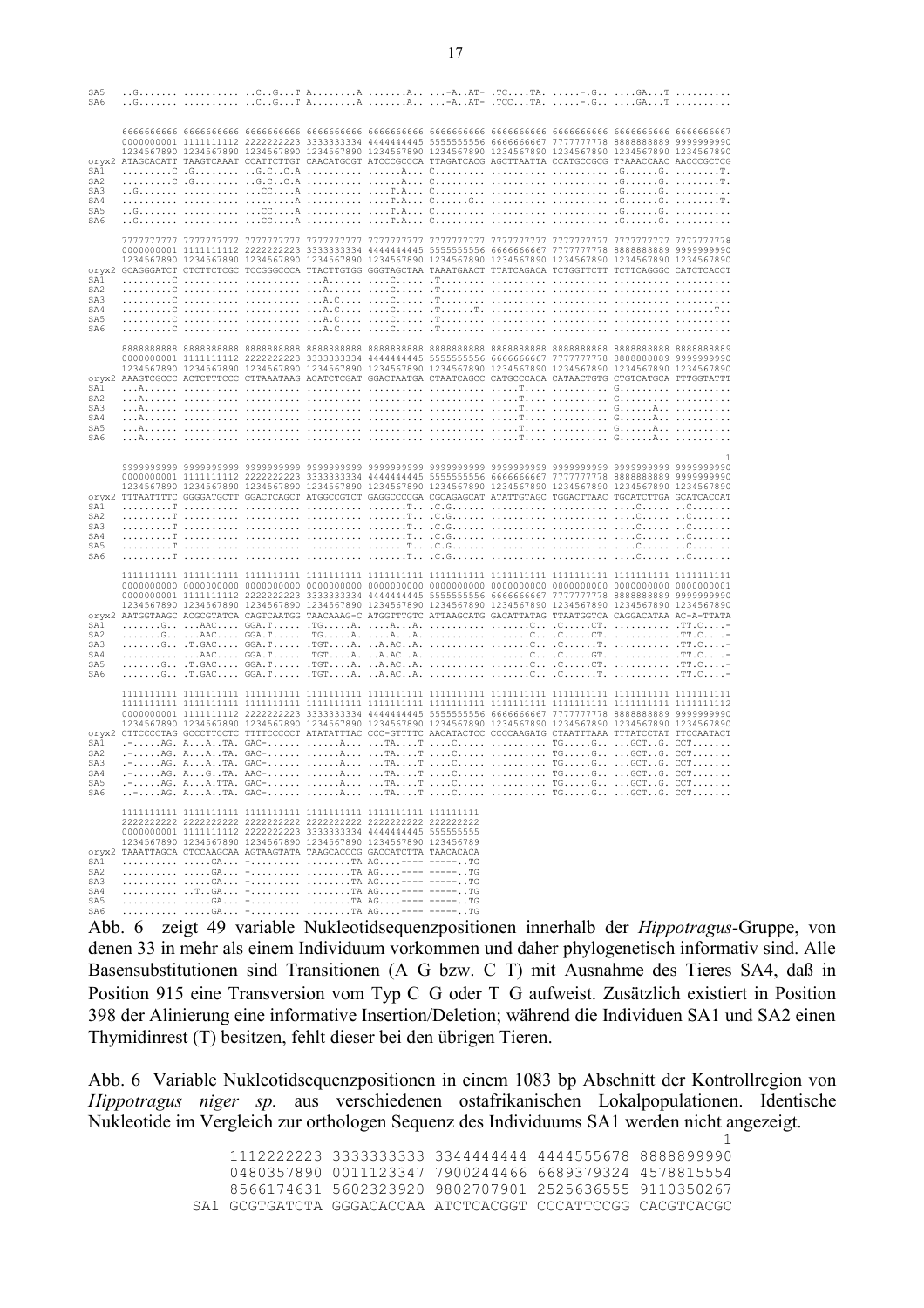|  | SA3 AT.C.GCTC. A.AGT.TTG. .-TCTGTAAC .TT.CCA. TGTACT     |  |                                                                                |
|--|----------------------------------------------------------|--|--------------------------------------------------------------------------------|
|  | SA4, TACAGCT.G AAAGTGTTGG G-TCTAA. TTTG.CTTAA, .TACGG.AT |  |                                                                                |
|  |                                                          |  | $SAS$ $AT.C.GCTC$ . $A.AGT.TTG$ . $-T.TGTAAC$ $.TT.CC$ . $A$ . $TGTAC$ . $T$ . |
|  |                                                          |  | SA6 AT.C.GCTC. A.AGT.TTG. .-TCTGTAAC .TT.CCA. TGTACT                           |

Die durchschnittliche Distanz über alle paarweisen Sequenzvergleiche (Abb. 7) beträgt 6,8%. Im zwischenartlichen *Oryx-Hippotragus*-Vergleich ist die mittlere Distanz 18,08 ± 0,73%. Innerhalb der *Hippotragus-*Gruppe beträgt die mittlere genetische Distanz 2,23 ± 1,38%. Die größte innerartliche Distanz besteht mit 3,78% zwischen den Individuen aus dem Shimba Hills NR (SA1 und SA2) und SA4 aus dem Selous GR.

Abb. 7 Maximum likelihood Distanzen basierend auf der kompletten Kontrollregion Sequenz

|                 | Orvx    | SA1     | SA2     | SA3                                | SA4               | SA5                                         | SA6     |  |
|-----------------|---------|---------|---------|------------------------------------|-------------------|---------------------------------------------|---------|--|
| Oryx            | 0,00000 | 0,17178 |         |                                    |                   | 0,17178  0,18286  0,18906  0,18523  0,18401 |         |  |
| SA1             |         | 0,00000 |         | 0,00000  0,03109  0,03782  0,03009 |                   |                                             | 0,03108 |  |
| SA <sub>2</sub> |         |         | 0.00000 | 0,03109  0,03782  0,03009          |                   |                                             | 0,03108 |  |
| SA3             |         |         |         | 0,00000                            | $0,02252$ 0,00278 |                                             | 0,00000 |  |
| SA4             |         |         |         |                                    | 0.00000           | 0,02440                                     | 0,02252 |  |
| SA5             |         |         |         |                                    |                   | 0,00000                                     | 0,00278 |  |
| SA6             |         |         |         |                                    |                   |                                             | 0,00000 |  |

### 7.1.3 Kombinierte mtDNA-Abschnitte

Die beiden untersuchten DNA-Abschnitte liegen gemeinsam auf dem ringförmigen mitochondrialen Chromsom, sie werden gekoppelt vererbt und unterliegen keiner sexuellen Rekombination. Daher ist es gerechtfertigt die kombinierten Sequenzen als einheitliches genetisches Merkmal zu behandeln.

Von den 2399 Nukleotidpositionen sind 1885 (78.6% aller Orte) konstant. Die Transition/Transversion Rate beträgt 4,44 ± 0.60%. Die Nukleotidzusammensetzung ergibt sich zu 31.6% Adenin, 27,3% Cytosin, 14,2% Guanin und 26,9% Thymin. Ein 5% Chi-Quadrat Test der Divergenzrate ergibt keine Abweichungen von der Annahme einer uniformen Evolutionsgeschwindigkeit der DNA-Sequenzen (p-Werte 99,02% -99,99%).

Die kombinierte 2399 bp Sequenz, aliniert mit *Oryx* enthält 326 variable und 47 phylogenetisch informative Positionen. Innerhalb der *Hippotragus*-Gruppe werden 61 variable und davon 42 phylogenetisch informative Positionen registriert. Die kombinierten Sequenzen der Tiere SA1 und SA2 aus dem Shimba Hills NR sind vollkommen identisch. Abb. 8 zeigt die Anzahl von Transitionen und Transversionen im paarweisen Vergleich.

Abb. 8 Anzahl Transitionen (über der Diagonalen) und Transversionen (unter der Diagonalen) im paarweisen Vergleich der kombinierten Kontrollregion- und Cytochrom *b* Sequenzen.

|                 | Orvx | SA1 | SA <sub>2</sub> | SA3 | SA4 | SA5 | SA6 |
|-----------------|------|-----|-----------------|-----|-----|-----|-----|
| Oryx            |      | 220 | 220             | 232 | 236 | 234 | 234 |
| SA1             | 69   |     |                 | 42  | 49  | 40  | 42  |
| SA <sub>2</sub> | 69   |     |                 | 42  | 49  | 40  | 42  |
| SA3             | 69   |     |                 |     | 26  |     |     |
| SA4             |      |     |                 |     |     | 27  | 24  |
| SA <sub>5</sub> | 69   |     |                 |     |     |     |     |
| SA6             | 69   |     |                 |     |     |     |     |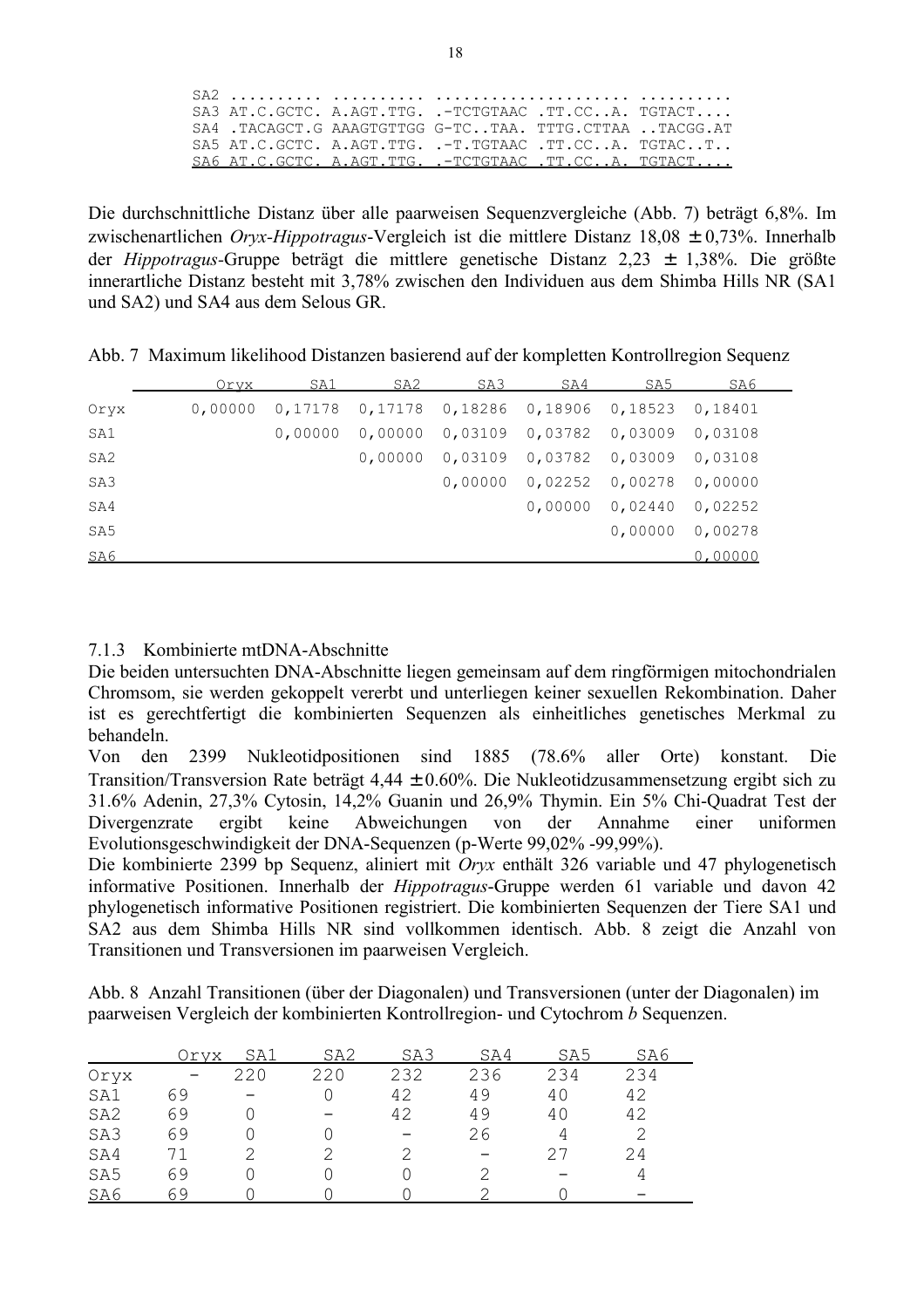Im zwischenartlichen *Oryx-Hippotragus*-Vergleich ist die mittlere genetische Distanz 15,52 ± 0,42% (Abb. 9). Innerhalb der *Hippotragus-*Gruppe beträgt die mittlere genetische Distanz 1,44 ± 0,78%. Die größte innerartliche Distanz besteht mit 2,34% zwischen den Individuen aus dem Shimba Hills NR (SA1 und SA2) und SA4 aus dem Selous GR.

Abb. 9 Maximum likelihood Distanzen basierend auf der kombinierten Kontrollregion- und Cytochrom *b* Sequenz.

|                 | Oryx    | SA1     | SA2     | SA3             | SA4                           | SA5     | SA6     |
|-----------------|---------|---------|---------|-----------------|-------------------------------|---------|---------|
| Oryx            | 0.00000 | 0.15002 | 0.15002 |                 | $0.15581$ $0.16007$ $0.15753$ |         | 0.15756 |
| SA1             |         | 0.00000 | 0.00000 | 0.01917 0.02336 |                               | 0.01824 | 0.01918 |
| SA <sub>2</sub> |         |         | 0.00000 | 0.01917         | 0.02336                       | 0.01824 | 0.01918 |
| SA <sub>3</sub> |         |         |         | 0.00000         | 0.01274                       | 0.00180 | 0.00090 |
| SA4             |         |         |         |                 | 0.00000                       | 0.01319 | 0.01182 |
| SA <sub>5</sub> |         |         |         |                 |                               | 0.00000 | 0.00180 |
| SA6             |         |         |         |                 |                               |         | 0.00000 |

#### 7.2 Molekulare Phylogenie

Quantitative genetische Beziehungen zwischen Rappenantilopen aus verschiedenen Lokalpopulationen können mit Hilfe von Ähnlichkeits (Maximum Likelihood)-, Sparsamkeits (Parsimony)- und Distanzmethoden (Neighbor-joining) ermittelt werden. In jedem Falle werden die Analyseergebnisse in Form von Netzwerken oder Dendrogrammen dargestellt, die einen optischen Eindruck von der Topologie und Intensität der genetischen Beziehungen vermitteln. Die erhaltenen genetischen Beziehungsstrukturen können mit verschiedenen statistischen Verfahren auf Gültigkeit geprüft werden. Abb. 10 zeigt einen Parsimony-Stammbaum, auf der Grundlage der kombinierten Nukleotidsequenzen (2399 bp), die 326 variable und 47 phylogenetisch informative Orte enthalten. Als Außengruppe wird die orthologe Sequenz von *Oryx leucoryx* gewählt. Außengruppen ermöglichen es, dem konstruierten Stammbaum eine evolutionäre Richtung zu geben. Allerdings ist die Wahl der Außengruppe bei innerartlichen Vergleichen, wie im vorliegenden Fall, problematisch und wäre am günstigsten durch eine näherverwandte *Hippotragus*-Subspezies (z.B. *H.n.niger*) zu bewältigen.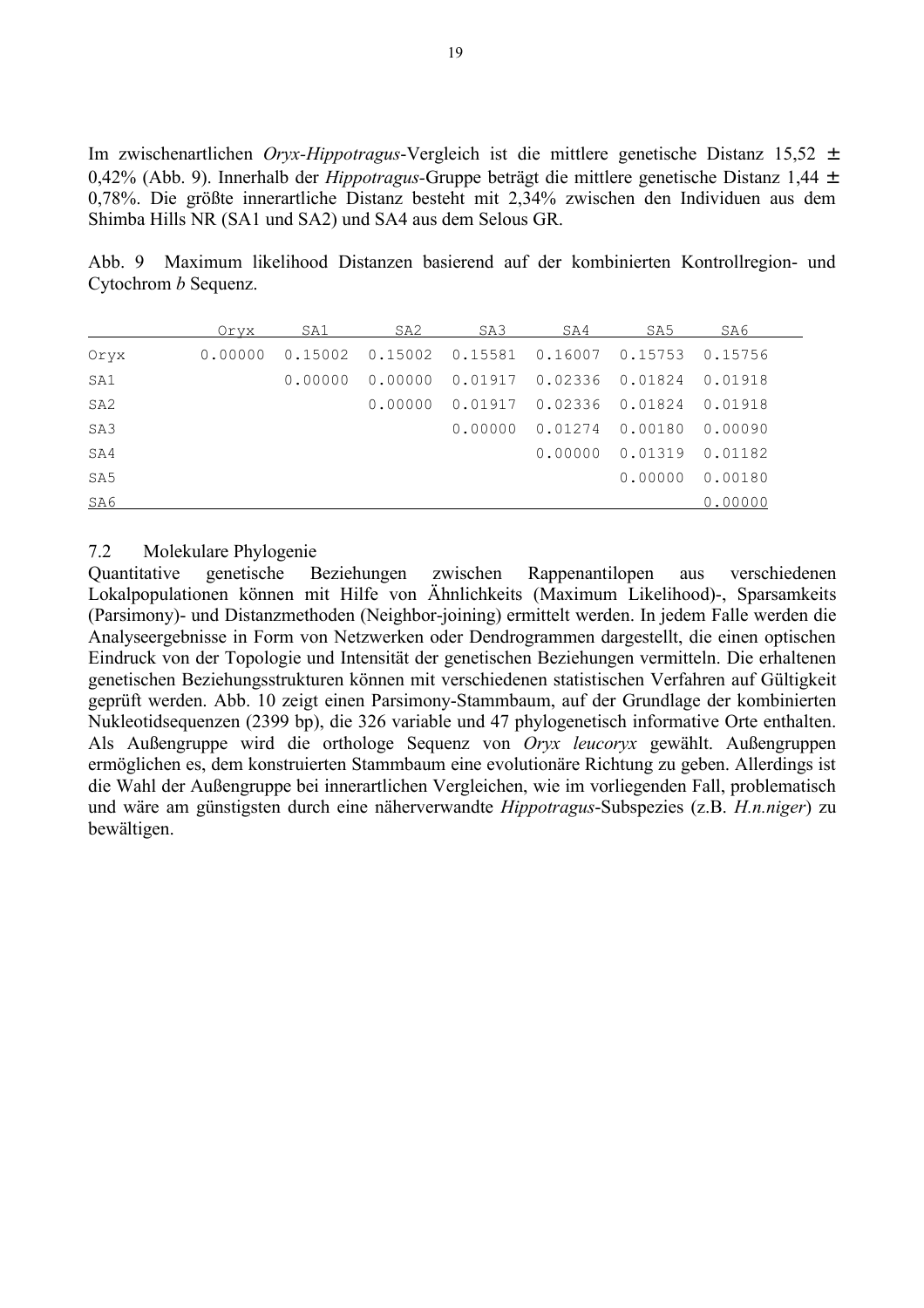Abb. 10 Maximum-Parsimonie-Stammbaum der kombinierten mitochondrialen DNA-Sequenzen von Rappenantilopen aus Ostafrika mit der orthologen Sequenz von *Oryx* als Außengruppe. Die Verzweigungspunkte "a" und "b" werden angezeigt

Es werden drei gleichlange Parsimonie-Stammbäume produziert, die 461 Schritte benötigen und sich nur leicht in der Anordnung der Sequenzen A3-A6 unterscheiden.

Alle drei Stammbäume zeigen eine deutliche Trennung der Sequenzen SA1 und SA2 von den übrigen *Hippotragus-*Sequenzen. Alternative Rekonstruktionsmethoden (ML und NJ) liefern ähnliche Ergebnisse (nicht gezeigt). In jedem Falle sind die Tiere aus Shimba Hills NR genetisch getrennt von den Tieren aus den Einstandsgebieten in Tansania (SA3-SA6). Die Verwandschaft zwischen den letzteren ist grundsätzlich größer, läßt sich aber aufgrund der verfügbaren Daten nicht sicher auflösen. Auf der Basis des kompletten Datensatzes bildet das Tier südlich vom Rufiji (SA4) eine eigene Linie, die von den enger miteinander verwandten Tieren nördlich des Rufiji (SA3, SA5 und SA6) meistens getrennt ist. Wenn die Kontrollregion-Sequenzen gesondert analysiert werden, ergibt sich ebenfalls eine genetische Differenzierung zwischen SA4 und den Sequenzen SA3, SA5 und SA6. Auf der Basis der Cytochrom *b*-Sequenzen läßt sich aber die Verwandschaft zwischen den Tieren aus Tansania nicht sicher auflösen.

Die statistische Analyse der erhaltenen Stammbaumtopologien konzentriert sich daher auf folgende Fragen:

1. Wie sicher ist die beobachtete, genetische Differenzierung der Rappenantilopen aus Shimba Hills NR/Kenia ?

2. Wie sicher ist die beobachtete, genetische Differenzierung der Rappenantilope aus dem Selous GR südlich des Rufiji (SA4) innerhalb der Gruppe aus Tansania ?

Dazu wurde die statistische Sicherheit der Verzweigungspunkte "a" und "b" in Abb. 10 mit Hilfe des bootstrap-Verfahrens bestimmt (Tab. 2). In allen angewendeten Stammbaum-rekonstruktionen divergieren die Sequenzen der Rappenantilopen aus Shimba Hills NR/Kenia mit einer bootstrap-Wahrscheinlichkeit von 100%. Nur auf der Grundlage der Aminosäure Sequenzen des Cytochrom *b* Gens bilden die Sequenzen SA1 und SA2 im Distanzverfahren keinen gesonderten Zweig (bootstrap-Wahrscheinlichkeit > 50%), was durch die geringe Zahl von Aminosäureaustauschen auch zu erwarten ist. Eine phylogenetische Trennung der Sequenz SA4 von den Sequenzen SA3, SA5 und-SA6 wird durch die Kontrollregion mit hohen bootstrap-Werten (100%) unterstützt. Auf der Grundlage des Cytochrom *b* Gen kann SA3 einen eigenen Zweig bilden.

Tab. 2 Bootstrap-Werte für die Divergenzpunkte "a" (vor der Diagonalen) und "b" (hinter der Diagonalen) in Abb. 10 bei verschiedenen phylogenetischen Rekonstruktionsverfahren. n.a. bedeutet nichtaufgelösten Divergenzpunkt und \* steht für SA3 statt SA4

mtDNA-Abschnitt Maximum-Parsimonie Maximum-Likelihood Neighbor-Joining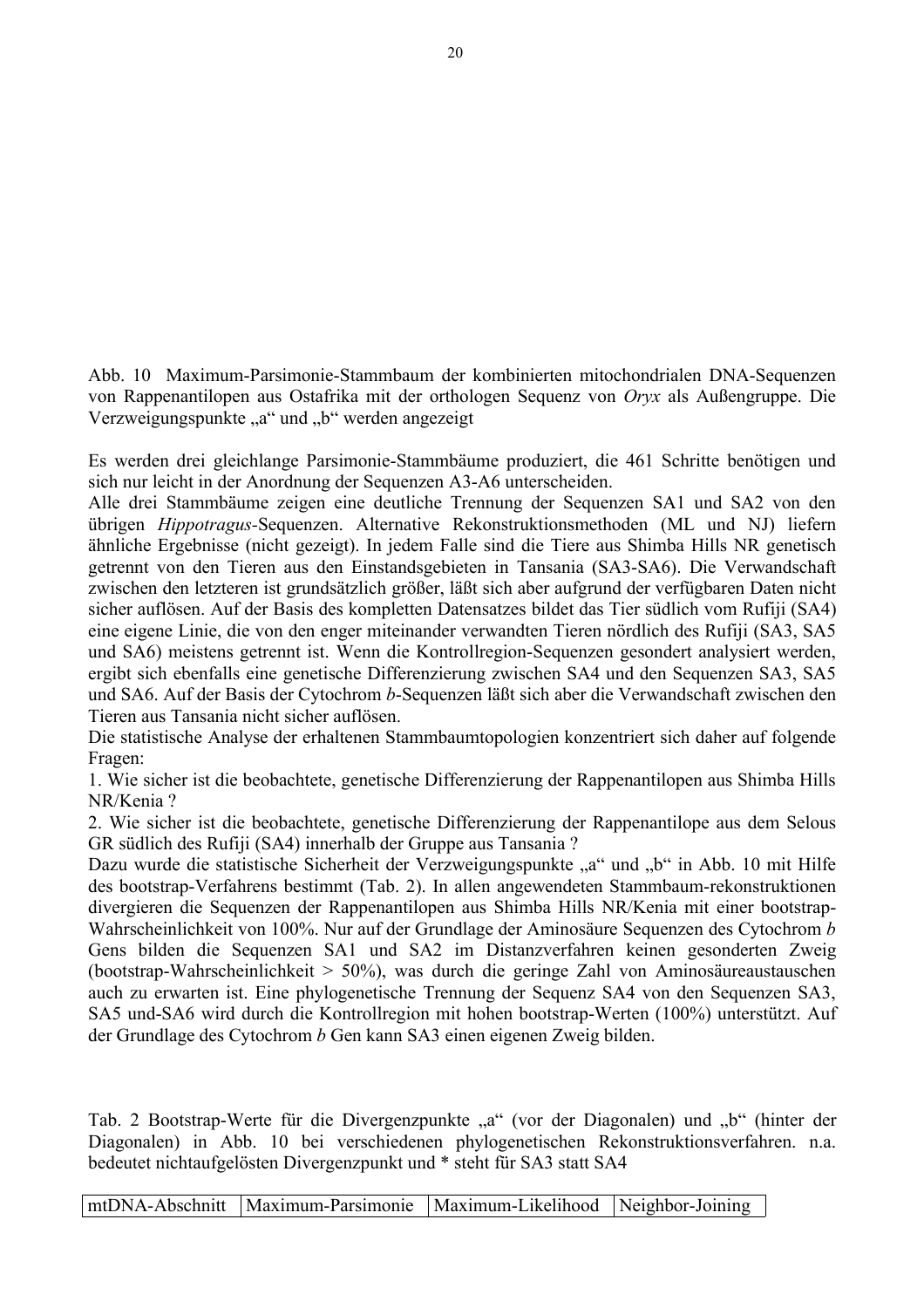| Cytochrom b    |                   |                |                 |
|----------------|-------------------|----------------|-----------------|
| Nukleotide     | $100\%$ / *       | $n.a/$ *       | $100\%$ / n.a.  |
| Cytochrom b    |                   |                |                 |
| Aminosäuren    | $100\%/$ *        | n.a. / n.a.    | $46\%$ / *      |
| Kontrollregion | $100\% / 100\%$   | n.a. $/ 100\%$ | $100\% / 100\%$ |
| kombiniert     | $100\%$ / $100\%$ | n.a. $/ 100\%$ | $100\% / 100\%$ |

## 7.3 Divergenzzeiten

Die robusten phylogenetischen Beziehungen der untersuchten Rappenantilopen in Abb. 10 erlauben in Verbindung mit einer molekularen Uhr (Li, Tanimura &. Sharp 1987), eine Abschätzung der ungefähren zeitlichen Trennung der genetischen (Matri-) Hauptlinien. Legt man eine mittlere Substitutionsrate von grobgeschätzt 1% pro 1 Millionen Jahre für die gesamte mtDNA von Säugetieren entlang einer Linie zugrunde (Wilson et al 1985), so ergibt sich bei einer Sequenzdivergenz von durchschnittlich 1,996 ± 0,229 zwischen der *Hippotragus*-Linie in Shimba Hills NR und den *Hippotragus*-Linien in Tansania, daß sich beide Linien vor etwa 1 Millionen Jahre getrennt haben.

### 7.4 Phylogeographie

Eine Analyse der molekularen Varianz (AMOVA) zeigt, daß die küstennahe, ostafrikanische Rappenantilopen-Population hoch strukturiert ist (Tab. 3). Der  $\Phi_{ST}$ Wert beträgt 0,941 (p = 0,037). Der  $\Phi_{ST}$ Wert ist die Korrelation zwischen zufälligen Haplotypen in einer Population, glieder der Population unterschiedliche Haplotypen besitzen. Mit Hilfe der Φ-Statistik läßt sich prüfen, ob weitere geographische, taxonomische oder andere Aufteilungen der Gesamtpopulation gestützt werden (Excoffier, Smouse & Quattro 1992). Der resultierende  $\Phi_{CT}$ Wert ist die Korrelation von zufälligen Haplotypen in einer Gruppe von Populationen, relativ zu allen Haplotypen einer Spezies und bestimmt den Anteil der genetischen Variation zwischen den Gruppierungen. Solche Gruppierungen, die den  $\Phi_{CT}$ Wert maximieren und signifikant unterschiedlich von einer Zufallsverteilung der Individuen sind, werden als die wahrscheinlichsten geographischen, taxonomischen oder anderen Gruppen angesehen.

| <u>Gruppierungen</u>                                             | <b>Anzahl Gruppen</b> | Φ-Statistik                                                       | p-Wert                       |
|------------------------------------------------------------------|-----------------------|-------------------------------------------------------------------|------------------------------|
| keine                                                            | 1                     | $\Phi_{ST} = 0.941$                                               | 0,0370                       |
| Kenia (Shimba Hills NR) vs<br>Tansania (Sadani GR,<br>Selous GR) | $\overline{2}$        | $\Phi_{ST} = 0.955$<br>$\Phi_{SC} = 0.926$<br>$\Phi_{CT} = 0,605$ | 0,0340<br>0,1479<br>< 0,0010 |
| Shimba Hills NR vs.<br>Sadani GR vs. Selous GR                   | 3                     | $\Phi_{ST} = 0.943$<br>$\Phi_{SC} = 0.926$<br>$\Phi_{CT} = 0.229$ | 0,0420<br>< 0,0010<br>0.1888 |
| Shimba Hills NR vs.<br>nördl. Rufiji vs.<br>südl. Rufiji         | 3                     | $\Phi_{ST} = 0.949$<br>$\Phi_{SC} = 0.200$<br>$\Phi_{CT} = 0.937$ | 0,0490<br>0,4725<br>< 0,0010 |

Tab. 3 AMOVA Ergebnisse für die regionale und lokale Unterteilung der küstennahen Rappenantilopen-Population in Ost-Afrika.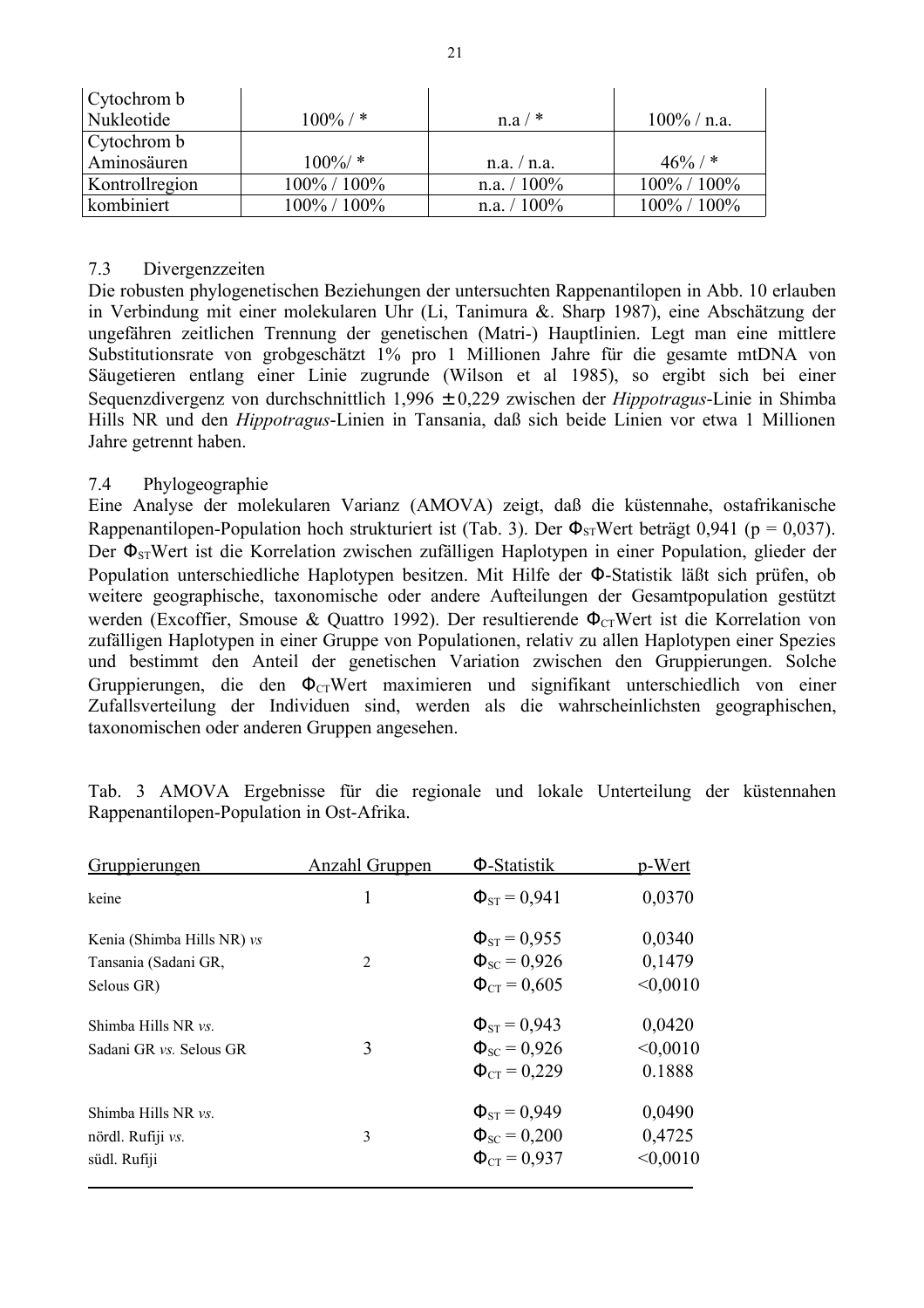Das Resultat der AMOVA-Analyse in Tab. 3 ergibt den höchsten  $\Phi_{CT}$ Wert ( $\Phi_{CT} = 0.937$ ; p < 0,001), wenn die Gesamtpopulation in drei Subpopulationen (1) Shimba Hills NR, (2) nördlich des Rufiji und (3) südlich des Rufiji unterteilt wird. Dagegen sinkt der  $\Phi_{CT}$ Wert dramatisch auf 0,229, p = 0,1888 ab, wenn die Gesamtpopulation nach den drei Schutzgebieten (1) Shimba Hills NR, (2) Sadani GR und (3) Selous GR unterteilt wird. Dieses Ergebnis weist nachdrücklich daraufhin, daß der Rufiji offensichtlich eine wirksame geographische Barriere für die genetische Differenzierung der küstennahen Rappenantilopen-Population in Ost-Tansania darstellt. Weitere Unterstützung kommt durch die Anwendung einer Methode von Page 1993, die nach der besten Übereinstimmung zwischen dem Gen-Stammbaum und einem optimalen geographischen Netzwerk sucht.

Abb. 11 Zoogeographische Kartierung der mtDNA-Linien von Rappenantilopen in Ost-Afrika. Duplikationen sind durch Pfeile angezeigt.

Abbildung 11 zeigt, daß die beste Übereinstimmung mit nur einer Überlappung erreicht wird, wenn die mtDNA-Sequenzen durch den Rufiji getrennt werden. Die Annahme, daß sich die mtDNA-Sequenzen auf die Schutzgebiete Sadani GR und Selous GR verteilen, benötigt zwei Duplikationen und ist daher abzulehnen. 7.5 Genfluß

Auf der Grundlage des erstellten Datensatzes können erste Abschätzungen des genetischen Austausches zwischen geographisch getrennten Lokalpopulationen nach einer Methode von Hudson, Slatkin und Maddison 1992 durchgeführt werden. Es werden 3 Lokalpopulationen (Shimba Hills NR, nördl. Rufiji und südl. Rufiji) definiert.

Tab. 4 Bestimmung des genetischen Austausches zwischen Lokalpopulationen der ostafrikanischen Rappenantilope.  $F_{ST}$  Werte (unter der Diagonale) und  $N_m$  (über der Diagonale).

|                 | Shimba Hills NR          | nördl. Rufiji | südl. Rufiji |
|-----------------|--------------------------|---------------|--------------|
| Shimba Hills NR | $\overline{\phantom{0}}$ | 0.02          | 0.00         |
| nördl. Rufiji   | 0.9597                   | -             | 0.03         |
| südl. Rufiji    | 1.0000                   | 0.9398        | -            |

Die Resultate in Tab. 4 geben keinen Hinweis auf demographischen und genetischen Austausch zwischen den definierten Lokalpopulationen. Dagegen läßt sich ein moderater Genfluß ( $N_m$ = 3,2) zwischen den etwa 200 km voneinander entfernten Populationen im Sadani GR und Selous GR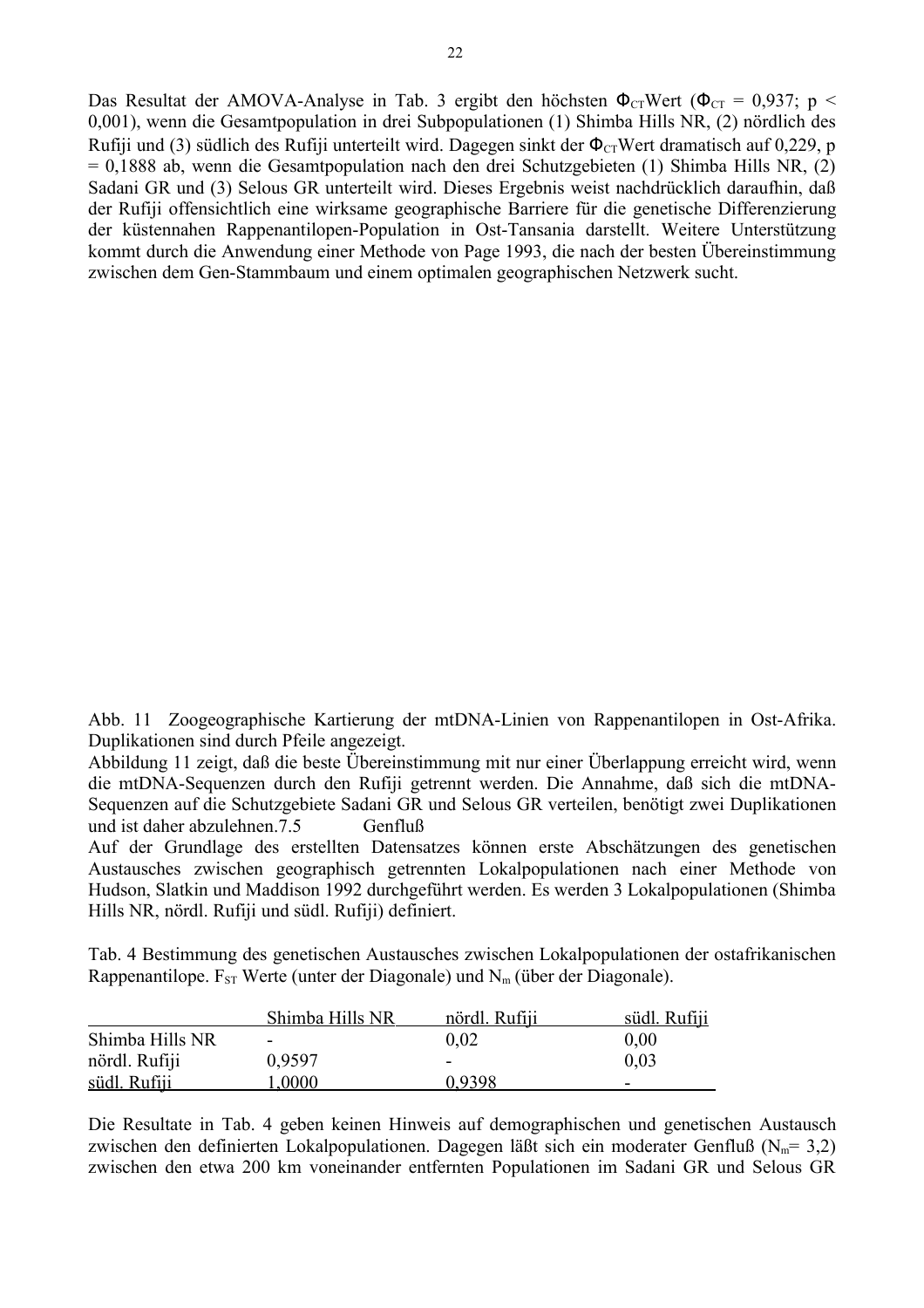feststellen. Diese Ergebnisse müssen allerdings als vorläufig betrachtet werden, da die Stichprobenanzahl (6 Individuen) relativ zur Populationsgröße (ca. 1600 Individuen) gering ist.

#### 7.6 Diagnostische Genmarken

Für die Entwicklung einer einfachen Labormethode zum schnellen Nachweis von DNA-Sequenz-Unterschieden zwischen Rappenantilopen aus den Lokalpopulationen in Kenia und Tansania sollte eine PCR-gestützte Analyse von DNA-Restriktions-Fragmentlängen-Polymorphismen genutzt werden. Diese Methode beruht auf nachgewiesenen DNA-Sequenzunterschieden, ohne in jedem Falle eine aufwendige Sequenzierung individueller Gene durchführen zu müssen. DNA-Sequenzunterschiede werden auf ihre Eignung als Schnittorte für spezifische Restriktionsorte geprüft. Die An- bzw. Abwesenheit solcher Schnittorte führt nach entsprechender Restriktion zu unterschiedlichen und damit diagnostischen Schnittmustern, die mit einfachen elektrophoretischen Auftrennungsverfahren nachgewiesen werden können. Tab. 5 zeigt das Ergebnis der Suche nach diagnostischen Restriktionsorten im Vergleich der Cytochrom *b* Sequenzen von Tieren aus Shimba Hills NR und Sadani GR.

Tab. 5 Restriktionsorte in der kompletten Nukleotidsequenz des Cytochrom *b* Gens von Rappenantilopen aus (A) Shimba Hills NR und (B) Sadani GR. Diagnostische, d.h. exclusive in der jeweiligen Sequenz vorkommende Schnittorte sind fettgedruckt. **A.**

| <u>Enzym</u>    | <u>Ort</u>                | Schnitte       | Positionen (und Fragmentgrößen)     |
|-----------------|---------------------------|----------------|-------------------------------------|
| AatI            | AGG^CCT                   | $\mathbf 1$    | 300<br>(300)<br>(841)               |
| <b>AatII</b>    | GACGT^C                   | $\mathbf{1}$   | $(214)$ 214 $(927)$                 |
| AccI            | GT^MKAC                   | $\mathbf{1}$   | (508)<br>508<br>(633)               |
| AcyI            | GR^CGYC                   | $\mathbf 1$    | 214<br>(927)<br>(214)               |
| AlwI            | GGATC(4/5)                | $\mathbf 1$    | 313 (828)<br>(313)                  |
| ApoI            | R^AATTY                   | $\mathbf 1$    | $(629)$ 629 $(512)$                 |
| AvrII           | $C^{\wedge}$ CTAGG        | $\overline{c}$ | 108 (579)<br>(108)<br>687 (454)     |
| BanI            | G^GYRCC                   | $1\,$          | (691) 691 (450)                     |
| BbiII           | GR^CGYC                   | $\mathbf 1$    | $(214)$ 214 $(927)$                 |
| BclI            | T^GATCA                   | $\mathbf{1}$   | (2) 2 (1139)                        |
| BlnI            | C^CTAGG                   | $\overline{2}$ | (108)<br>108 (579) 687<br>(454)     |
| BmyI            | GDGCH^C                   | $\mathbf{1}$   | (692) 692 (449)                     |
| BsaBI           | GATNN^NNATC 1             |                | (3) 3 (1138)                        |
| BsaHI           | GR^CGYC                   | $\mathbf 1$    | (214)<br>214 (927)                  |
| BsiBI           | GATNN^NNATC               | $\overline{1}$ | (3) 3 (1138)                        |
| <b>BsiQI</b>    | T^GATCA                   | 1              | (2) 2 (1139)                        |
| <b>Bsp1286I</b> | GDGCH^C                   | $\mathbf{1}$   | (692) 692 (449)                     |
| BspHI           | $\mathbb{T}^\wedge$ CATGA | $\mathbf{1}$   | $(85)$ $85$ $(1056)$                |
| BspMI           | ACCTGC (4/8)              | $\mathbf{2}$   | (587) 587 (325) 912<br>(229)        |
| BsrFI           | R^CCGGY                   | $\mathbf{1}$   | (1105)<br>1105 (36)                 |
| Cfr10I          | R^CCGGY                   | $\mathbf{1}$   | $(1105)$ 1105 (36)                  |
| Eco64I          | G^GYRCC                   | $\mathbf{1}$   | (691) 691 (450)                     |
| Eco130I         | C^CWWGG                   | $\overline{2}$ | $(108)$ 108 $(579)$<br>687<br>(454) |
| Eco147I         | AGG^CCT                   | $\mathbf{1}$   | (300) 300<br>(841)                  |
| ECOT14I         | C^CWWGG                   | $\overline{2}$ | $(108)$ 108 $(579)$<br>687<br>(454) |
| ECOT22I         | ATGCA^T                   | $\mathbf{1}$   | $(286)$ 286 $(855)$                 |
| FbaI            | T^GATCA                   | $1\,$          | (2) 2 (1139)                        |
| HqaI            | GACGC(5/10)               | $\mathbf{1}$   | $(640)$ 640 (501)                   |
| <b>Hin1I</b>    | GR^CGYC                   | 1              | $(214)$ 214 $(927)$                 |
| HincII          | GTY^RAC                   | $\mathbf 1$    | (217)<br>217 (924)                  |
| HindII          | GTY^RAC                   | $\mathbf 1$    | (217)<br>217<br>(924)               |
| MamI            | GATNN^NNATC               | 1              | (3) 3 (1138)                        |
| Mph1103I        | ATGCA^T                   | 1              | (286) 286<br>(855)                  |
| MseI            | $T^{\wedge}TAA$ 3         |                | (121) 121 (556) 677 (126) 803 (338) |
| MslI            | CAYNN^NNRTG               | $\mathbf{2}$   | (83) 83 (918) 1001 (140)            |
| NsiI            | ATGCA^T                   | $\mathbf{1}$   | $(286)$ 286 $(855)$                 |
| NspI            | RCATG <sup>^</sup> Y      | $\overline{c}$ | 246<br>$(42)$ 288 $(853)$<br>(246)  |
| Ppu10I          | A^TGCAT                   | $1\,$          | $(286)$ 286 $(855)$                 |
| RcaI            | T^CATGA                   | $\mathbf{1}$   | (85) 85 (1056)                      |
| Sau96I          | G^GNCC                    | $\mathbf{1}$   | $(141)$ 141<br>(1000)               |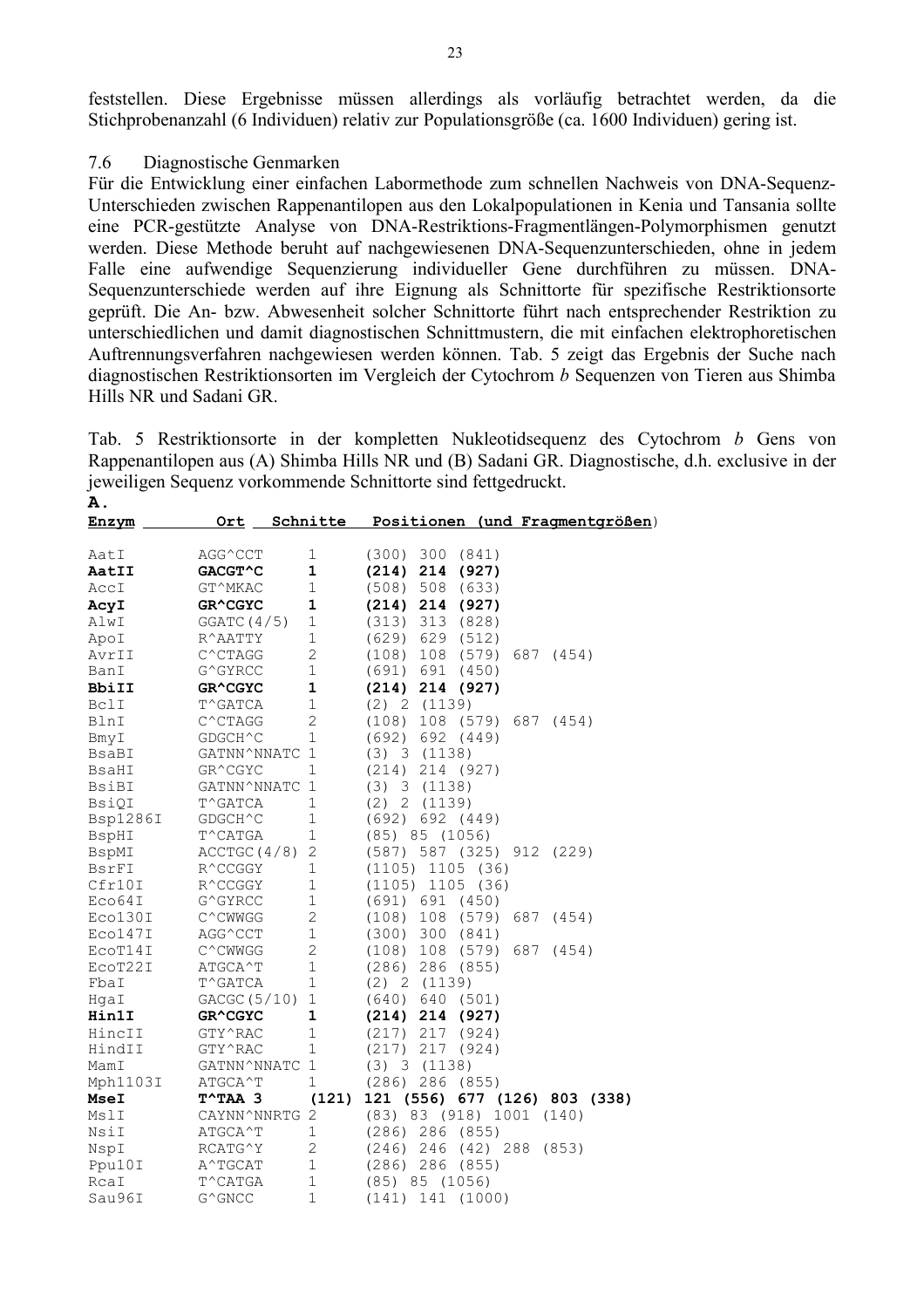| ScaI  | AGT^ACT            | 3 |                     | (726) 726 (177) 903 (186) 1089 (52) |     |      |  |
|-------|--------------------|---|---------------------|-------------------------------------|-----|------|--|
| SduI  | GDGCH^C            |   |                     | (692) 692 (449)                     |     |      |  |
| SfaNI | GCATC(5/9)         | 2 |                     | $(259)$ 259 $(801)$ 1060 $(81)$     |     |      |  |
| SfcI  | C^TRYAG            |   | $(374)$ 374 $(767)$ |                                     |     |      |  |
| SpeI  | $A^{\wedge}$ CTAGT |   | $(723)$ 723 $(418)$ |                                     |     |      |  |
| SspI  | AAT^ATT            |   |                     | (264) 264 (877)                     |     |      |  |
| StuI  | AGG^CCT            |   | (300) 300 (841)     |                                     |     |      |  |
| StyI  | $C^{\wedge}$ CWWGG |   | $(108)$ 108 (579)   |                                     | 687 | 454) |  |

#### **Nichtschneidende Enzyme:**

AccIII, Acc65I, AflII, AflIII, AgeI, Alw21I, Alw26I, Alw44I, AlwNI, Aor51HI, ApaI, ApaLI, AscI, AseI, AsnI, AspI, Asp700I, Asp718I, AspEI, AspHI, AsuII, AvaI, AviII, AxyI, BalI, BamHI, BanII, BanIII, BbeI, BbrPI, BbsI, BbuI, BbvI, BcgI, BcoI, BfrI, BglI, BglII, BpmI, Bpu1102I, BpuAI, BsaI, BsaAI, BsaMI, BsaOI, BsaWI, BscI, Bsc91I, BscCI, BseAI, BseNI, BsgI, Bsh1285I, BsiCI, BsiEI, BsiHKAI, BsiMI, BsiWI, BsiXI, BsmI, BsmAI, BsmFI, Bsp13I, Bsp68I, Bsp106I, Bsp119I, Bsp120I, Bsp143II, Bsp1407I, BspCI, BspDI, BspEI, BspMII, BspM90I, BspXI, BsrI, BsrBI, BsrDI, , BsrGI, BssHII, BstI, Bst71I, Bst1107I, BstBI, BstEII, BstPI, BstUI, BstXI, BstYI, BstZI, Bsu15I, Bsu23I, Bsu36I, CcrI, CelII, Cfr9I, Cfr42I, ClaI, CpoI, CspI, Csp45I, CvnI, DraI, DraII, DraIII, DrdI, DsaI, EaeI, EagI, Eam1104I, Eam1105I, EarI, Ecl136II, EclXI, Eco24I, Eco31I, Eco32I, Eco47III, Eco52I, Eco57I, Eco72I, Eco81I, Eco88I, Eco91I, Eco105I, EcoICRI, EcoNI, EcoO65I, EcoO109I, EcoRI, EcoRV, EheI, EspI, Esp3I, FdiII, FokI, FspI, GsuI, HaeII, , HgiAI, HindIII, HpaI, HphI, KasI, KpnI, Kpn2I, KspI, Ksp632I, LspI, MboII, McrI, MflI, MluI, MroI, MscI, MspA1I, MstI, MstII, MunI, Mva1269I, NaeI, NarI, NciI, NcoI, NdeI, NgoMI, NheI, NotI, NruI, NspIII, NspV, NspBII, PacI, PaeI, PaeR7I, Pfl23II, PflMI, PinAI, PleI, PmaCI, PmeI, PmlI, PpuMI, PshAI, Psp5II, Psp1406I, PspAI, PstI, PvuI, PvuII, RsrII, SacI, SacII, SalI, SapI, SauI, SexAI, SfiI, SfuI, SgrAI, SmaI, SnaBI, SnoI, SphI, SplI, SpoI, SrfI, Sse8387I, SstI, SstII, SunI, SwaI, Tth111I, Van91I, VspI, XbaI, XcmI, XhoI, XhoII, XmaI, XmaIII, XmnI, XorII.

| <b>B.</b>   |                        |                         |                                              |
|-------------|------------------------|-------------------------|----------------------------------------------|
| Enzym       |                        |                         | Ort Schnitte Positionen (und Fragmentgrößen) |
| AatI        | AGG^CCT                | $\mathbf 1$             | $(300)$ 300 $(841)$                          |
| AccI        | GT^MKAC                | $\mathbf 1$             | (508) 508 (633)                              |
| AlwI        | GGATC(4/5)             | 1                       | $(313)$ 313 $(828)$                          |
| ApoI        | $R^{\wedge}AATTY$      | $\mathbf 1$             | $(629)$ 629 $(512)$                          |
| AvrII       | $C^{\wedge}$ CTAGG     | $\mathbf{2}$            | (108) 108 (579) 687 (454)                    |
| BanI        | G^GYRCC                | 1                       | (691) 691 (450)                              |
| BclI        | T^GATCA                | $\mathbf{1}$            | (2) 2 (1139)                                 |
| BlnI        | C^CTAGG                | $\overline{2}$          | $(108)$ 108 $(579)$ 687 $(454)$              |
| BmyI        | GDGCH^C                | $\mathbf{1}$            | (692) 692 (449)                              |
| BsaBI       | GATNN^NNATC 1          |                         | (3) 3 (1138)                                 |
| BsiBI       | GATNN^NNATC 1          |                         | $(3)$ 3 $(1138)$                             |
| BsiQI       | T^GATCA                | $\mathbf 1$             | (2) 2 (1139)                                 |
| Bsp1286I    | GDGCH^C                | $\mathbf{1}$            | (692) 692 (449)                              |
| BspHI       | T^CATGA                | 1                       | $(85)$ $85$ $(1056)$                         |
| BspMI       | $\texttt{ACCTGC(4/8)}$ | 2                       | (587) 587 (325) 912 (229)                    |
| BsrFI       | R^CCGGY                | $\mathbf 1$             | $(1105)$ 1105 (36)                           |
| Cfr10I      | R^CCGGY                | $\mathbf{1}$            | $(1105)$ 1105 (36)                           |
| EaeI        | <b>Y^GGCCR</b>         | 1                       | $(1103)$ 1103 $(38)$                         |
| Eco64I      | G^GYRCC                | $\mathbf 1$             | (691) 691 (450)                              |
| Eco130I     | C^CWWGG                | $\overline{2}$          | $(108)$ 108 $(579)$ 687 $(454)$              |
| Eco147I     | AGG^CCT                | $\mathbf 1$             | $(300)$ 300 $(841)$                          |
| ECOT14I     | C^CWWGG                | $\mathbf{2}$            | 108 (579)<br>687 (454)<br>(108)              |
| ECOT22I     | ATGCA^T                | $\mathbf{1}$            | $(286)$ 286 $(855)$                          |
| FbaI        | T^GATCA                | $\mathbf{1}$            | (2) 2 (1139)                                 |
| HqaI        | GACGC (5/10)           | $\mathbf{1}$            | $(640)$ 640 (501)                            |
| HincII      | GTY^RAC                | $\mathbf{1}$            | $(217)$ 217 $(924)$                          |
| HindII      | GTY^RAC                | $\mathbf{1}$            | $(217)$ 217 $(924)$                          |
| MamI        | GATNN^NNATC 1          |                         | (3) 3 (1138)                                 |
| Mph1103I    | ATGCA^T                | 1                       | $(286)$ 286 $(855)$                          |
| <b>MseI</b> | $T^{\wedge}$ TAA 2     | (121)                   | 121 (556) 677 (464)                          |
| MslI        | CAYNN^NNRTG 3          |                         | (83) 83 (918) 1001 (82) 1083 (58)            |
| NsiI        | $\verb ATGCA ^T $      | 1                       | $(286)$ 286 $(855)$                          |
| NspI        | RCATG^Y                | $\mathbf{2}$            | (246) 246 (42) 288 (853)                     |
| Ppu10I      | A^TGCAT                | $\mathbf 1$             | $(286)$ 286 $(855)$                          |
| RcaI        | T^CATGA                | $\mathbf{1}$            | $(85)$ $85$ $(1056)$                         |
| Sau96I      | G^GNCC                 | 1                       | $(141)$ 141 $(1000)$                         |
| ScaI        | <b>AGT^ACT</b>         | $\overline{\mathbf{c}}$ | (726) 726 (177) 903 (238)                    |
| SduI        | GDGCH^C                | $\mathbf{1}$            | (692) 692 (449)                              |
| SfaNI       | GCATC(5/9)             | 2                       | 259 (801)<br>(259)<br>1060 (81)              |
| SfcI        | C^TRYAG                | $\mathbf 1$             | (374)<br>374 (767)                           |
| SpeI        | A^CTAGT                | $\mathbf 1$             | 723<br>(723)<br>(418)                        |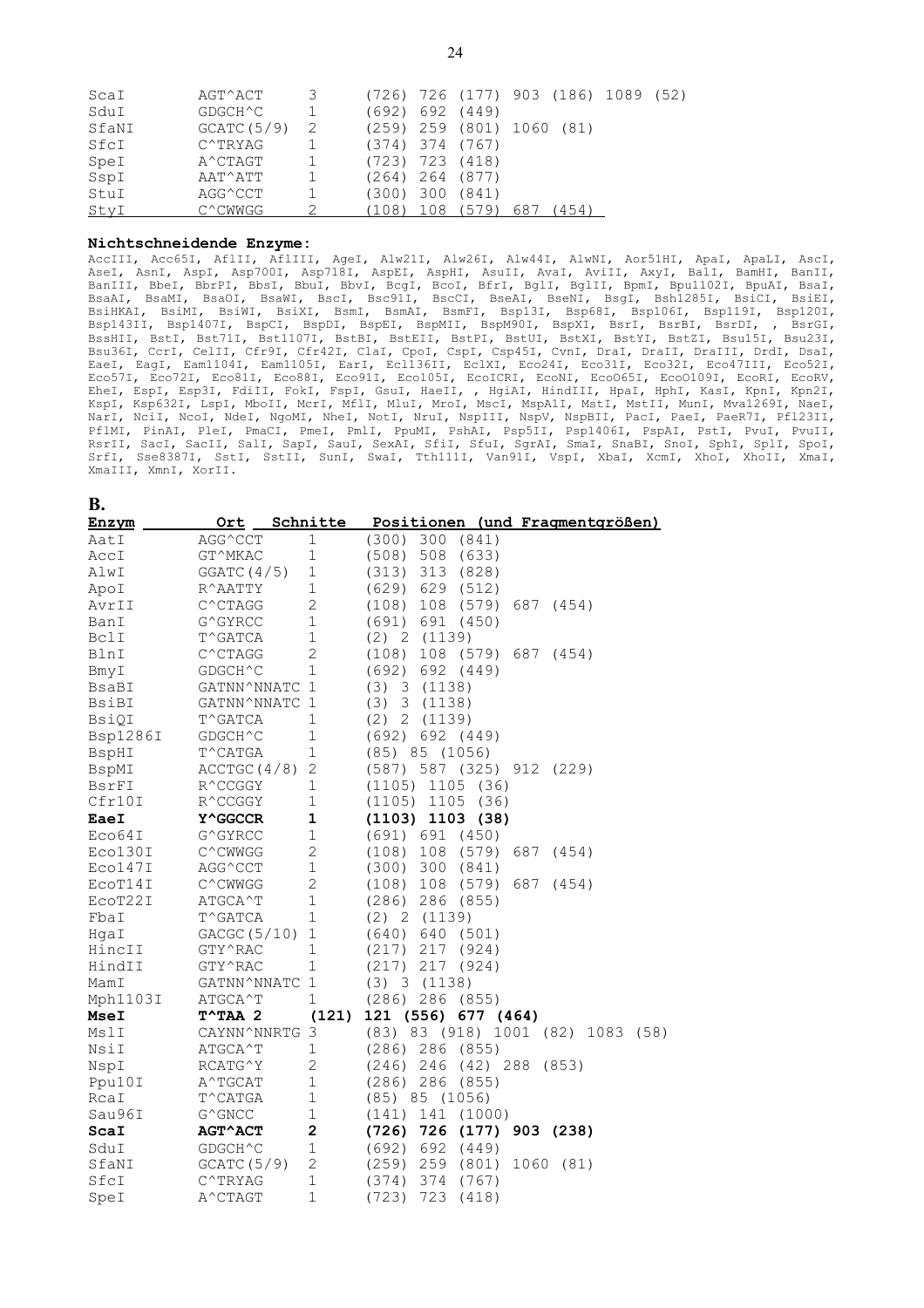| SspI | AAT^ATT | $(264)$ 264 (877)   |                     |       |
|------|---------|---------------------|---------------------|-------|
| StuI | AGG^CCT | $(300)$ 300 $(841)$ |                     |       |
| StvI | C^CWWGG |                     | (108) 108 (579) 687 | (454) |

#### **Nichtschneidende Enzyme:**

AatII, AccIII, Acc65I, AcyI, AflII, AflIII, AgeI, Alw21I, Alw26I, Alw44I, AlwNI, Aor51HI, ApaI, ApaLI, AscI, AseI, AsnI, AspI, Asp700I, Asp718I, AspEI, AspHI, AsuII, AvaI, AviII, AxyI, BalI, BamHI, BanII, BanIII, BbeI, BbiII, BbrPI, BbsI, BbuI, BbvI, BcgI, BcoI, BfrI, BglI, BglII, BpmI,<br>Bpu1102I, BpuAI, BsaI, BsaAI, BsaHI, BsaMI, BsaOI, BsaWI, BscI, Bsc91I, BscCI, BseAI, BseNI, BsgI, Bpu1102I, BpuAI, BsaI, BsaAI, BsaHI, BsaMI, BsaOI, BsaWI, BscI, Bsc91I, BscCI, Bsh1285I, BsiCI, BsiEI, BsiHKAI, BsiMI,BsiWI, BsiXI, BsmI, BsmAI, BsmFI, Bsp13I, Bsp68I, Bsp106I, Bsp119I, Bsp120I, Bsp143II, Bsp1407I, BspCI, BspDI, BspEI, BspMII, BspM90I, BspXI, BsrI, BsrBI, BsrDI, BsrGI, BssHII, BstI, Bst71I, Bst1107I, BstBI, BstEII, BstPI, BstUI, BstXI, BstYI, BstZI, Bsu15I, Bsu23I, Bsu36I, CcrI, CelII, Cfr9I, Cfr42I, ClaI, CpoI, CspI, Csp45I, CvnI, DraI, DraII, DraIII, DrdI, DsaI, EagI, Eam1104I, Eam1105I, EarI, Ecl136II, EclXI, Eco24I, Eco31I, Eco32I, Eco47III, Eco52I, Eco57I, Eco72I, Eco81I, Eco88I, Eco91I, Eco105I, EcoICRI, EcoNI, EcoO65I, EcoO109I, EcoRI, EcoRV, EheI, EspI, Esp3I, FdiII, FokI, FspI, GsuI, HaeII, HgiAI, Hin1I, HindIII, HpaI, HphI, KasI, KpnI, Kpn2I, KspI, Ksp632I, LspI, MboII, McrI, MflI, MluI, MroI, MscI, MspA1I, MstI, MstII, MunI, Mva1269I, NaeI, NarI, NciI, NcoI, NdeI, NgoMI, NheI, NotI, NruI, NspIII, NspV, NspBII, PacI, PaeI, PaeR7I, Pfl23II, PflMI, PinAI, PleI, PmaCI, PmeI, PmlI, PpuMI, PshAI, Psp5II, Psp1406I, PspAI, PstI, PvuI, PvuII, RsrII, SacI, SacII, SalI, SapI, SauI, SexAI, SfiI, SfuI, SgrAI, SmaI, SnaBI, SnoI, SphI, SplI, SpoI, SrfI, Sse8387I, SstI, SstII, SunI, SwaI, Tth111I, Van91I, VspI, XbaI, XcmI, XhoI, XhoII, XmaI, XmaIII, XmnI, XorII.

Tab. 6 zeigt Restriktionsorte in der Cytochrom *b* Sequenz, die exklusive entweder in Tieren aus Shimba Hills NR oder Tansania vorkommen. Solche Restriktionsorte wären besonders geeignet um Linien, die ursprünglich aus Kenia stammen in der Rappenantilopen-Population, insbesondere in Nordwest-Tansania nachzuweisen.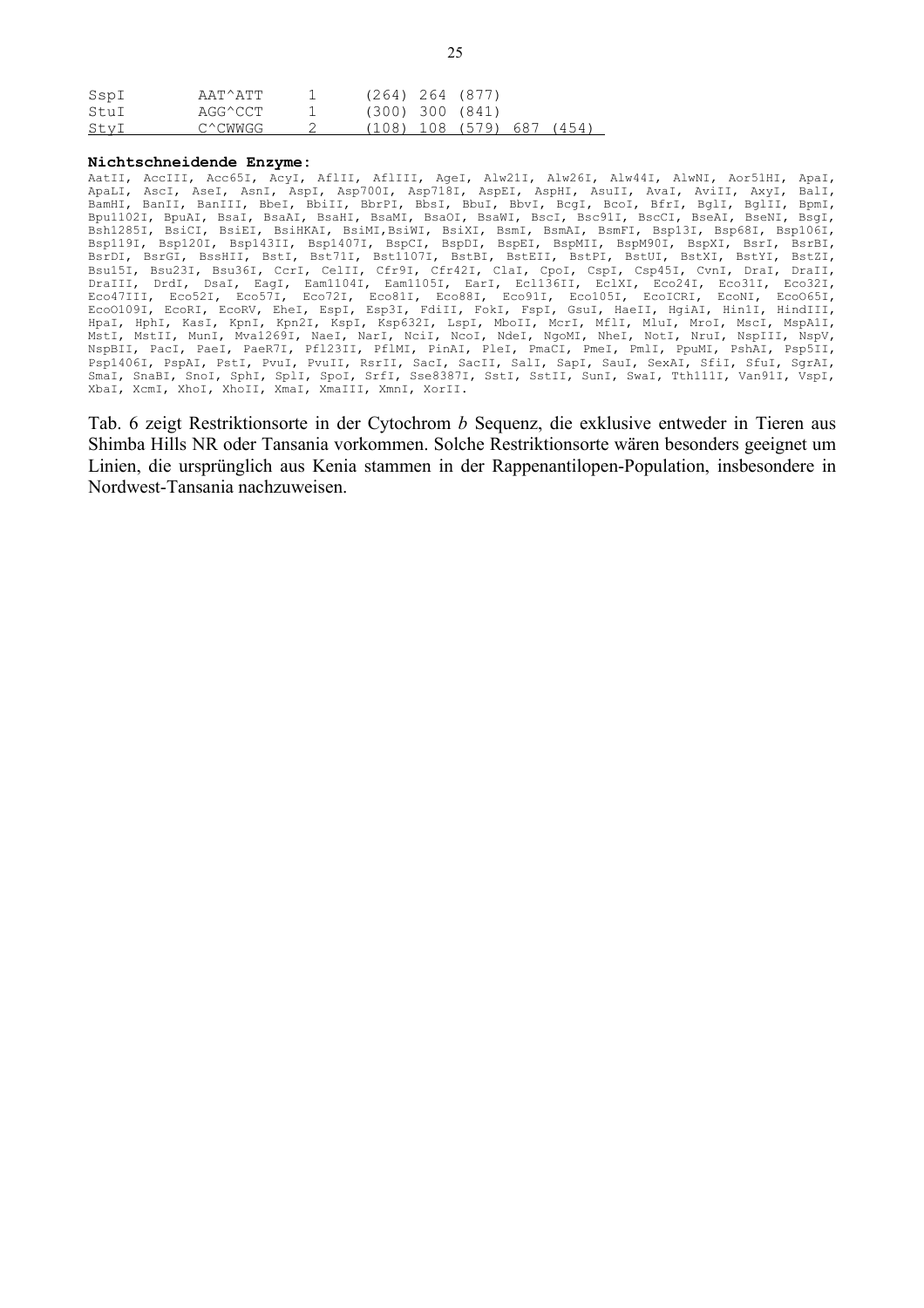|                 | Eae I | Aat II | Acy I | Bbi II | Hin1 I |
|-----------------|-------|--------|-------|--------|--------|
| SA1             |       |        |       |        |        |
| SA <sub>2</sub> |       |        |       |        |        |
| SA3             |       |        |       |        |        |
| SA4             |       |        |       |        |        |
| SA5             |       |        |       |        |        |
| SA <sub>6</sub> |       |        |       |        |        |

Tab. 6 Diagnostische, d.h. unterschiedliche Restriktionsorte in der kompletten Nukleotid-sequenz des Cytochrom *b* Gens der untersuchten Rappenantilopen.

Andere Restriktionsenzyme finden Schnittorte an verschiedenen Positionen und liefern unterschiedliche Fragmentmuster (Abb. 12). Mit diesem Ansatz kann das Risiko einer unvollständigen Restriktion erkannt bzw. vermieden werden.

Abb. 12 Restriktionsenzym-Analyse von PCR-amplifizierten Fragmenten des Cytochrom *b* Gens zur Identifizierung populations-spezifischer Polymorphismen. Bahn 1 und 5: Molekulargewichtsmarker (100 bp ladder); Bahn 2 und 3: Restriktionsenzym MseI, mit einem 390 bp Fragment spezifisch für die Shimba Hills NR Population (Bahn 2) und einem 516 bp Fragment spezifisch für Tiere aus Tansania (Bahn 3). Bahn 6 und 7: Restriktionsenzym Sca I, mit einem 290 bp Fragment spezifisch für Tiere aus Tansania (Bahn 7) und den Verlust dieser Bande spezifisch für die Shimba Hills NR Population (Bahn 6). Bahn 4 und 8: ungeschnittenes 1236 bp Fragment.

#### 8. Taxonomische Konsequenzen

Die vorliegenden genetischen Daten erlauben keine gesicherten Rückschlüsse auf die umstrittene Unterartenklassifikation von *Hippotragus niger*, da bisher kein Vergleichs-material von den anerkannten Unterarten *kirkii, anselli* und *niger* zur Verfügung stand. Eine hypothetische Unterteilung der Stichprobe in zwei Unterarten, z.B. *roosevelti* (Shimba Hills NR) und *kirkii* (Ost-Tansania), wäre zwar aufgrund der beobachteten Sequenzdivergenz und phylogenetischen Analyse möglich, wird aber durch das Ergebnis der AMOVA-Analyse (Tab. 3) nicht unterstützt. Es ist daher aus populationsgenetischer Sicht nicht zweifelsfrei zu begründen, daß die Herde in Shimba Hills NR/Kenia eine genetisch ausreichend abgrenzbare Subspezies darstellt. Wahrscheinlicher sind die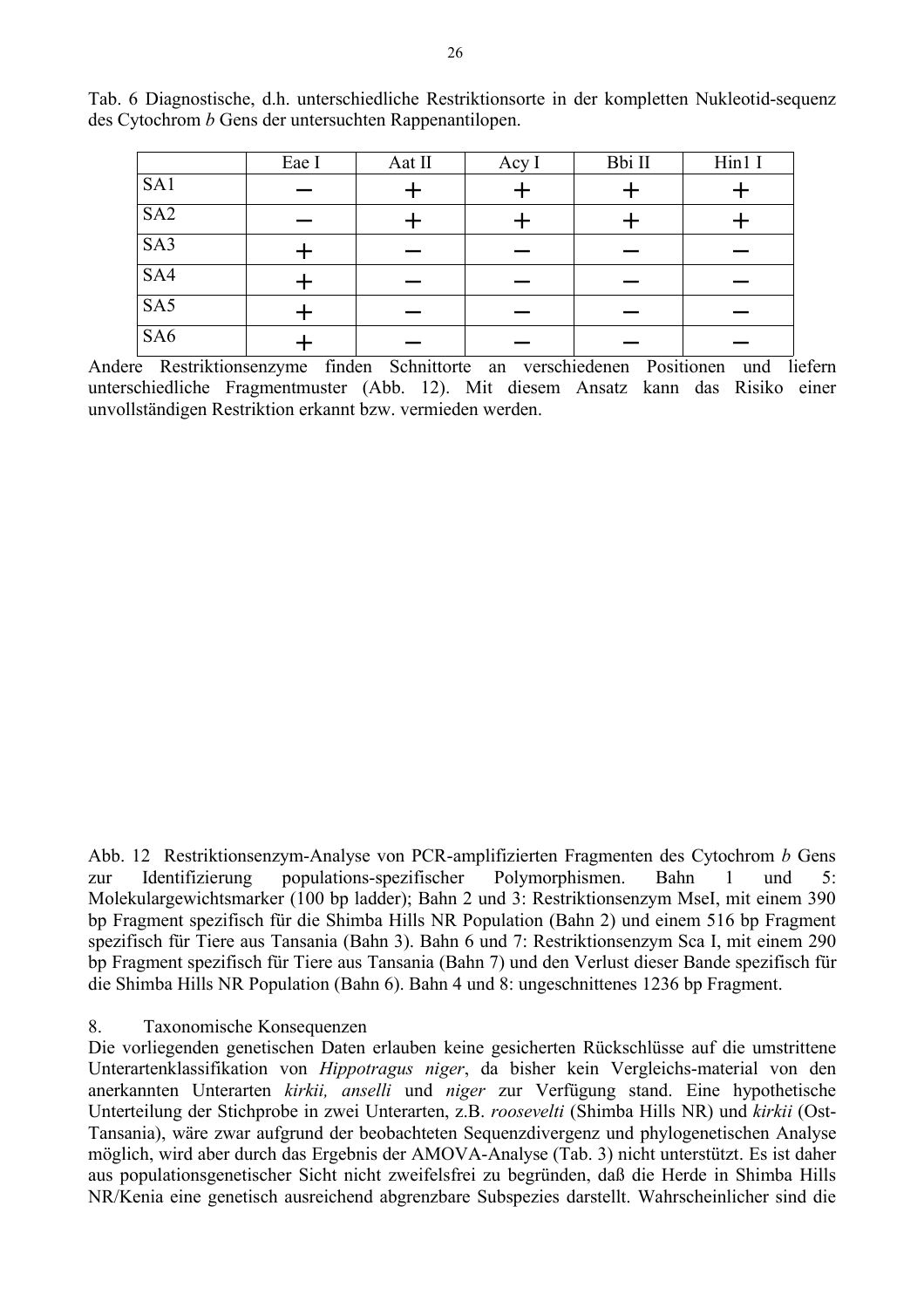Tiere aus Shimba Hills NR die nördlichsten (4°Süd) Mitglieder der geographisch strukturierten Unterart *roosevelti*, die mindestens bis in das Gebiet des Selous GR verbreitet ist. Diese Schlußfolgerung wird durch Untersuchungen von Groves 1983 unterstützt, der Belegexemplare aus der Region Selous GR mit Hilfe craniometrische Messungen klar als Angehörige von *H. n. roosevelti* identifiziert hat. Roosevelt & Heller 1922 geben den Kigani-Fluß als südliche Verbreitungsgrenze von *roosevelti* an, während Swynnerton & Haymann 1951 die Subspezies auf Tansania beschränken (Meester & Setzer 1971-1975). Durch Einbeziehung von Populationen, die sich in westlicher und südlicher Nachbarschaft des Stichprobengebietes befinden, sollten sich die heutigen Verbreitungsgrenzen von *roosevelti* zu *kirkii* bzw. *anselli* mit Hilfe der DNA-Sequenzierung eindeutig klären lassen. Der Sequenzvergleich zwischen einem 486 bp Abschnitt des Cytochrom *b* Gens einer Rappenantilope aus Malawi (Robinson & Bastos 1996) und unserem Datensatz ergibt einen Unterschied von 2,3% und ist fast viermal größer, als die Sequenzdifferenz zwischen den Tieren aus Shimba Hills NR/Kenia und Ost-Tansania mit 0,78 ± 0,11% in diesem DNA-Abschnitt. Geographische und genetische Distanz machen es sehr wahrscheinlich, daß das Tier aus Malawi eine eigene Unterart repräsentiert. Interessant sind in diesem Zusammenhang die morphometrischen Befunde von Groves 1983, der in Malawi zwei unterscheidbare Unterarten *kirkii* und *anselli* identifizierte. Museums-Exemplare, die im Südosten Tansanias zwischen Rufiji und Ruvuma gesammelt wurden, repräsentieren nach seiner Ansicht eine Überlappungszone zwischen den nördlich bzw. süd-östlich davon verbreiteten *roosevelti* bzw. *anselli.* Exemplare aus Chera (8° 42'S - 36°50'O) und Nenura (8°30'S - 37°10'O) sind bereits eindeutig Vertreter von *roosevelti,* während Exemplare aus Lakua (13°10'S - 39°11'O) in Mosambik, nördlich des Sambesi der Nominat-Unterart *niger* zuzurechnen sind. Diese in Abb. 13 dargestellte Hypothese machen die abgebildete Region besonders interessant für genetische Untersuchungen der Divergenz und geographischen Abgrenzungen von 3 benannten Unterarten (*roosevelti, anselli* und *niger*). Vertreter der Unterart *kirkii* könnten im westlichen Tansania vorkommen.

Abb. 13 Kartierung der Fundorte morphometrisch identifizierter Unterarten der Rappenantilope in Ost-Afrika nach Groves 1983. 1. *anselli*, 2. *roosevelti*, 3. *niger*, 4. Hybridform zwischen *anselli* und *roosevelti*.

Zusammenfassung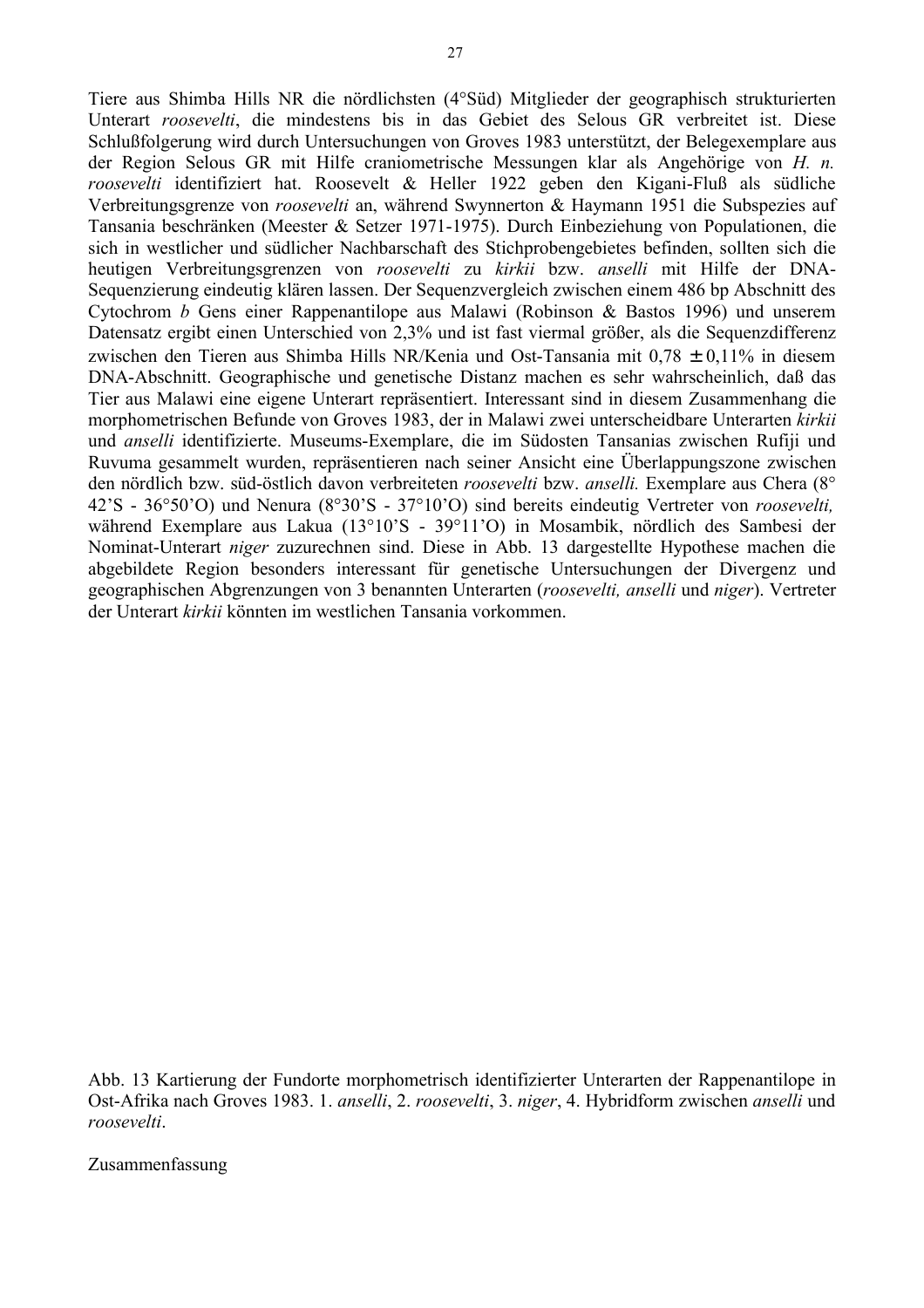1. Die Nukleotidsequenzen des mitochondrialen Cytochrom *b* Gens und der Kontrollregion (Dloop) von 6 Rappenantilopen (*Hippotragus niger sp*.) aus Ostafrika wurden bestimmt. Auf der Grundlage dieser Sequenzinformation wurde die genetische Populationsstruktur analysiert.

2. Die ostafrikanische Population der Rappenantilope ist in Nord-Süd-Richtung entlang des 38. Laengengrades genetisch hoch strukturiert ( $\Phi_{ST}$  = 0,941 p < 0,05).

3. Es werden erste Hinweise auf eine historische Trennung der Population in drei genetisch unterscheidbare Subpopulationen ( $\Phi_{CT} = 0.937$ , p <0.0010) gegeben. Die Linie Usambara-Gebirge/Pangani-Fluß im Norden und der Rufiji-Fluß im Süden Tansanias wirken vermutlich als geographische Barrieren in der genetischen Differenzierung.

4. Die Schutzgebiete Shimba Hills NR, Sadani GR und Selous GR enthalten Vertreter der entsprechenden Subpopulationen. Die mittlere genetische Distanz innerhalb der Strichprobe beträgt 1,22 ± 0,82%. Die maximale genetische Distanz besteht mit 2,33% zwischen Tieren aus dem Shimba Hills NR und dem Selous GR, südl.Rufiji. Die Tiere aus der Region nördl. Rufiji (einschl. Sadani GR) nehmen eine verwandtschaftliche Mittelstellung zwischen dem Tier südl. Rufiji (d =  $1.26 \pm 0.07\%$  und den Tieren aus dem Shimba Hills NR (d = 1.88  $\pm$  0.05%) ein.

5. Das Tier aus Sadani GR ist aufgrund der Sequenzdifferenzen mit den benachbarten Tieren nördlich des Rufiji am nächsten verwandt ( $d = 0.95\%$ ), während es von den Tieren aus Shimba Hills NR 1,9% und dem Tier südlich des Rufiji 1,3% entfernt ist.

6. Die genetische Analyse und morphometrische Untersuchungen von Groves 1983 unterstützen die Annahme, daß die Rappenantilopen von Shimba Hills NR/Kenia bis zum Selous GR/Tansania der Unterart *H. n. roosevelti* zuzuordnen sind.

7. Die Gendiversität der ostafrikanischen *roosevelti* scheint auf wenige, geographisch getrennte Subpopulationen mit kritischen Bestandsgrößen verteilt zu sein. Übernutzung lokaler Bestände muß daher zwangsläufig zum Verlust der genetischen Vielfalt dieser Spezies führen.

New results of studies of additional samples:

We previously expected the existence of two different subspecies of Hippotragus niger in East Africa: roosevelti in the coastal region of Kenya and East Tanzania and kirkii in the western and central part of Tanzania. A more extensive study with enlarged sample sizes and a greater number of sampled locales has confirmed this subdivided population-genetic structure, which is concordant with previous subspecies designations based on nonmolecular data (Groves 1983). The phylogeographic structure and the genealogical relationship of nine mtDNA haployypes detected in this study can be represented simultaneously on a minimum spanning tree (fig.1). The most remarkable feature of the distribution and topology of mitochondrial diversity in sable antelopes is the division of the mtDNA genealogy into two distinct clades, which have diverged from each other by 13.3% and 4.6%, in the control region and cyt b gene, respectively. The eastern 'clade' is composed of the haplotypes  $(G - 1)$  of three individuals from western and central Tanzania. The depth of divergence is suggestive of a long-term matrilineal history of genetic isolation and supports the conclusion that both clades should be regarded as separate subspecies.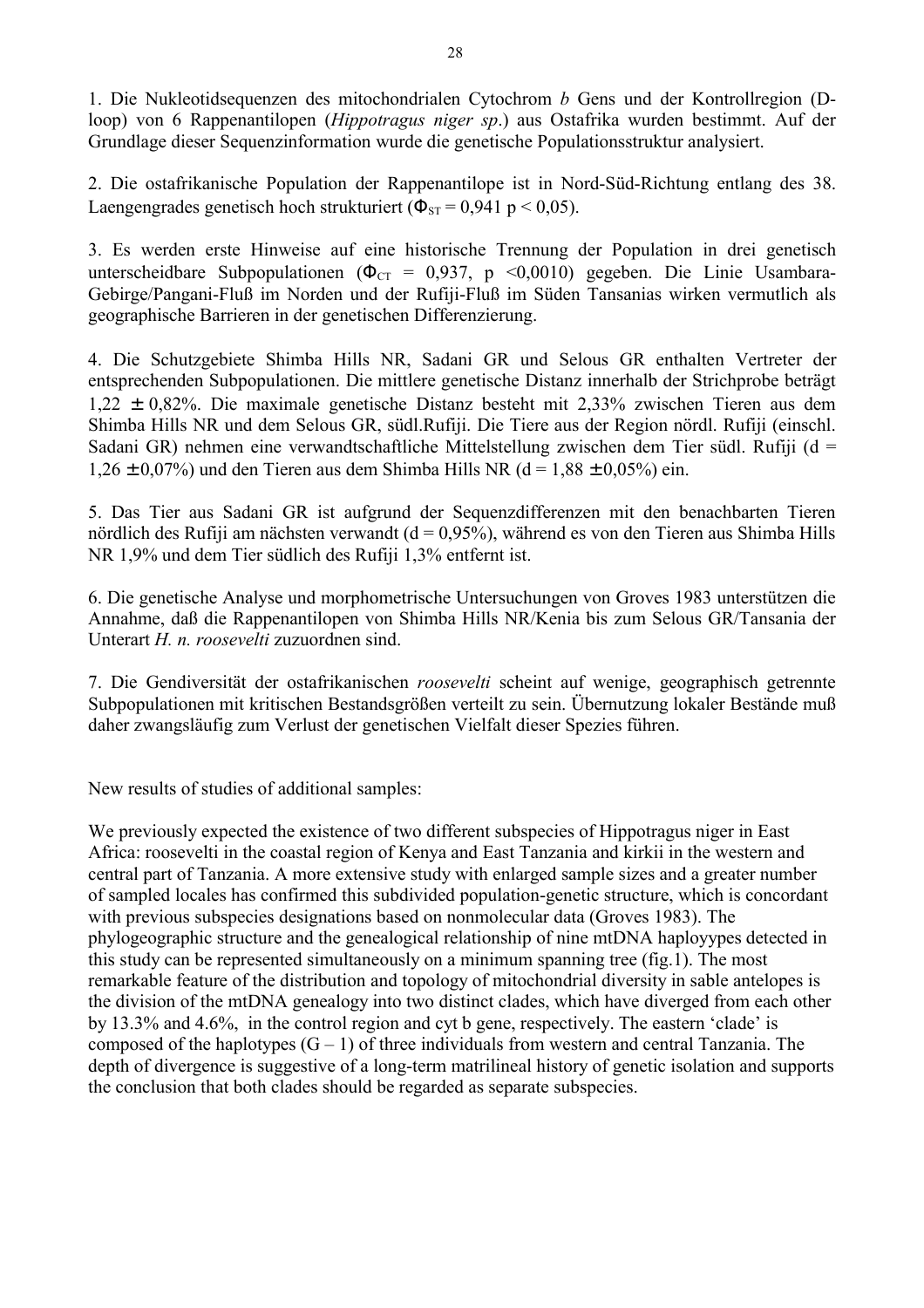Legend to Fig.1

Minimum spanning network constructed from nine H. niger mtDNA Haplotypes detected in this study. The letters within each circle indicate the haplotype designations. Numbers along connecting branches indicate the number of mutational steps between haplotypes. The open circles indicate the western/central Tanzania clade of haplotypes (G, Kigosi; H, Ugalla; I, Kizigo) and the shaded circles indicate the clade of haplotypes from Kenia (A, Shimba Hills) and East Tanzania (B, Saadani; C, D, E, F, Selous).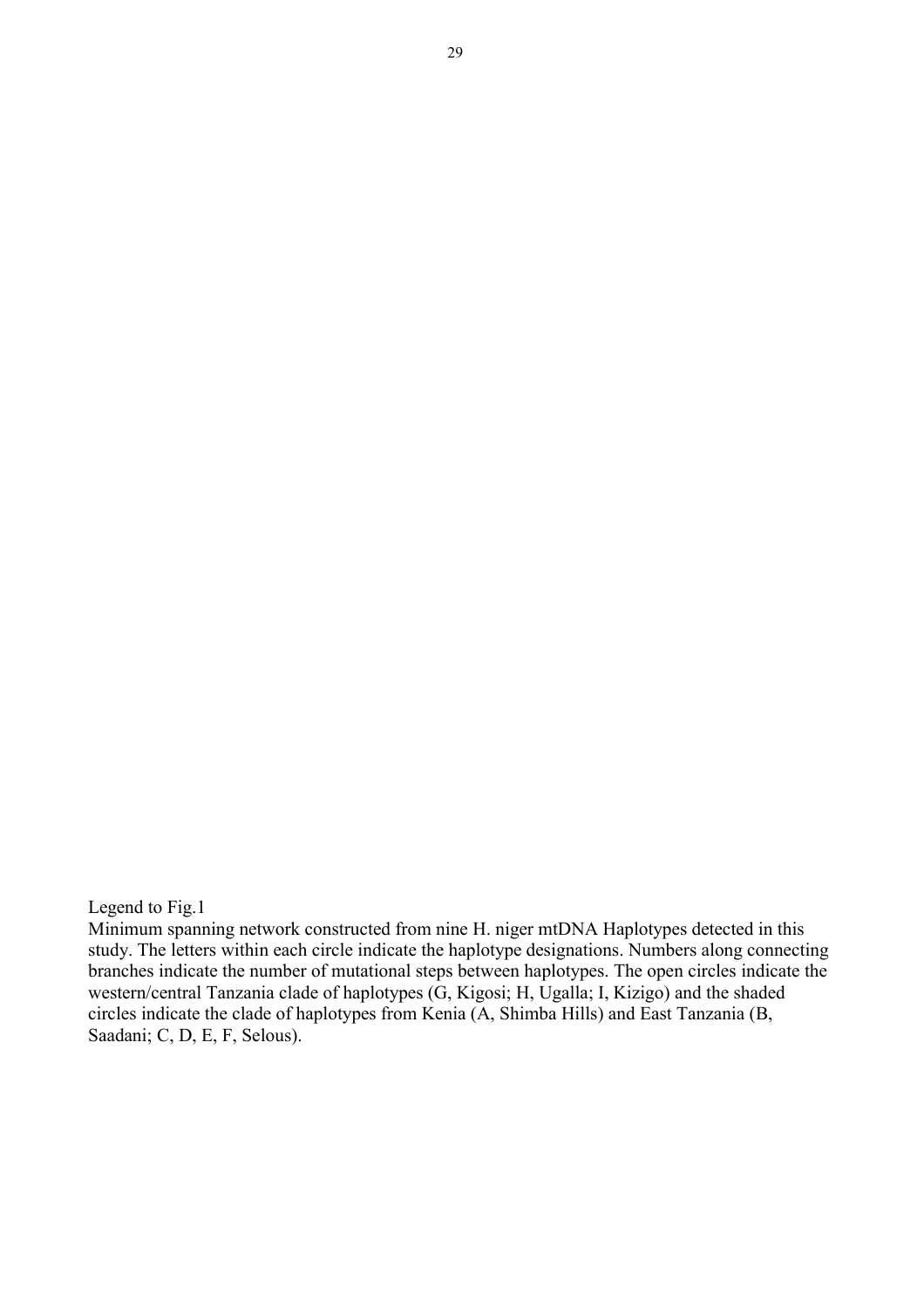Literatur

Baldus, R.D. (1993): Report to Antelope Specialist Group (IUCN/SSC) on antelopes in the Selous Game Reserve. Selous Conservation Programme, Dar es Salaam.

Baldus, R.D., Estes, R.D., Foley, C., Mduma, S. Moyer, D., Siege, L., Grimshaw, J.M. & Newmark, W. (1997): Antelope Survey Update No. 4., pp. 15-52. IUCN/SSC Antelope Specialist Group Report, compiled by Rod East.

Estes, R.D. & Estes, R.K. (1974): The biology and conservation of the giant sable antelope (*Hippotragus niger variani* Thomas 1916). Proc. Natl. Acad. Sci. USA 126, 73-104.

Excoffier, L, P. E. Smouse & Quattro, J.M. (1992): Analysis of molecular variance inferred from metric distances among haplotypes: application to human mitochondrial DNA restriction data. Genetics 131, 479-491.

Felsenstein; J. (1985): Confidence limits on phylogenies: An approach using the bootstrap. Evolution 39, 483-791.

Felsenstein, J. (1993): PHYLIP-(Phylogeny Inference Package) 3.5c. Distributed by the author. University of Washington, Seattle.

Fox, G.R. 1991. A Case for Conservation - Mkwaja Ranch. Presentation to the Wildlife Division Annual Meeting. Tanga 1991. Mimeo

Groves, C.P. (1983): A new subspecies of sable antelope, *Hippotragus niger* (Harris 1838). Rev. Zool. afr. 97 (4) 821- 828.

Higgins, D.D. & Sharp, P.M.(1989): Fast and sensitive multiple sequence alignments on a microcomputer. CABIOS 5, 151-153.

Hofmann,R.R., Pitra, C. und Lieckfeldt D. 1998. Phylogeographische Differenzierung von Subpopulationen der Rappenantilope (Hippotragus niger sp.) in Ostafrika. Bericht fuer die Deutsche Gesellschaft fuer Technische Zusammenarbeit. Projekt-Nr. 96.2134.3-001.00. Mimeo.

Hobbs, N.T. (1996): Modification of ecosystems by ungulates. J. Wildl. Manage. 60, 695-713.

Hudson, Slatkin & Maddison (1992): Estimation of levels of gene flow from DNA sequence data. Genetics 132, 583- 589.

Irwin, D.M., Kocher,T.D. & Wilson, A.C. (1991): Evolution of the cytochrome b gene of mammals. J. Mol. Evol. 32, 128-144.

ISIS (International Species Information System) (1993): SPARKS (Single Population Animal Record Keeping System). Apple Valley, Minnesota.

IUCN/SSC Antelope Specialist Group Report. 1997. Contributions by Baldus, R.D., Estes, R.D., Foley, C., Mduma,S., Moyer,D., Siege,L., Grimshaw,J.M. & Newmark, W. Compiled by East, R. Antelope Survey Update No. 4., pp.15-52.

Kingdon, J.S. (1982): East African mammals, vol 3C (Bovids). New York: Academic Press.

Kumar, S., Tamura, K. & Nei, M. (1993): MEGA: molecular evolutionary genetics analysis, version 1.01. Inst. Mol. Evol. Genet. Penn. State Univ., Univ.Park, Penn.

Li, W. H., Tanimura, M., &. Sharp, P.M. (1987): An evaluation of the molecular clock hypothesis using mammalian DNA sequences. J. Mol. Evol. 25,330-342.

Mace, G. & Stuart, S. (1994): Draft IUCN red list categories, version 2.2. Species 21-22, 13-24.

Meester, J. & Setzer, H.W. (1971-75): The Mammals of Africa. An Identification Manual. Smithonian Inst. Press. Washington D.C.

O´Brien, S.J., (1994): Genetic and phylogenetic analyses of endangered species. Annu. Rev. Genet. 28, 467-489.

Page, R.D.M. (1996): Tree View: An application to display phylogenetic trees on personal computers. Comput. Appl. Biosci. 12, 357-358.